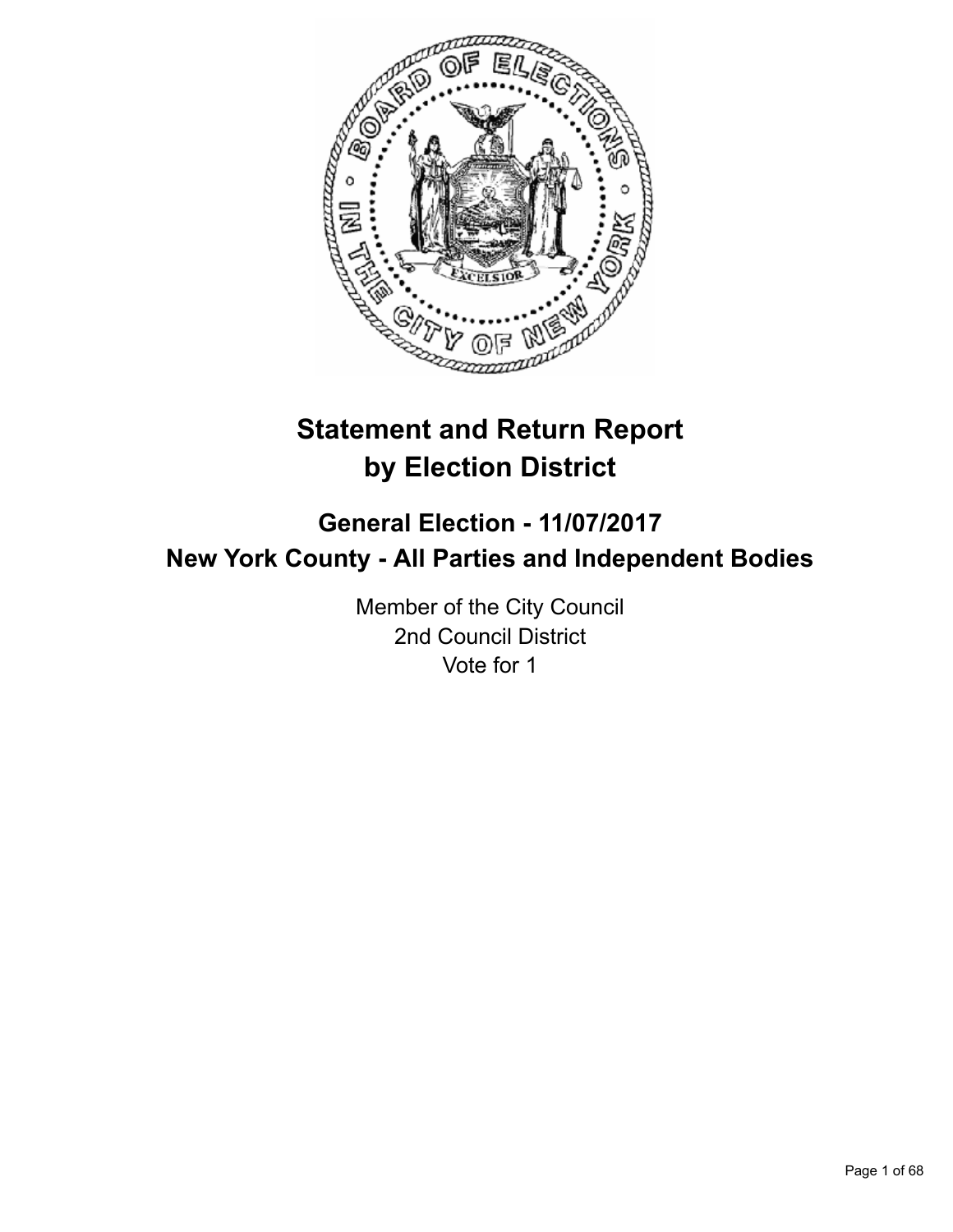

| PUBLIC COUNTER                                           | 189            |
|----------------------------------------------------------|----------------|
| MANUALLY COUNTED EMERGENCY                               | 0              |
| <b>ABSENTEE / MILITARY</b>                               | $\overline{2}$ |
| <b>AFFIDAVIT</b>                                         | 1              |
| <b>Total Ballots</b>                                     | 192            |
| Less - Inapplicable Federal/Special Presidential Ballots | 0              |
| <b>Total Applicable Ballots</b>                          | 192            |
| CARLINA RIVERA (DEMOCRATIC)                              | 134            |
| JIMMY MCMILLAN (REPUBLICAN)                              | 15             |
| MANNY CAVACO (GREEN)                                     | 0              |
| CARLINA RIVERA (WORKING FAMILIES)                        | 8              |
| JASMIN SANCHEZ (LIBERAL)                                 | 6              |
| JIMMY MCMILLAN (RENT IS 2 DAMN HIGH)                     | $\overline{2}$ |
| DON GARRITY (LIBERTARIAN)                                | 1              |
| UNATTRIBUTABLE WRITE-IN (WRITE-IN)                       | $\overline{2}$ |
| UNCOUNTED WRITE-IN PER STATUTE (WRITE-IN)                | 4              |
| <b>Total Votes</b>                                       | 172            |
| Unrecorded                                               | 20             |

| <b>PUBLIC COUNTER</b>                                    | 391 |
|----------------------------------------------------------|-----|
| <b>MANUALLY COUNTED EMERGENCY</b>                        | 0   |
| ABSENTEE / MILITARY                                      | 6   |
| <b>AFFIDAVIT</b>                                         | 1   |
| <b>Total Ballots</b>                                     | 398 |
| Less - Inapplicable Federal/Special Presidential Ballots | 0   |
| <b>Total Applicable Ballots</b>                          | 398 |
| CARLINA RIVERA (DEMOCRATIC)                              | 231 |
| <b>JIMMY MCMILLAN (REPUBLICAN)</b>                       | 64  |
| <b>MANNY CAVACO (GREEN)</b>                              | 3   |
| CARLINA RIVERA (WORKING FAMILIES)                        | 31  |
| JASMIN SANCHEZ (LIBERAL)                                 | 7   |
| JIMMY MCMILLAN (RENT IS 2 DAMN HIGH)                     | 3   |
| DON GARRITY (LIBERTARIAN)                                | 7   |
| <b>Total Votes</b>                                       | 346 |
| Unrecorded                                               | 52  |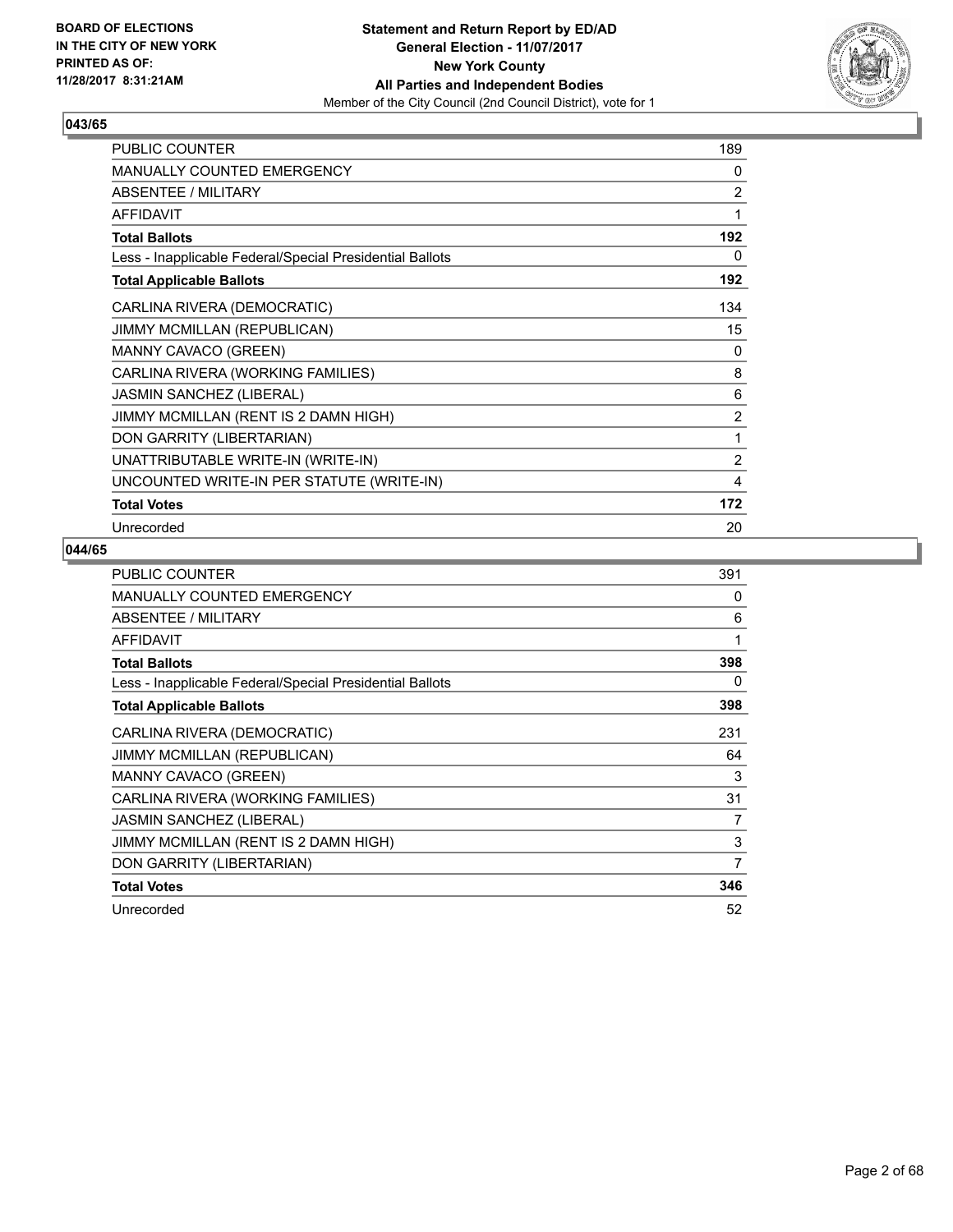

| <b>PUBLIC COUNTER</b>                                    | 361            |
|----------------------------------------------------------|----------------|
| MANUALLY COUNTED EMERGENCY                               | 0              |
| <b>ABSENTEE / MILITARY</b>                               | 6              |
| <b>AFFIDAVIT</b>                                         | $\overline{2}$ |
| <b>Total Ballots</b>                                     | 369            |
| Less - Inapplicable Federal/Special Presidential Ballots | 0              |
| <b>Total Applicable Ballots</b>                          | 369            |
| CARLINA RIVERA (DEMOCRATIC)                              | 219            |
| JIMMY MCMILLAN (REPUBLICAN)                              | 52             |
| MANNY CAVACO (GREEN)                                     | 2              |
| CARLINA RIVERA (WORKING FAMILIES)                        | 29             |
| JASMIN SANCHEZ (LIBERAL)                                 | 8              |
| JIMMY MCMILLAN (RENT IS 2 DAMN HIGH)                     | $\overline{2}$ |
| DON GARRITY (LIBERTARIAN)                                | 4              |
| CHRISTOPHER MARTE (WRITE-IN)                             | 1              |
| LEE BERMAN (WRITE-IN)                                    | 1              |
| <b>Total Votes</b>                                       | 318            |
| Unrecorded                                               | 51             |

| <b>PUBLIC COUNTER</b>                                    | 302 |
|----------------------------------------------------------|-----|
| <b>MANUALLY COUNTED EMERGENCY</b>                        | 0   |
| ABSENTEE / MILITARY                                      |     |
| <b>AFFIDAVIT</b>                                         | 7   |
| <b>Total Ballots</b>                                     | 310 |
| Less - Inapplicable Federal/Special Presidential Ballots | 0   |
| <b>Total Applicable Ballots</b>                          | 310 |
| CARLINA RIVERA (DEMOCRATIC)                              | 227 |
| JIMMY MCMILLAN (REPUBLICAN)                              | 24  |
| <b>MANNY CAVACO (GREEN)</b>                              | 3   |
| CARLINA RIVERA (WORKING FAMILIES)                        | 12  |
| JASMIN SANCHEZ (LIBERAL)                                 | 9   |
| JIMMY MCMILLAN (RENT IS 2 DAMN HIGH)                     | 4   |
| DON GARRITY (LIBERTARIAN)                                | 3   |
| <b>Total Votes</b>                                       | 282 |
| Unrecorded                                               | 28  |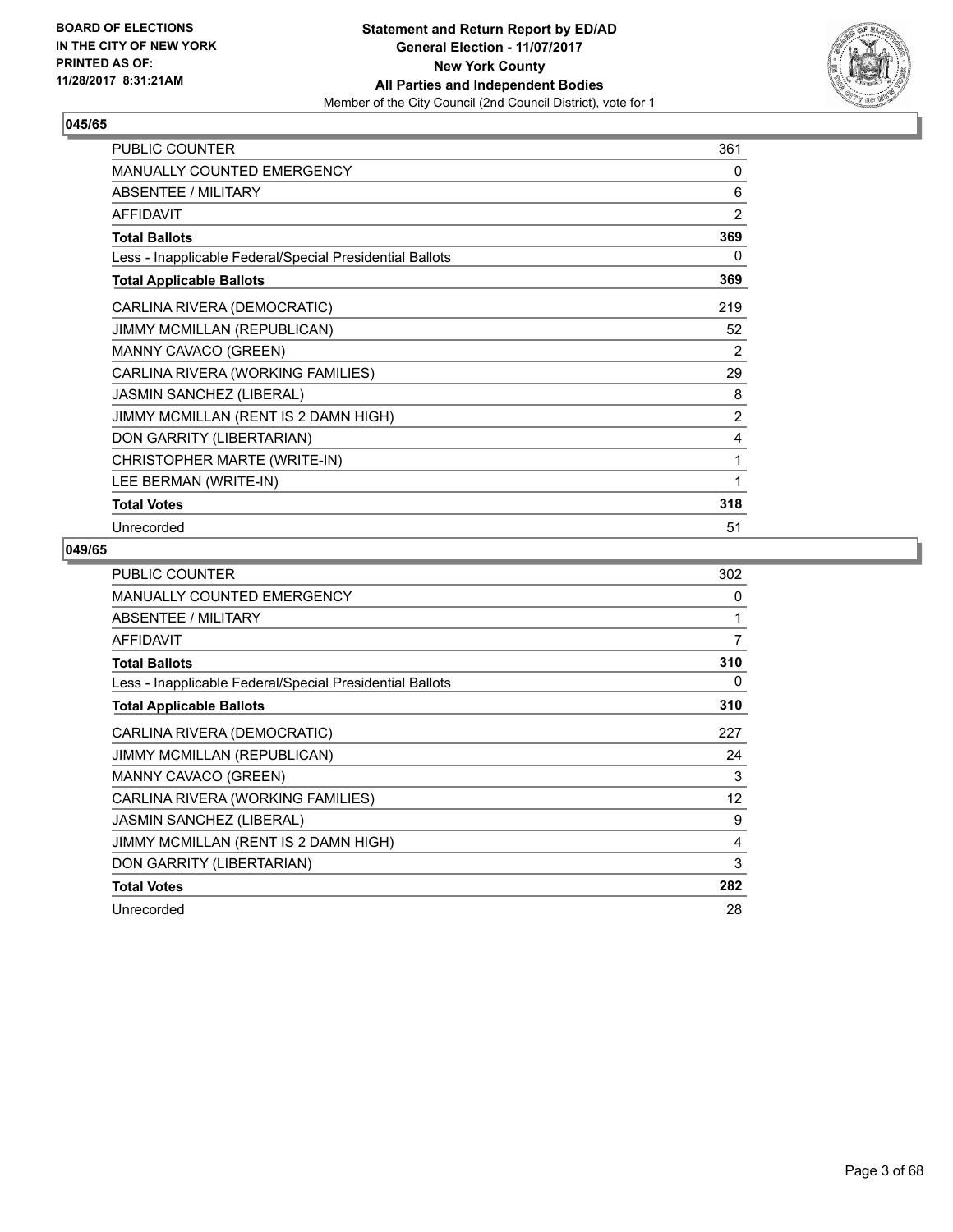

| <b>PUBLIC COUNTER</b>                                    | 256      |
|----------------------------------------------------------|----------|
| <b>MANUALLY COUNTED EMERGENCY</b>                        | 0        |
| ABSENTEE / MILITARY                                      | 7        |
| <b>AFFIDAVIT</b>                                         | 3        |
| <b>Total Ballots</b>                                     | 266      |
| Less - Inapplicable Federal/Special Presidential Ballots | 0        |
| <b>Total Applicable Ballots</b>                          | 266      |
| CARLINA RIVERA (DEMOCRATIC)                              | 207      |
| JIMMY MCMILLAN (REPUBLICAN)                              | 10       |
| MANNY CAVACO (GREEN)                                     | 3        |
| CARLINA RIVERA (WORKING FAMILIES)                        | 17       |
| <b>JASMIN SANCHEZ (LIBERAL)</b>                          | 4        |
| JIMMY MCMILLAN (RENT IS 2 DAMN HIGH)                     | 2        |
| DON GARRITY (LIBERTARIAN)                                | $\Omega$ |
| <b>Total Votes</b>                                       | 243      |
| Unrecorded                                               | 23       |

| <b>PUBLIC COUNTER</b>                                    | 32       |
|----------------------------------------------------------|----------|
| <b>MANUALLY COUNTED EMERGENCY</b>                        | $\Omega$ |
| ABSENTEE / MILITARY                                      | 1        |
| <b>AFFIDAVIT</b>                                         | 0        |
| <b>Total Ballots</b>                                     | 33       |
| Less - Inapplicable Federal/Special Presidential Ballots | 0        |
| <b>Total Applicable Ballots</b>                          | 33       |
| CARLINA RIVERA (DEMOCRATIC)                              | 23       |
| <b>JIMMY MCMILLAN (REPUBLICAN)</b>                       |          |
| MANNY CAVACO (GREEN)                                     | $\Omega$ |
| CARLINA RIVERA (WORKING FAMILIES)                        | 2        |
| <b>JASMIN SANCHEZ (LIBERAL)</b>                          | 1        |
| JIMMY MCMILLAN (RENT IS 2 DAMN HIGH)                     | 0        |
| DON GARRITY (LIBERTARIAN)                                |          |
| CHRISTOPHER MARTE (WRITE-IN)                             | 1        |
| <b>Total Votes</b>                                       | 29       |
| Unrecorded                                               | 4        |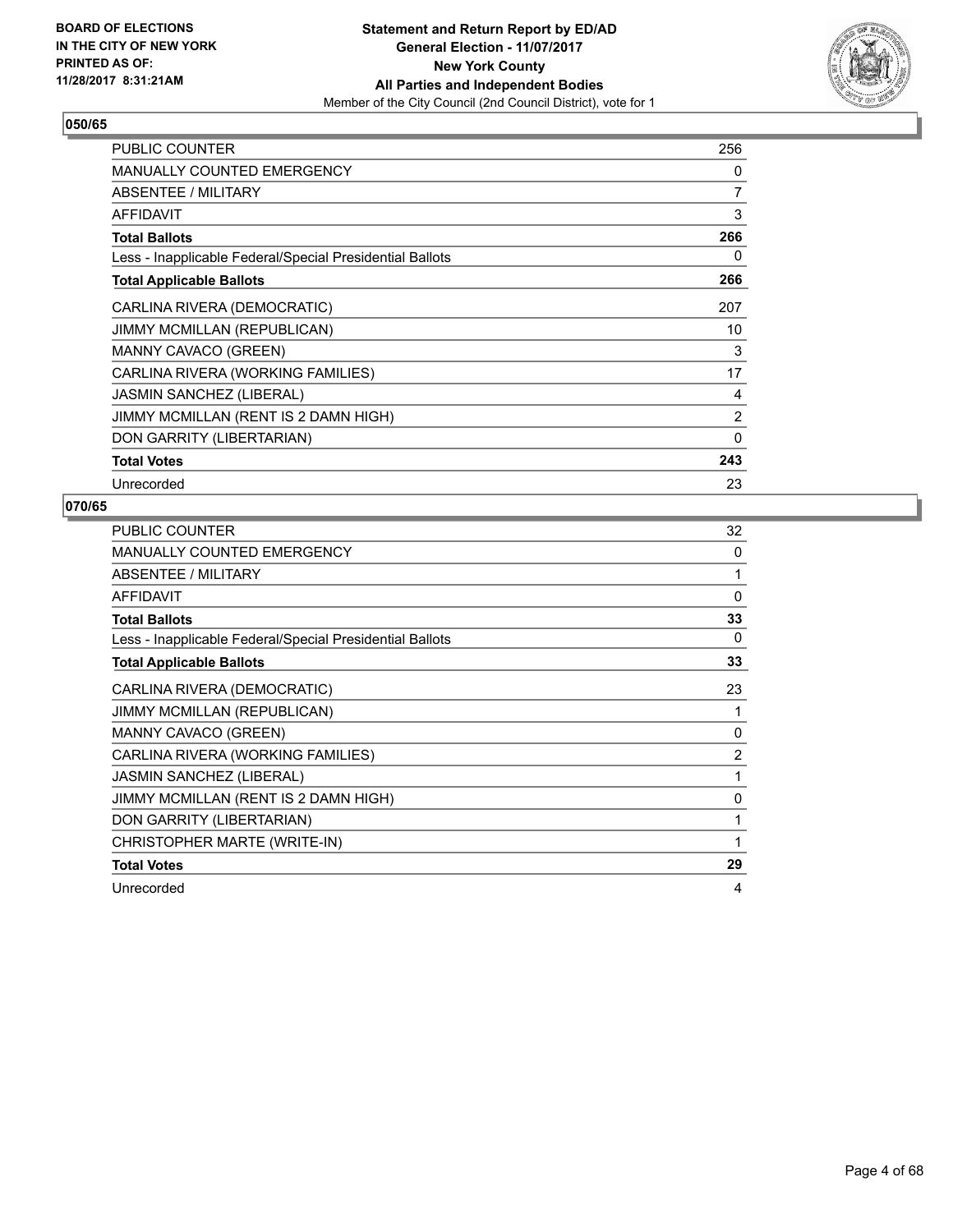

| <b>PUBLIC COUNTER</b>                                    | 257 |
|----------------------------------------------------------|-----|
| MANUALLY COUNTED EMERGENCY                               | 0   |
| <b>ABSENTEE / MILITARY</b>                               | 3   |
| <b>AFFIDAVIT</b>                                         | 4   |
| <b>Total Ballots</b>                                     | 264 |
| Less - Inapplicable Federal/Special Presidential Ballots | 0   |
| <b>Total Applicable Ballots</b>                          | 264 |
| CARLINA RIVERA (DEMOCRATIC)                              | 173 |
| JIMMY MCMILLAN (REPUBLICAN)                              | 22  |
| <b>MANNY CAVACO (GREEN)</b>                              | 2   |
| CARLINA RIVERA (WORKING FAMILIES)                        | 32  |
| JASMIN SANCHEZ (LIBERAL)                                 | 4   |
| JIMMY MCMILLAN (RENT IS 2 DAMN HIGH)                     | 5   |
| DON GARRITY (LIBERTARIAN)                                | 1   |
| CHRISTOPHER MARTE (WRITE-IN)                             | 1   |
| <b>Total Votes</b>                                       | 240 |
| Unrecorded                                               | 24  |

| <b>PUBLIC COUNTER</b>                                    | 159            |
|----------------------------------------------------------|----------------|
| <b>MANUALLY COUNTED EMERGENCY</b>                        | 0              |
| ABSENTEE / MILITARY                                      | $\overline{2}$ |
| <b>AFFIDAVIT</b>                                         | 0              |
| <b>Total Ballots</b>                                     | 161            |
| Less - Inapplicable Federal/Special Presidential Ballots | 0              |
| <b>Total Applicable Ballots</b>                          | 161            |
| CARLINA RIVERA (DEMOCRATIC)                              | 114            |
| <b>JIMMY MCMILLAN (REPUBLICAN)</b>                       | 11             |
| <b>MANNY CAVACO (GREEN)</b>                              | 3              |
| CARLINA RIVERA (WORKING FAMILIES)                        | 22             |
| <b>JASMIN SANCHEZ (LIBERAL)</b>                          | 2              |
| JIMMY MCMILLAN (RENT IS 2 DAMN HIGH)                     | 1              |
| DON GARRITY (LIBERTARIAN)                                | 1              |
| <b>Total Votes</b>                                       | 154            |
| Unrecorded                                               | 7              |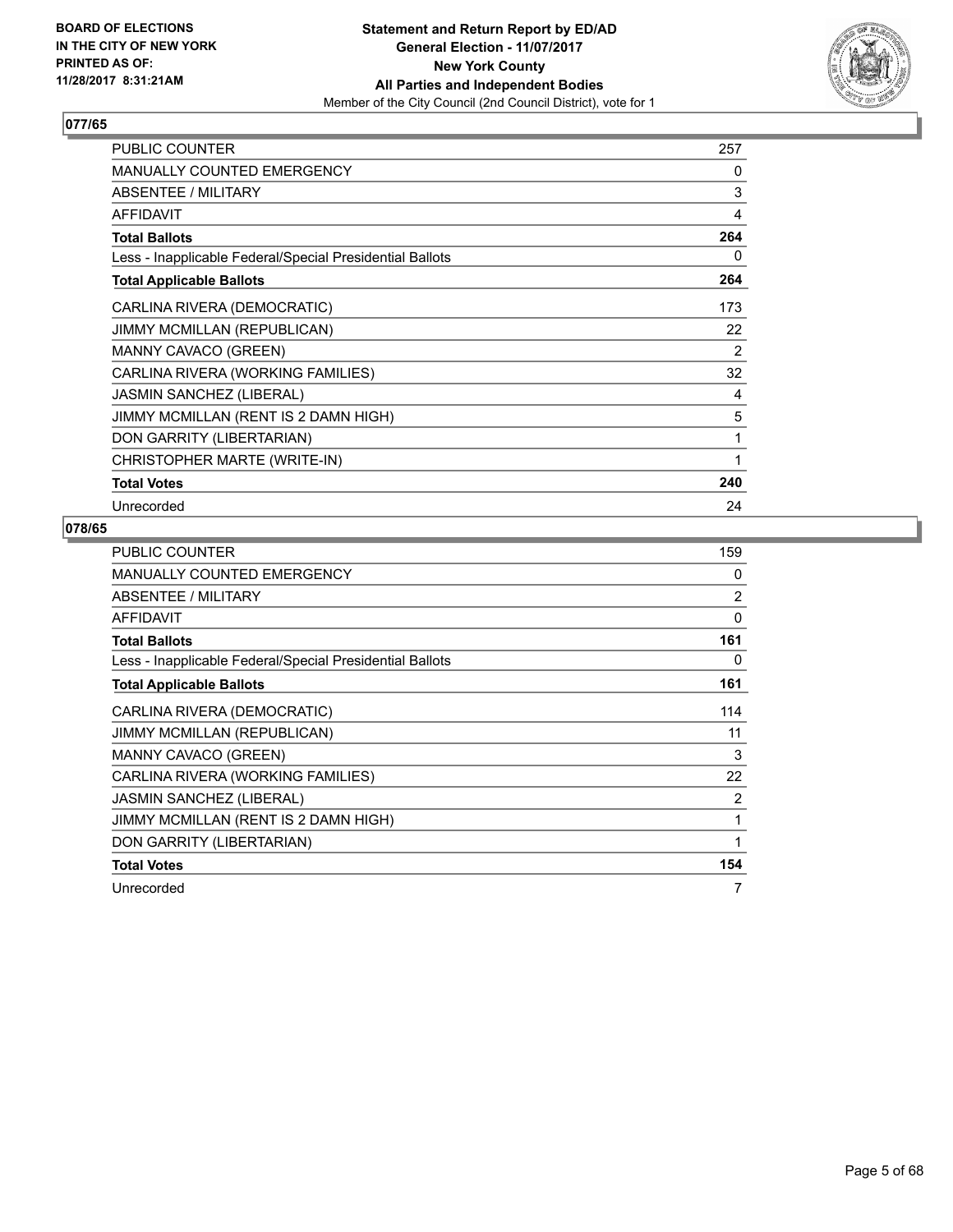

| PUBLIC COUNTER                                           | 266            |
|----------------------------------------------------------|----------------|
| <b>MANUALLY COUNTED EMERGENCY</b>                        | 0              |
| ABSENTEE / MILITARY                                      | 6              |
| <b>AFFIDAVIT</b>                                         | $\overline{2}$ |
| <b>Total Ballots</b>                                     | 274            |
| Less - Inapplicable Federal/Special Presidential Ballots | 0              |
| <b>Total Applicable Ballots</b>                          | 274            |
| CARLINA RIVERA (DEMOCRATIC)                              | 204            |
| <b>JIMMY MCMILLAN (REPUBLICAN)</b>                       | 12             |
| MANNY CAVACO (GREEN)                                     | 7              |
| CARLINA RIVERA (WORKING FAMILIES)                        | 36             |
| <b>JASMIN SANCHEZ (LIBERAL)</b>                          | 3              |
| JIMMY MCMILLAN (RENT IS 2 DAMN HIGH)                     | 1              |
| DON GARRITY (LIBERTARIAN)                                | 2              |
| <b>Total Votes</b>                                       | 265            |
| Unrecorded                                               | 9              |

| <b>PUBLIC COUNTER</b>                                    | 171            |
|----------------------------------------------------------|----------------|
| MANUALLY COUNTED EMERGENCY                               | 0              |
| <b>ABSENTEE / MILITARY</b>                               | 3              |
| <b>AFFIDAVIT</b>                                         | 4              |
| <b>Total Ballots</b>                                     | 178            |
| Less - Inapplicable Federal/Special Presidential Ballots | 0              |
| <b>Total Applicable Ballots</b>                          | 178            |
| CARLINA RIVERA (DEMOCRATIC)                              | 131            |
| JIMMY MCMILLAN (REPUBLICAN)                              | 10             |
| MANNY CAVACO (GREEN)                                     | 0              |
| CARLINA RIVERA (WORKING FAMILIES)                        | 5              |
| JASMIN SANCHEZ (LIBERAL)                                 | 3              |
| JIMMY MCMILLAN (RENT IS 2 DAMN HIGH)                     | $\overline{2}$ |
| DON GARRITY (LIBERTARIAN)                                | $\mathbf{0}$   |
| AARON FOLDENAUER (WRITE-IN)                              | 1              |
| <b>BRUCE FRENCH (WRITE-IN)</b>                           | 1              |
| MARGARET CHAN (WRITE-IN)                                 | 1              |
| UNATTRIBUTABLE WRITE-IN (WRITE-IN)                       | 1              |
| <b>Total Votes</b>                                       | 155            |
| Unrecorded                                               | 23             |
| 098/65 COMBINED into: 070/65                             |                |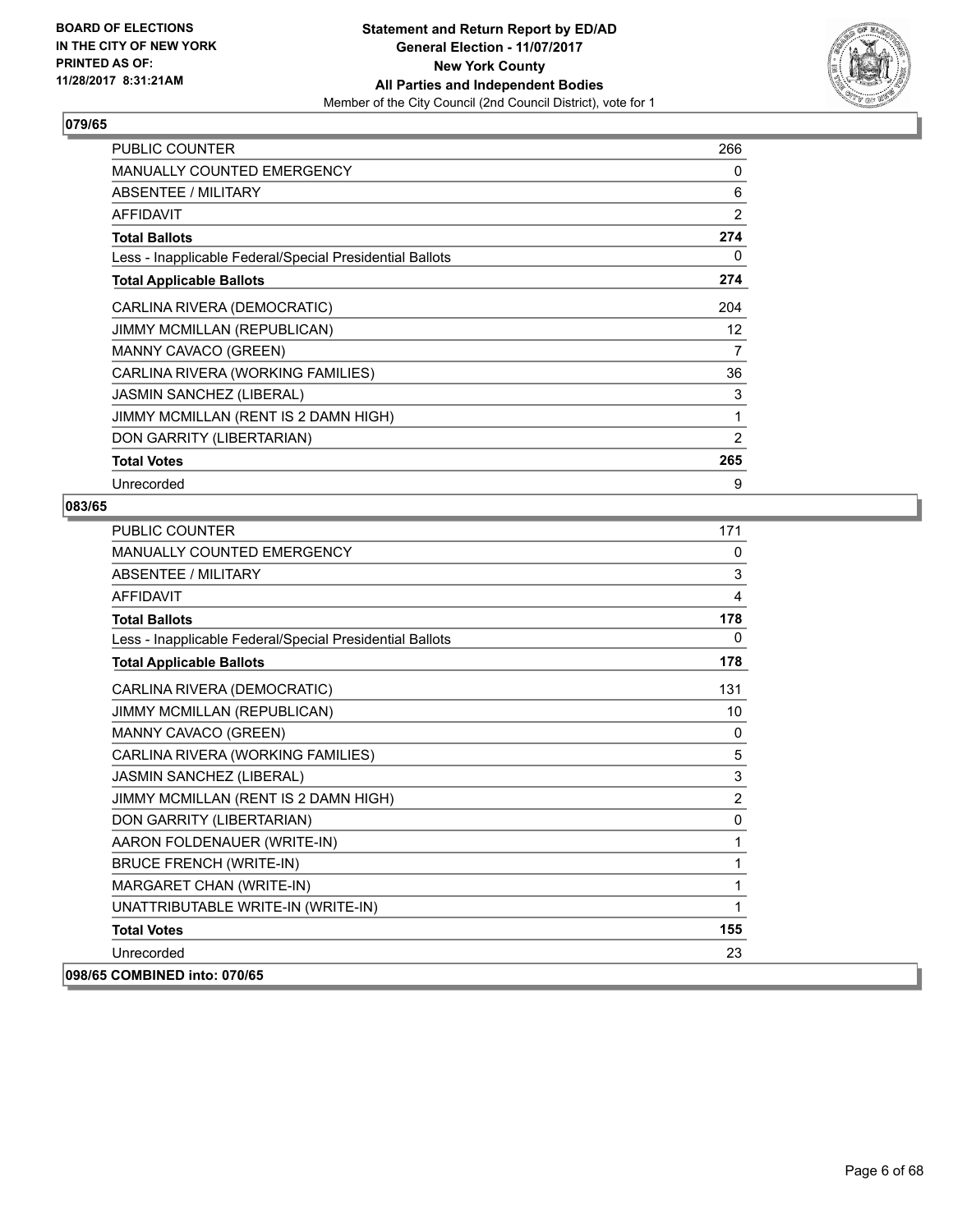

| <b>PUBLIC COUNTER</b>                                    | 166 |
|----------------------------------------------------------|-----|
| <b>MANUALLY COUNTED EMERGENCY</b>                        | 0   |
| ABSENTEE / MILITARY                                      | 6   |
| <b>AFFIDAVIT</b>                                         | 2   |
| <b>Total Ballots</b>                                     | 174 |
| Less - Inapplicable Federal/Special Presidential Ballots | 0   |
| <b>Total Applicable Ballots</b>                          | 174 |
| CARLINA RIVERA (DEMOCRATIC)                              | 125 |
| JIMMY MCMILLAN (REPUBLICAN)                              | 7   |
| MANNY CAVACO (GREEN)                                     | 6   |
| CARLINA RIVERA (WORKING FAMILIES)                        | 22  |
| <b>JASMIN SANCHEZ (LIBERAL)</b>                          | 3   |
| JIMMY MCMILLAN (RENT IS 2 DAMN HIGH)                     | 2   |
| DON GARRITY (LIBERTARIAN)                                | 3   |
| <b>Total Votes</b>                                       | 168 |
| Unrecorded                                               | 6   |

| PUBLIC COUNTER                                           | 127            |
|----------------------------------------------------------|----------------|
| <b>MANUALLY COUNTED EMERGENCY</b>                        | 0              |
| ABSENTEE / MILITARY                                      | 3              |
| <b>AFFIDAVIT</b>                                         | 2              |
| <b>Total Ballots</b>                                     | 132            |
| Less - Inapplicable Federal/Special Presidential Ballots | 0              |
| <b>Total Applicable Ballots</b>                          | 132            |
| CARLINA RIVERA (DEMOCRATIC)                              | 84             |
| <b>JIMMY MCMILLAN (REPUBLICAN)</b>                       | 1              |
| MANNY CAVACO (GREEN)                                     | 3              |
| CARLINA RIVERA (WORKING FAMILIES)                        | 29             |
| <b>JASMIN SANCHEZ (LIBERAL)</b>                          | 3              |
| JIMMY MCMILLAN (RENT IS 2 DAMN HIGH)                     | 1              |
| DON GARRITY (LIBERTARIAN)                                | $\overline{2}$ |
| CHRISTOPHER MARTE (WRITE-IN)                             | 1              |
| <b>Total Votes</b>                                       | 124            |
| Unrecorded                                               | 8              |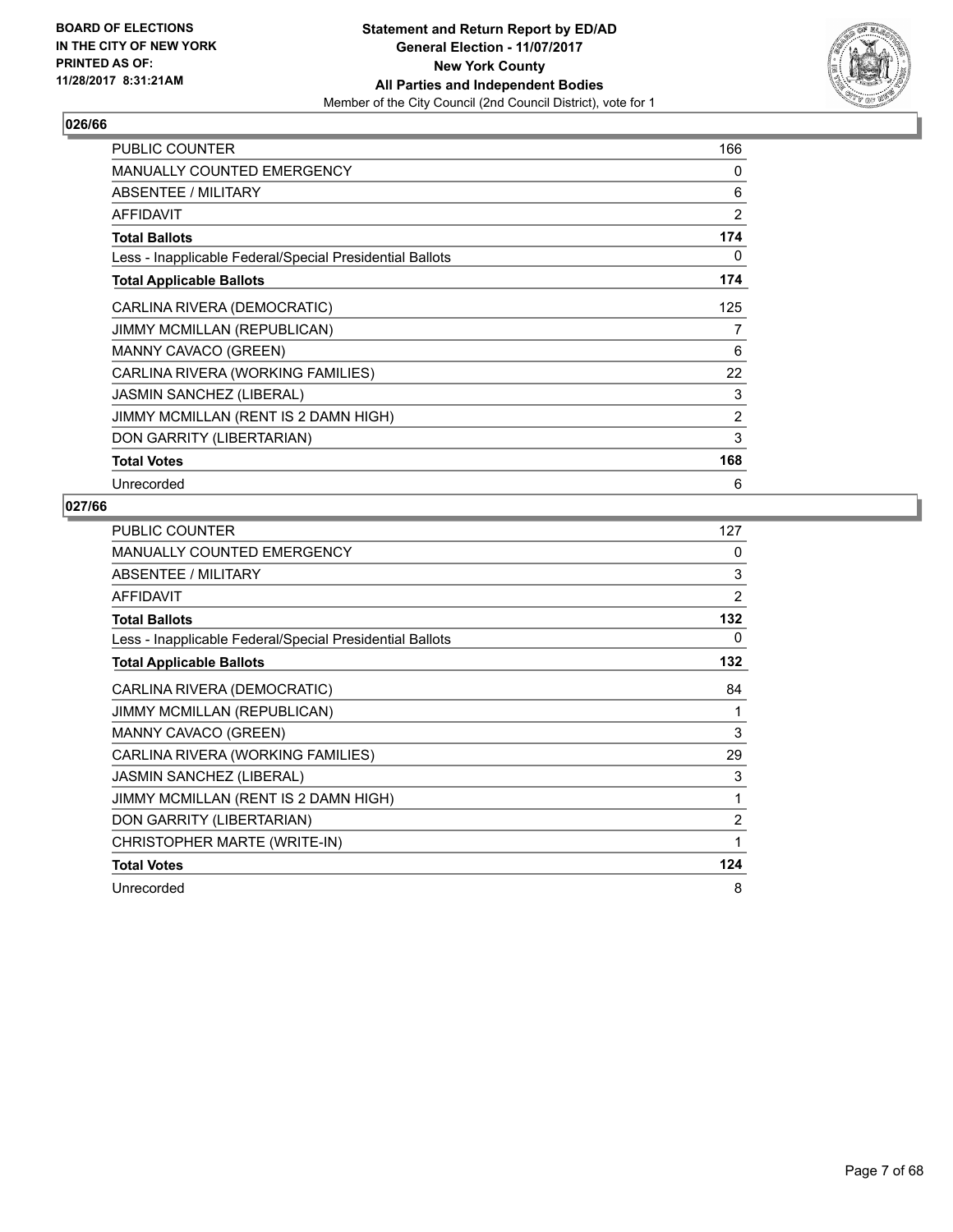

| <b>PUBLIC COUNTER</b>                                    | 265 |
|----------------------------------------------------------|-----|
| <b>MANUALLY COUNTED EMERGENCY</b>                        | 0   |
| ABSENTEE / MILITARY                                      | 6   |
| <b>AFFIDAVIT</b>                                         | 5   |
| <b>Total Ballots</b>                                     | 276 |
| Less - Inapplicable Federal/Special Presidential Ballots | 0   |
| <b>Total Applicable Ballots</b>                          | 276 |
| CARLINA RIVERA (DEMOCRATIC)                              | 184 |
| JIMMY MCMILLAN (REPUBLICAN)                              | 18  |
| <b>MANNY CAVACO (GREEN)</b>                              | 9   |
| CARLINA RIVERA (WORKING FAMILIES)                        | 29  |
| <b>JASMIN SANCHEZ (LIBERAL)</b>                          | 3   |
| JIMMY MCMILLAN (RENT IS 2 DAMN HIGH)                     | 3   |
| DON GARRITY (LIBERTARIAN)                                | 3   |
| <b>Total Votes</b>                                       | 249 |
| Unrecorded                                               | 27  |

| <b>PUBLIC COUNTER</b>                                    | 172 |
|----------------------------------------------------------|-----|
| MANUALLY COUNTED EMERGENCY                               | 0   |
| ABSENTEE / MILITARY                                      | 4   |
| AFFIDAVIT                                                | 2   |
| <b>Total Ballots</b>                                     | 178 |
| Less - Inapplicable Federal/Special Presidential Ballots | 0   |
| <b>Total Applicable Ballots</b>                          | 178 |
| CARLINA RIVERA (DEMOCRATIC)                              | 123 |
| <b>JIMMY MCMILLAN (REPUBLICAN)</b>                       | 17  |
| MANNY CAVACO (GREEN)                                     | 1   |
| CARLINA RIVERA (WORKING FAMILIES)                        | 19  |
| <b>JASMIN SANCHEZ (LIBERAL)</b>                          | 4   |
| JIMMY MCMILLAN (RENT IS 2 DAMN HIGH)                     | 0   |
| DON GARRITY (LIBERTARIAN)                                | 4   |
| <b>Total Votes</b>                                       | 168 |
| Unrecorded                                               | 10  |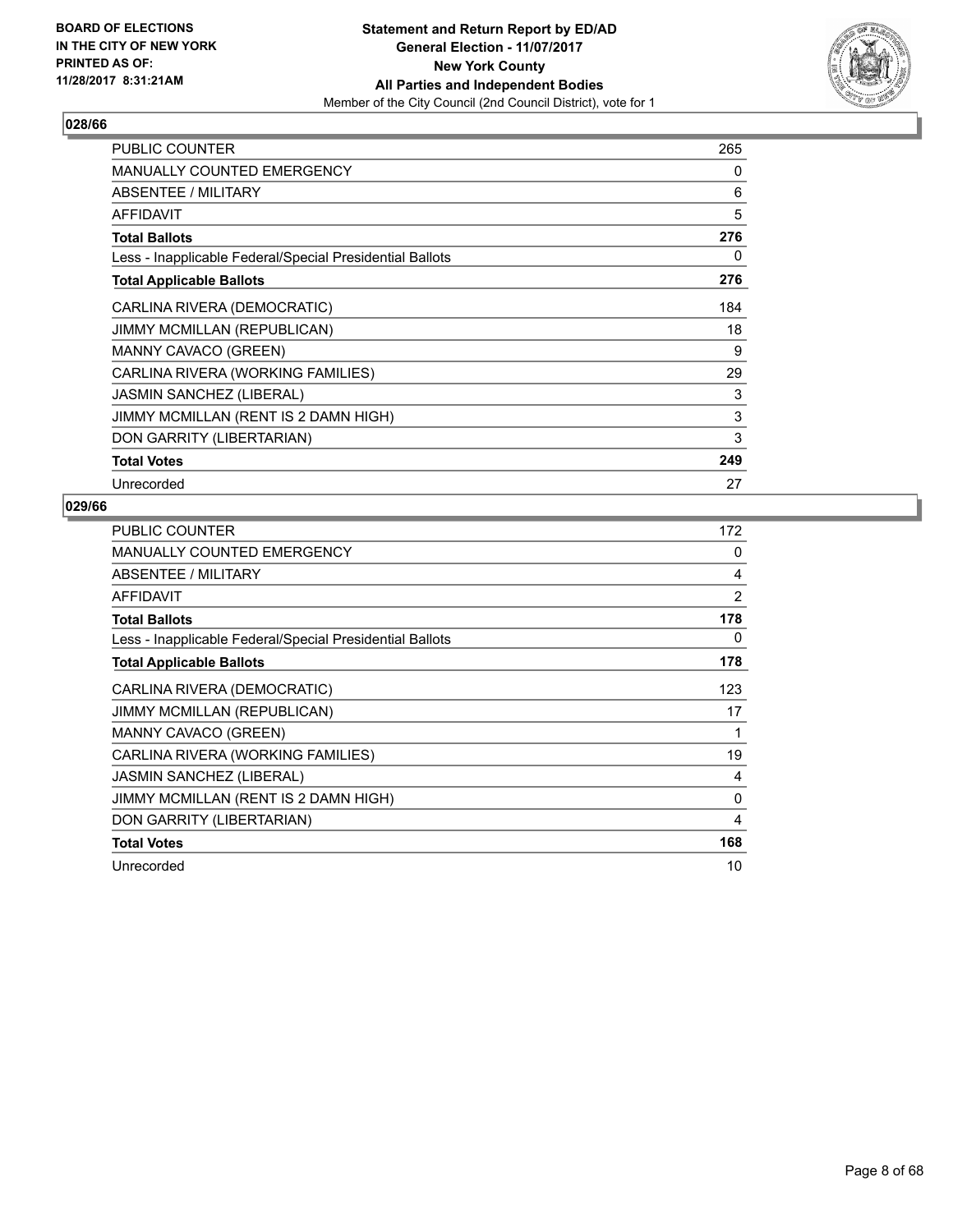

| <b>PUBLIC COUNTER</b>                                    | 255 |
|----------------------------------------------------------|-----|
| <b>MANUALLY COUNTED EMERGENCY</b>                        | 0   |
| ABSENTEE / MILITARY                                      | 7   |
| AFFIDAVIT                                                | 7   |
| <b>Total Ballots</b>                                     | 269 |
| Less - Inapplicable Federal/Special Presidential Ballots | 0   |
| <b>Total Applicable Ballots</b>                          | 269 |
| CARLINA RIVERA (DEMOCRATIC)                              | 199 |
| JIMMY MCMILLAN (REPUBLICAN)                              | 11  |
| <b>MANNY CAVACO (GREEN)</b>                              | 3   |
| CARLINA RIVERA (WORKING FAMILIES)                        | 23  |
| <b>JASMIN SANCHEZ (LIBERAL)</b>                          | 6   |
| JIMMY MCMILLAN (RENT IS 2 DAMN HIGH)                     | 6   |
| DON GARRITY (LIBERTARIAN)                                | 2   |
| <b>Total Votes</b>                                       | 250 |
| Unrecorded                                               | 19  |

| <b>PUBLIC COUNTER</b>                                    | 157            |
|----------------------------------------------------------|----------------|
| <b>MANUALLY COUNTED EMERGENCY</b>                        | 0              |
| ABSENTEE / MILITARY                                      | 7              |
| <b>AFFIDAVIT</b>                                         | $\overline{2}$ |
| <b>Total Ballots</b>                                     | 166            |
| Less - Inapplicable Federal/Special Presidential Ballots | 0              |
| <b>Total Applicable Ballots</b>                          | 166            |
| CARLINA RIVERA (DEMOCRATIC)                              | 114            |
| <b>JIMMY MCMILLAN (REPUBLICAN)</b>                       | 12             |
| MANNY CAVACO (GREEN)                                     | 2              |
| CARLINA RIVERA (WORKING FAMILIES)                        | 28             |
| <b>JASMIN SANCHEZ (LIBERAL)</b>                          | $\overline{2}$ |
| JIMMY MCMILLAN (RENT IS 2 DAMN HIGH)                     | 3              |
| DON GARRITY (LIBERTARIAN)                                | 1              |
| <b>Total Votes</b>                                       | 162            |
| Unrecorded                                               | 4              |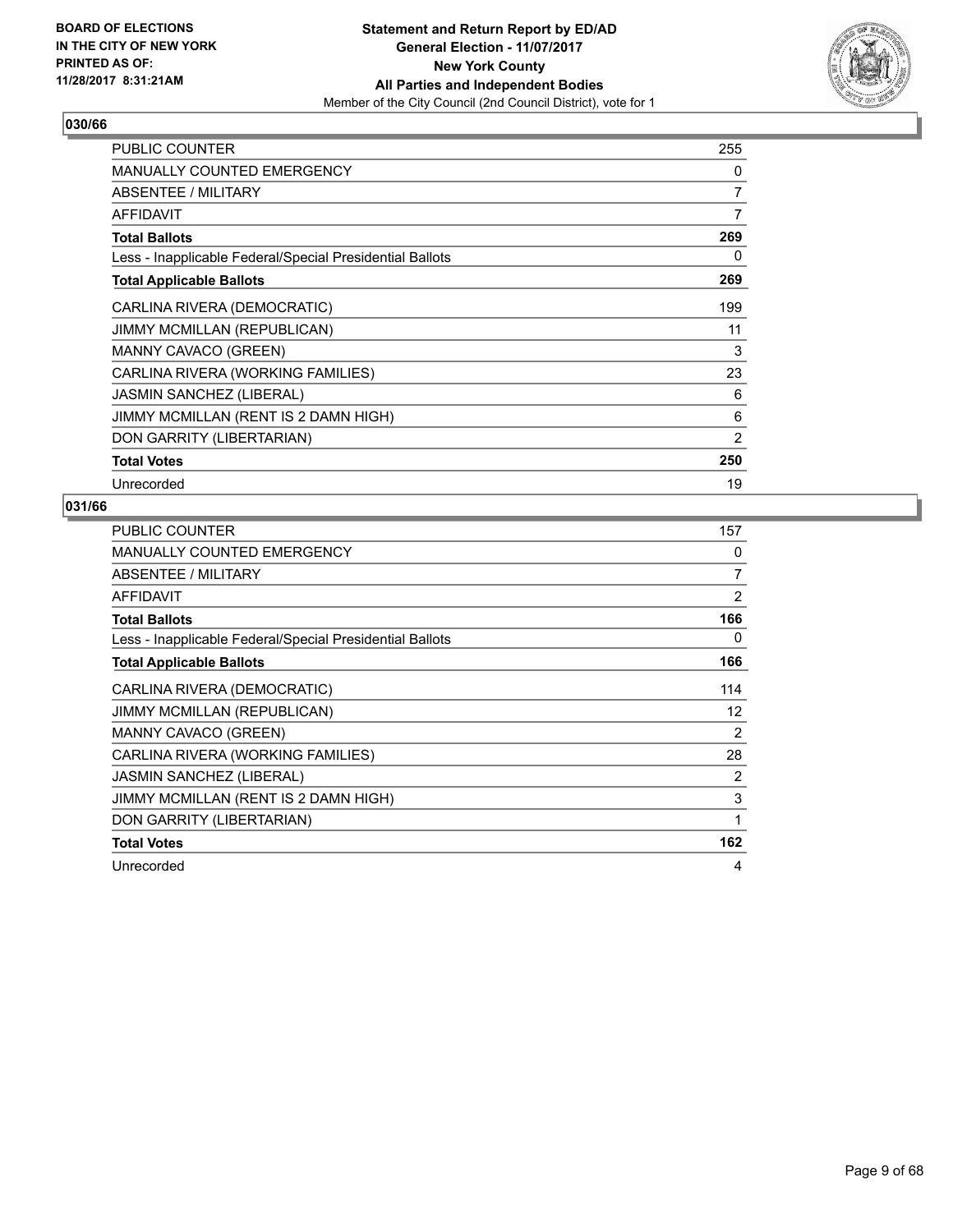

| PUBLIC COUNTER                                           | 257 |
|----------------------------------------------------------|-----|
| <b>MANUALLY COUNTED EMERGENCY</b>                        | 0   |
| ABSENTEE / MILITARY                                      | 6   |
| <b>AFFIDAVIT</b>                                         | 0   |
| <b>Total Ballots</b>                                     | 263 |
| Less - Inapplicable Federal/Special Presidential Ballots | 0   |
| <b>Total Applicable Ballots</b>                          | 263 |
| CARLINA RIVERA (DEMOCRATIC)                              | 192 |
| JIMMY MCMILLAN (REPUBLICAN)                              | 13  |
| MANNY CAVACO (GREEN)                                     | 3   |
| CARLINA RIVERA (WORKING FAMILIES)                        | 35  |
| <b>JASMIN SANCHEZ (LIBERAL)</b>                          | 4   |
| JIMMY MCMILLAN (RENT IS 2 DAMN HIGH)                     | 3   |
| DON GARRITY (LIBERTARIAN)                                | 4   |
| <b>Total Votes</b>                                       | 254 |
| Unrecorded                                               | 9   |

| <b>PUBLIC COUNTER</b>                                    | 154            |
|----------------------------------------------------------|----------------|
| <b>MANUALLY COUNTED EMERGENCY</b>                        | 0              |
| ABSENTEE / MILITARY                                      | 6              |
| <b>AFFIDAVIT</b>                                         | $\overline{2}$ |
| <b>Total Ballots</b>                                     | 162            |
| Less - Inapplicable Federal/Special Presidential Ballots | 0              |
| <b>Total Applicable Ballots</b>                          | 162            |
| CARLINA RIVERA (DEMOCRATIC)                              | 115            |
| <b>JIMMY MCMILLAN (REPUBLICAN)</b>                       | 14             |
| MANNY CAVACO (GREEN)                                     | 8              |
| CARLINA RIVERA (WORKING FAMILIES)                        | 14             |
| <b>JASMIN SANCHEZ (LIBERAL)</b>                          | $\overline{2}$ |
| JIMMY MCMILLAN (RENT IS 2 DAMN HIGH)                     | 4              |
| DON GARRITY (LIBERTARIAN)                                | 2              |
| <b>Total Votes</b>                                       | 159            |
| Unrecorded                                               | 3              |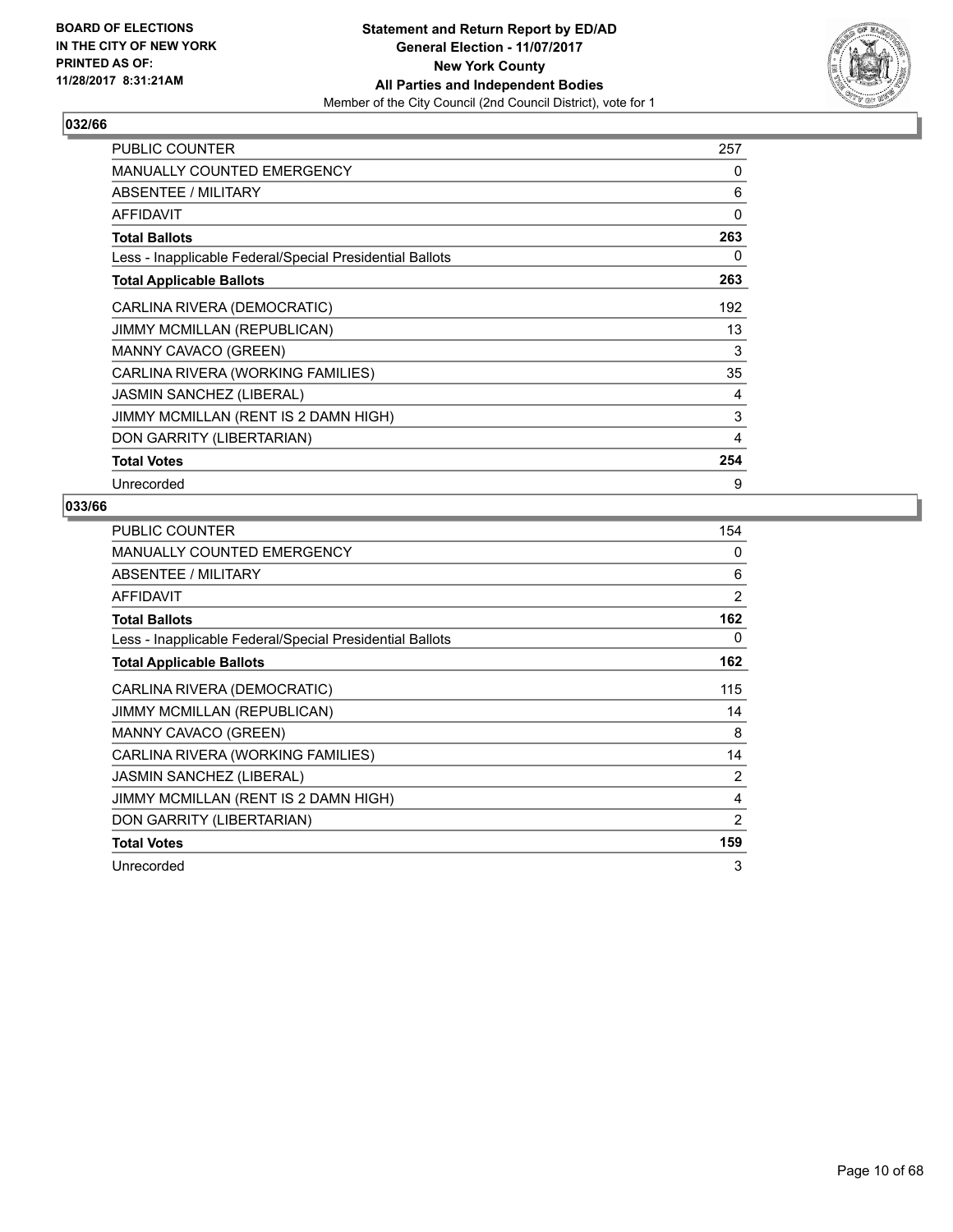

| <b>PUBLIC COUNTER</b>                                    | 254            |
|----------------------------------------------------------|----------------|
| <b>MANUALLY COUNTED EMERGENCY</b>                        | 0              |
| ABSENTEE / MILITARY                                      | 4              |
| <b>AFFIDAVIT</b>                                         | 1              |
| <b>Total Ballots</b>                                     | 259            |
| Less - Inapplicable Federal/Special Presidential Ballots | 0              |
| <b>Total Applicable Ballots</b>                          | 259            |
| CARLINA RIVERA (DEMOCRATIC)                              | 180            |
| JIMMY MCMILLAN (REPUBLICAN)                              | 19             |
| MANNY CAVACO (GREEN)                                     | 5              |
| CARLINA RIVERA (WORKING FAMILIES)                        | 33             |
| <b>JASMIN SANCHEZ (LIBERAL)</b>                          | $\overline{2}$ |
| JIMMY MCMILLAN (RENT IS 2 DAMN HIGH)                     | $\overline{2}$ |
| DON GARRITY (LIBERTARIAN)                                | 6              |
| <b>Total Votes</b>                                       | 247            |
| Unrecorded                                               | 12             |

| <b>PUBLIC COUNTER</b>                                    | 245            |
|----------------------------------------------------------|----------------|
| <b>MANUALLY COUNTED EMERGENCY</b>                        | 0              |
| ABSENTEE / MILITARY                                      | 2              |
| AFFIDAVIT                                                | 4              |
| <b>Total Ballots</b>                                     | 251            |
| Less - Inapplicable Federal/Special Presidential Ballots | 0              |
| <b>Total Applicable Ballots</b>                          | 251            |
| CARLINA RIVERA (DEMOCRATIC)                              | 187            |
| <b>JIMMY MCMILLAN (REPUBLICAN)</b>                       | 9              |
| MANNY CAVACO (GREEN)                                     | $\overline{2}$ |
| CARLINA RIVERA (WORKING FAMILIES)                        | 32             |
| <b>JASMIN SANCHEZ (LIBERAL)</b>                          | 3              |
| JIMMY MCMILLAN (RENT IS 2 DAMN HIGH)                     | 0              |
| DON GARRITY (LIBERTARIAN)                                | 8              |
| <b>Total Votes</b>                                       | 241            |
| Unrecorded                                               | 10             |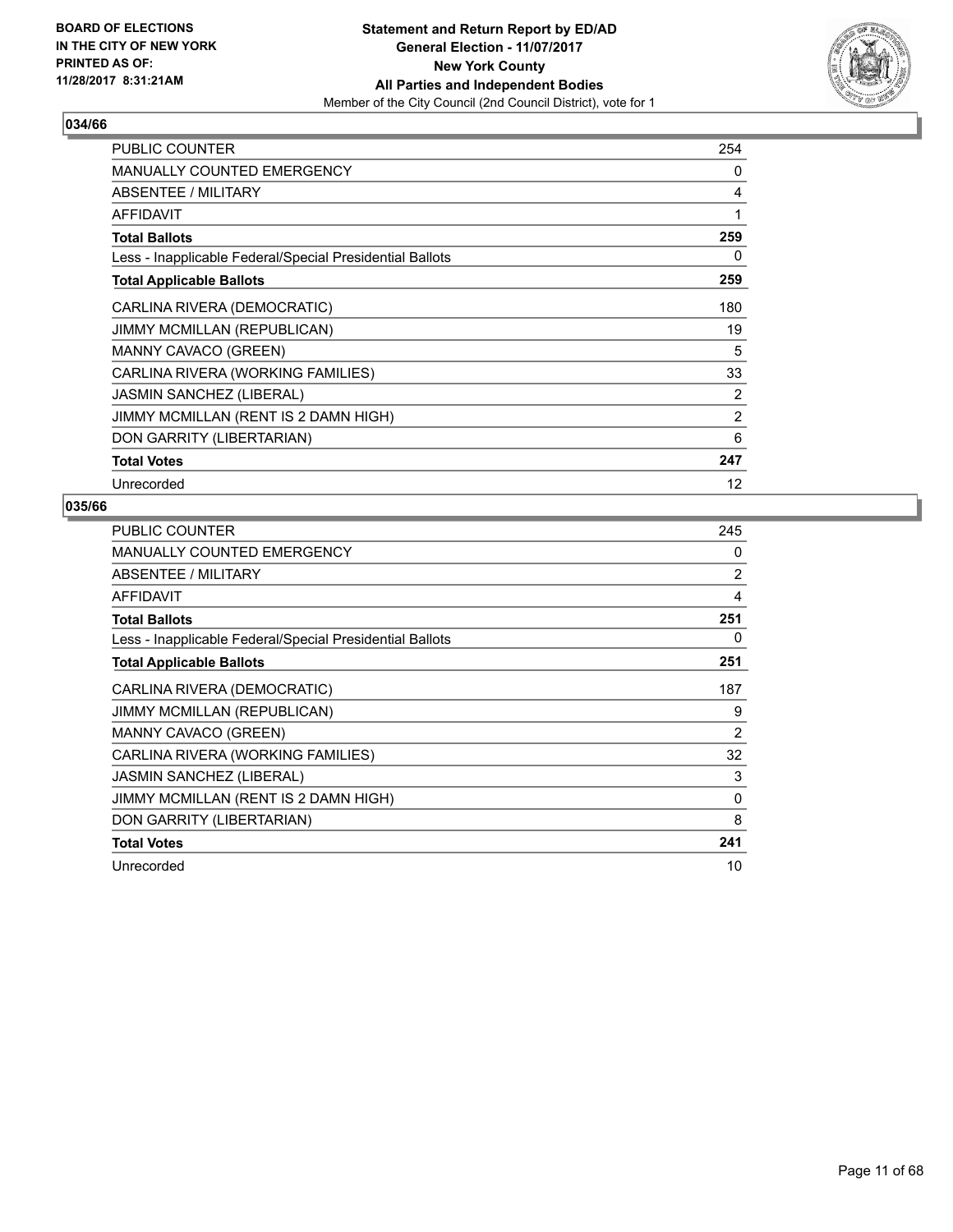

| PUBLIC COUNTER                                           | 175 |
|----------------------------------------------------------|-----|
| <b>MANUALLY COUNTED EMERGENCY</b>                        | 0   |
| ABSENTEE / MILITARY                                      | 4   |
| <b>AFFIDAVIT</b>                                         | 2   |
| <b>Total Ballots</b>                                     | 181 |
| Less - Inapplicable Federal/Special Presidential Ballots | 0   |
| <b>Total Applicable Ballots</b>                          | 181 |
| CARLINA RIVERA (DEMOCRATIC)                              | 122 |
| JIMMY MCMILLAN (REPUBLICAN)                              | 15  |
| MANNY CAVACO (GREEN)                                     | 3   |
| CARLINA RIVERA (WORKING FAMILIES)                        | 18  |
| <b>JASMIN SANCHEZ (LIBERAL)</b>                          | 4   |
| JIMMY MCMILLAN (RENT IS 2 DAMN HIGH)                     | 2   |
| DON GARRITY (LIBERTARIAN)                                | 2   |
| <b>Total Votes</b>                                       | 166 |
| Unrecorded                                               | 15  |

| <b>PUBLIC COUNTER</b>                                    | 205            |
|----------------------------------------------------------|----------------|
| <b>MANUALLY COUNTED EMERGENCY</b>                        | 0              |
| ABSENTEE / MILITARY                                      | 4              |
| AFFIDAVIT                                                | 2              |
| <b>Total Ballots</b>                                     | 211            |
| Less - Inapplicable Federal/Special Presidential Ballots | 0              |
| <b>Total Applicable Ballots</b>                          | 211            |
| CARLINA RIVERA (DEMOCRATIC)                              | 149            |
| <b>JIMMY MCMILLAN (REPUBLICAN)</b>                       | 16             |
| <b>MANNY CAVACO (GREEN)</b>                              | 3              |
| CARLINA RIVERA (WORKING FAMILIES)                        | 24             |
| <b>JASMIN SANCHEZ (LIBERAL)</b>                          | $\overline{2}$ |
| JIMMY MCMILLAN (RENT IS 2 DAMN HIGH)                     | 4              |
| DON GARRITY (LIBERTARIAN)                                | 4              |
| <b>Total Votes</b>                                       | 202            |
| Unrecorded                                               | 9              |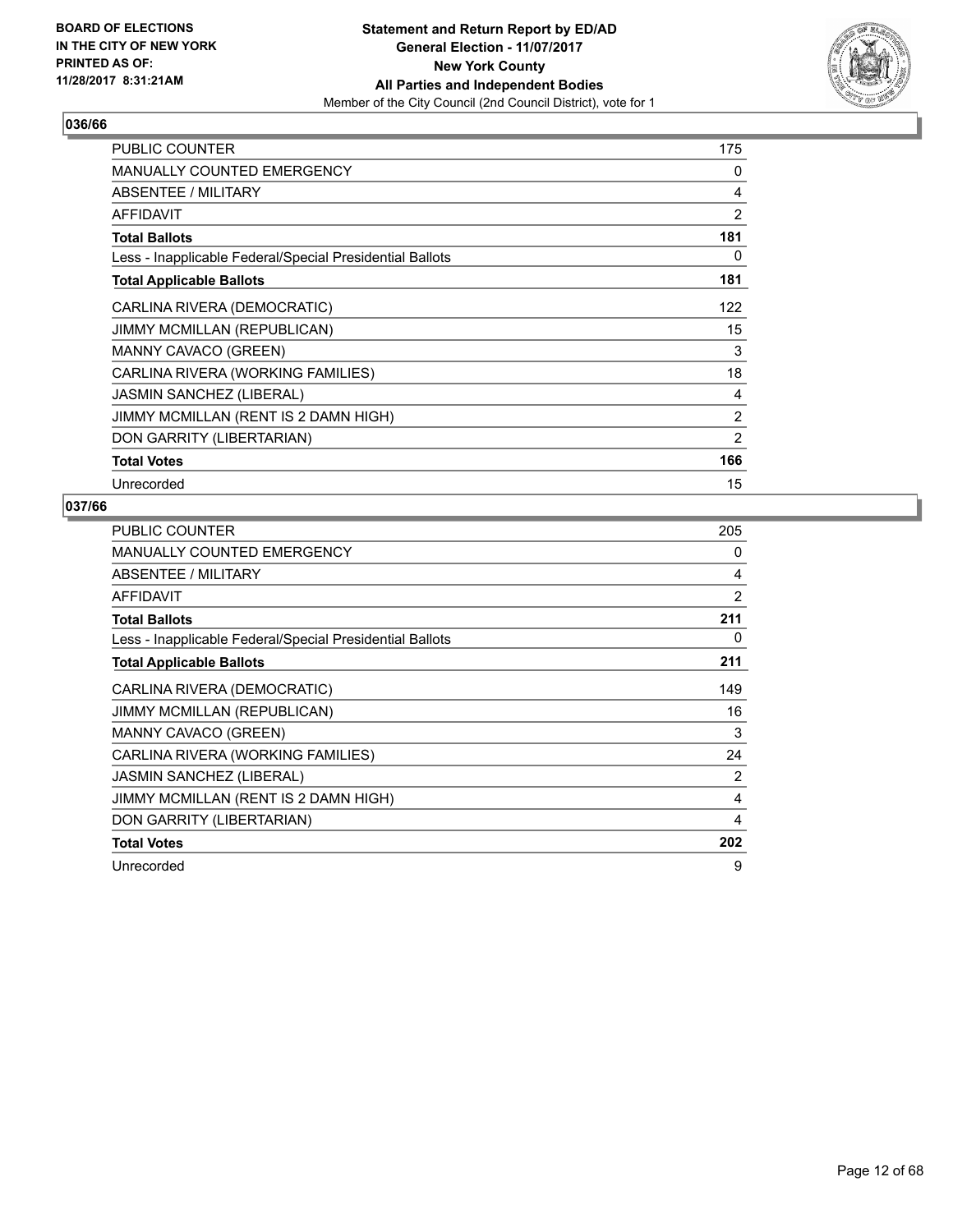

| <b>PUBLIC COUNTER</b>                                    | 168 |
|----------------------------------------------------------|-----|
| <b>MANUALLY COUNTED EMERGENCY</b>                        | 0   |
| <b>ABSENTEE / MILITARY</b>                               | 9   |
| <b>AFFIDAVIT</b>                                         | 3   |
| <b>Total Ballots</b>                                     | 180 |
| Less - Inapplicable Federal/Special Presidential Ballots | 0   |
| <b>Total Applicable Ballots</b>                          | 180 |
| CARLINA RIVERA (DEMOCRATIC)                              | 126 |
| JIMMY MCMILLAN (REPUBLICAN)                              | 19  |
| MANNY CAVACO (GREEN)                                     | 5   |
| CARLINA RIVERA (WORKING FAMILIES)                        | 16  |
| <b>JASMIN SANCHEZ (LIBERAL)</b>                          | 1   |
| JIMMY MCMILLAN (RENT IS 2 DAMN HIGH)                     | 2   |
| DON GARRITY (LIBERTARIAN)                                | 2   |
| UNATTRIBUTABLE WRITE-IN (WRITE-IN)                       | 1   |
| <b>Total Votes</b>                                       | 172 |
| Unrecorded                                               | 8   |

| <b>PUBLIC COUNTER</b>                                    | 174 |
|----------------------------------------------------------|-----|
| <b>MANUALLY COUNTED EMERGENCY</b>                        | 0   |
| ABSENTEE / MILITARY                                      | 4   |
| <b>AFFIDAVIT</b>                                         | 5   |
| <b>Total Ballots</b>                                     | 183 |
| Less - Inapplicable Federal/Special Presidential Ballots | 0   |
| <b>Total Applicable Ballots</b>                          | 183 |
| CARLINA RIVERA (DEMOCRATIC)                              | 134 |
| JIMMY MCMILLAN (REPUBLICAN)                              | 12  |
| <b>MANNY CAVACO (GREEN)</b>                              | 1   |
| CARLINA RIVERA (WORKING FAMILIES)                        | 16  |
| <b>JASMIN SANCHEZ (LIBERAL)</b>                          | 3   |
| JIMMY MCMILLAN (RENT IS 2 DAMN HIGH)                     | 1   |
| DON GARRITY (LIBERTARIAN)                                | 5   |
| <b>Total Votes</b>                                       | 172 |
| Unrecorded                                               | 11  |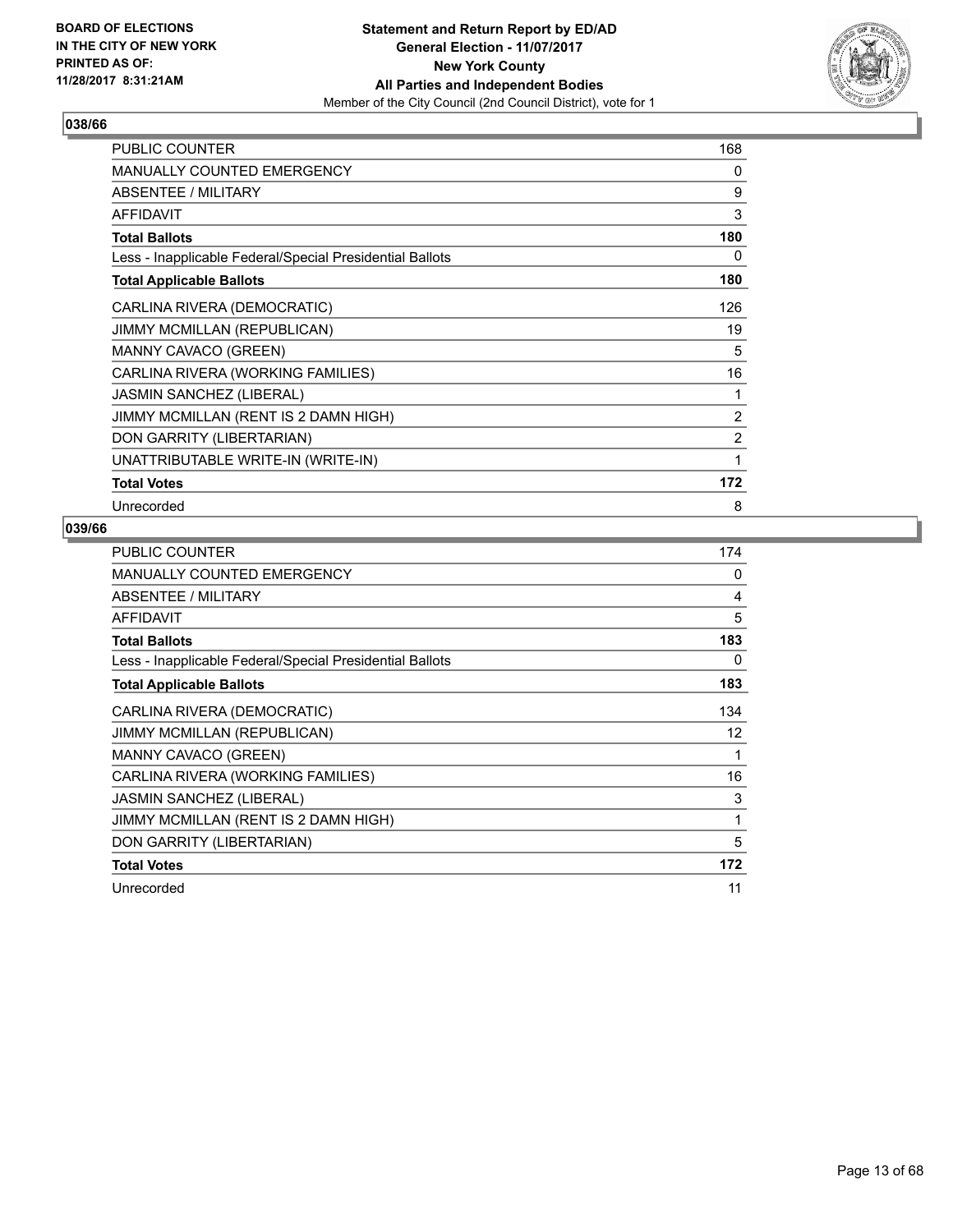

| <b>PUBLIC COUNTER</b>                                    | 136 |
|----------------------------------------------------------|-----|
| <b>MANUALLY COUNTED EMERGENCY</b>                        | 0   |
| ABSENTEE / MILITARY                                      | 7   |
| AFFIDAVIT                                                | 0   |
| <b>Total Ballots</b>                                     | 143 |
| Less - Inapplicable Federal/Special Presidential Ballots | 0   |
| <b>Total Applicable Ballots</b>                          | 143 |
| CARLINA RIVERA (DEMOCRATIC)                              | 101 |
| JIMMY MCMILLAN (REPUBLICAN)                              | 12  |
| <b>MANNY CAVACO (GREEN)</b>                              | 4   |
| CARLINA RIVERA (WORKING FAMILIES)                        | 8   |
| <b>JASMIN SANCHEZ (LIBERAL)</b>                          | 1   |
| JIMMY MCMILLAN (RENT IS 2 DAMN HIGH)                     | 2   |
| DON GARRITY (LIBERTARIAN)                                | 2   |
| <b>Total Votes</b>                                       | 130 |
| Unrecorded                                               | 13  |

| <b>PUBLIC COUNTER</b>                                    | 205            |
|----------------------------------------------------------|----------------|
| <b>MANUALLY COUNTED EMERGENCY</b>                        | 0              |
| ABSENTEE / MILITARY                                      | 10             |
| <b>AFFIDAVIT</b>                                         | 2              |
| <b>Total Ballots</b>                                     | 217            |
| Less - Inapplicable Federal/Special Presidential Ballots | 0              |
| <b>Total Applicable Ballots</b>                          | 217            |
| CARLINA RIVERA (DEMOCRATIC)                              | 154            |
| <b>JIMMY MCMILLAN (REPUBLICAN)</b>                       | 21             |
| <b>MANNY CAVACO (GREEN)</b>                              | 0              |
| CARLINA RIVERA (WORKING FAMILIES)                        | 15             |
| <b>JASMIN SANCHEZ (LIBERAL)</b>                          | 1              |
| JIMMY MCMILLAN (RENT IS 2 DAMN HIGH)                     | $\overline{2}$ |
| DON GARRITY (LIBERTARIAN)                                | 1              |
| RAY ELLIN (WRITE-IN)                                     | 1              |
| <b>Total Votes</b>                                       | 195            |
| Unrecorded                                               | 22             |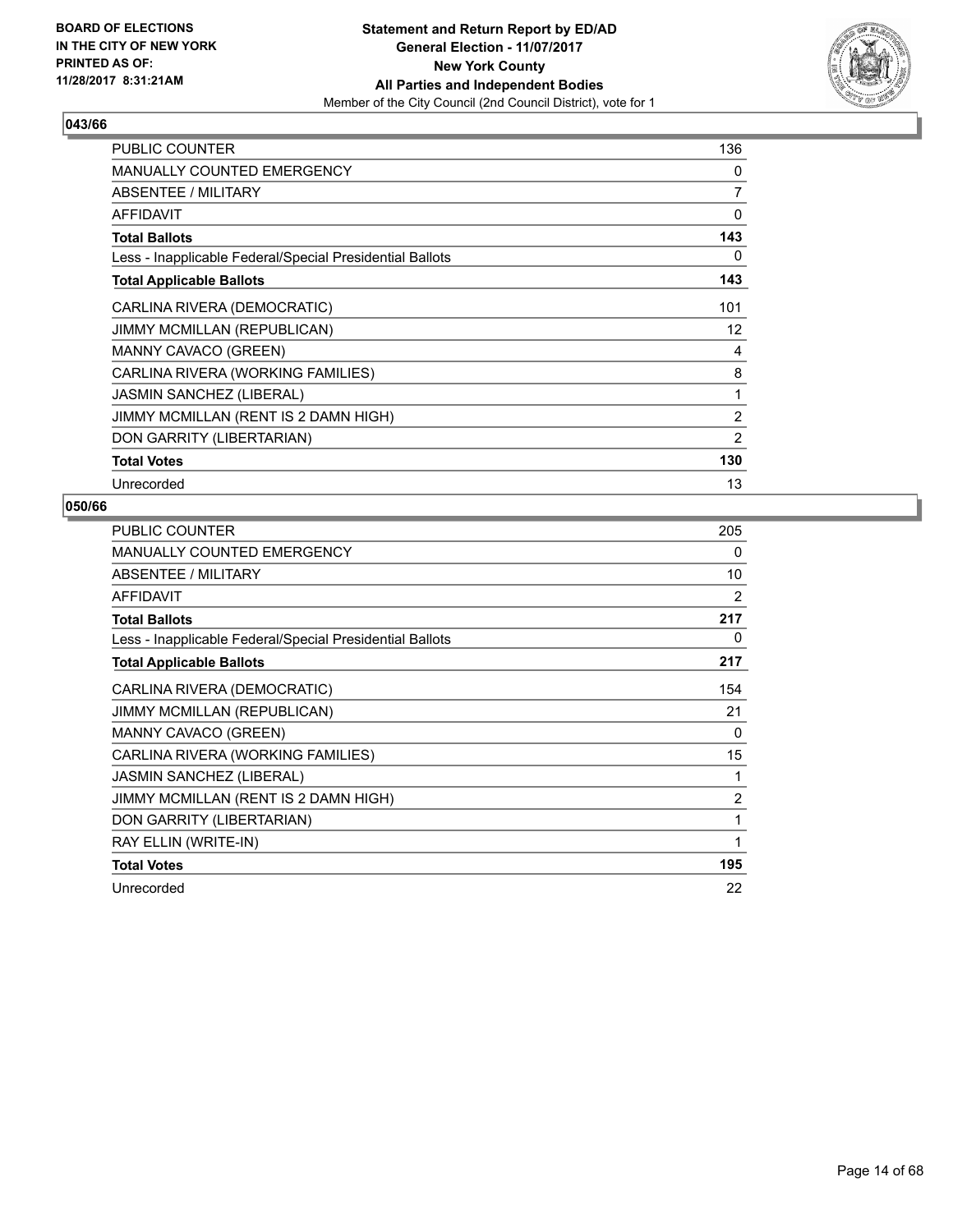

| <b>PUBLIC COUNTER</b>                                    | 245            |
|----------------------------------------------------------|----------------|
| <b>MANUALLY COUNTED EMERGENCY</b>                        | 0              |
| ABSENTEE / MILITARY                                      | 17             |
| <b>AFFIDAVIT</b>                                         | 1              |
| <b>Total Ballots</b>                                     | 263            |
| Less - Inapplicable Federal/Special Presidential Ballots | 0              |
| <b>Total Applicable Ballots</b>                          | 263            |
| CARLINA RIVERA (DEMOCRATIC)                              | 179            |
| JIMMY MCMILLAN (REPUBLICAN)                              | 31             |
| <b>MANNY CAVACO (GREEN)</b>                              | 3              |
| CARLINA RIVERA (WORKING FAMILIES)                        | 17             |
| <b>JASMIN SANCHEZ (LIBERAL)</b>                          | 0              |
| JIMMY MCMILLAN (RENT IS 2 DAMN HIGH)                     | $\overline{2}$ |
| DON GARRITY (LIBERTARIAN)                                | 8              |
| <b>Total Votes</b>                                       | 240            |
| Unrecorded                                               | 23             |

| <b>PUBLIC COUNTER</b>                                    | 288 |
|----------------------------------------------------------|-----|
| <b>MANUALLY COUNTED EMERGENCY</b>                        | 0   |
| ABSENTEE / MILITARY                                      | 11  |
| <b>AFFIDAVIT</b>                                         | 1   |
| <b>Total Ballots</b>                                     | 300 |
| Less - Inapplicable Federal/Special Presidential Ballots | 0   |
| <b>Total Applicable Ballots</b>                          | 300 |
| CARLINA RIVERA (DEMOCRATIC)                              | 222 |
| JIMMY MCMILLAN (REPUBLICAN)                              | 21  |
| <b>MANNY CAVACO (GREEN)</b>                              | 2   |
| CARLINA RIVERA (WORKING FAMILIES)                        | 26  |
| <b>JASMIN SANCHEZ (LIBERAL)</b>                          | 1   |
| JIMMY MCMILLAN (RENT IS 2 DAMN HIGH)                     | 4   |
| DON GARRITY (LIBERTARIAN)                                | 5   |
| UNATTRIBUTABLE WRITE-IN (WRITE-IN)                       | 1   |
| <b>Total Votes</b>                                       | 282 |
| Unrecorded                                               | 18  |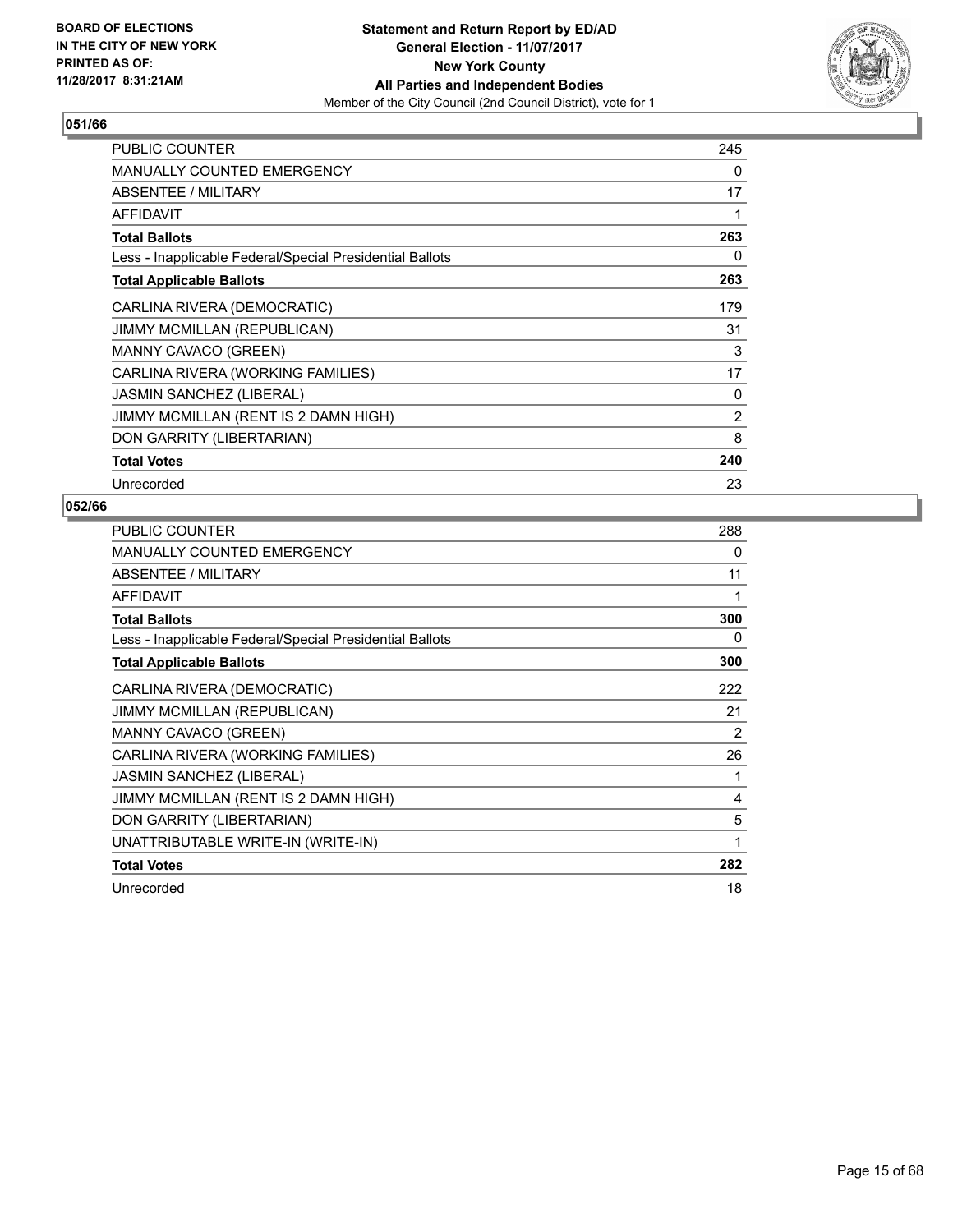

| PUBLIC COUNTER                                           | 338 |
|----------------------------------------------------------|-----|
| <b>MANUALLY COUNTED EMERGENCY</b>                        | 0   |
| ABSENTEE / MILITARY                                      | 9   |
| <b>AFFIDAVIT</b>                                         | 3   |
| <b>Total Ballots</b>                                     | 350 |
| Less - Inapplicable Federal/Special Presidential Ballots | 0   |
| <b>Total Applicable Ballots</b>                          | 350 |
| CARLINA RIVERA (DEMOCRATIC)                              | 242 |
| JIMMY MCMILLAN (REPUBLICAN)                              | 52  |
| MANNY CAVACO (GREEN)                                     | 3   |
| CARLINA RIVERA (WORKING FAMILIES)                        | 27  |
| <b>JASMIN SANCHEZ (LIBERAL)</b>                          | 1   |
| JIMMY MCMILLAN (RENT IS 2 DAMN HIGH)                     | 4   |
| DON GARRITY (LIBERTARIAN)                                | 4   |
| <b>Total Votes</b>                                       | 333 |
| Unrecorded                                               | 17  |

| PUBLIC COUNTER                                           | 245            |
|----------------------------------------------------------|----------------|
| <b>MANUALLY COUNTED EMERGENCY</b>                        | 0              |
| ABSENTEE / MILITARY                                      | 11             |
| <b>AFFIDAVIT</b>                                         | 3              |
| <b>Total Ballots</b>                                     | 259            |
| Less - Inapplicable Federal/Special Presidential Ballots | 0              |
| <b>Total Applicable Ballots</b>                          | 259            |
| CARLINA RIVERA (DEMOCRATIC)                              | 180            |
| <b>JIMMY MCMILLAN (REPUBLICAN)</b>                       | 27             |
| <b>MANNY CAVACO (GREEN)</b>                              | 5              |
| CARLINA RIVERA (WORKING FAMILIES)                        | 15             |
| <b>JASMIN SANCHEZ (LIBERAL)</b>                          | $\overline{2}$ |
| JIMMY MCMILLAN (RENT IS 2 DAMN HIGH)                     | 4              |
| DON GARRITY (LIBERTARIAN)                                | 5              |
| UNATTRIBUTABLE WRITE-IN (WRITE-IN)                       | 1              |
| <b>Total Votes</b>                                       | 239            |
| Unrecorded                                               | 20             |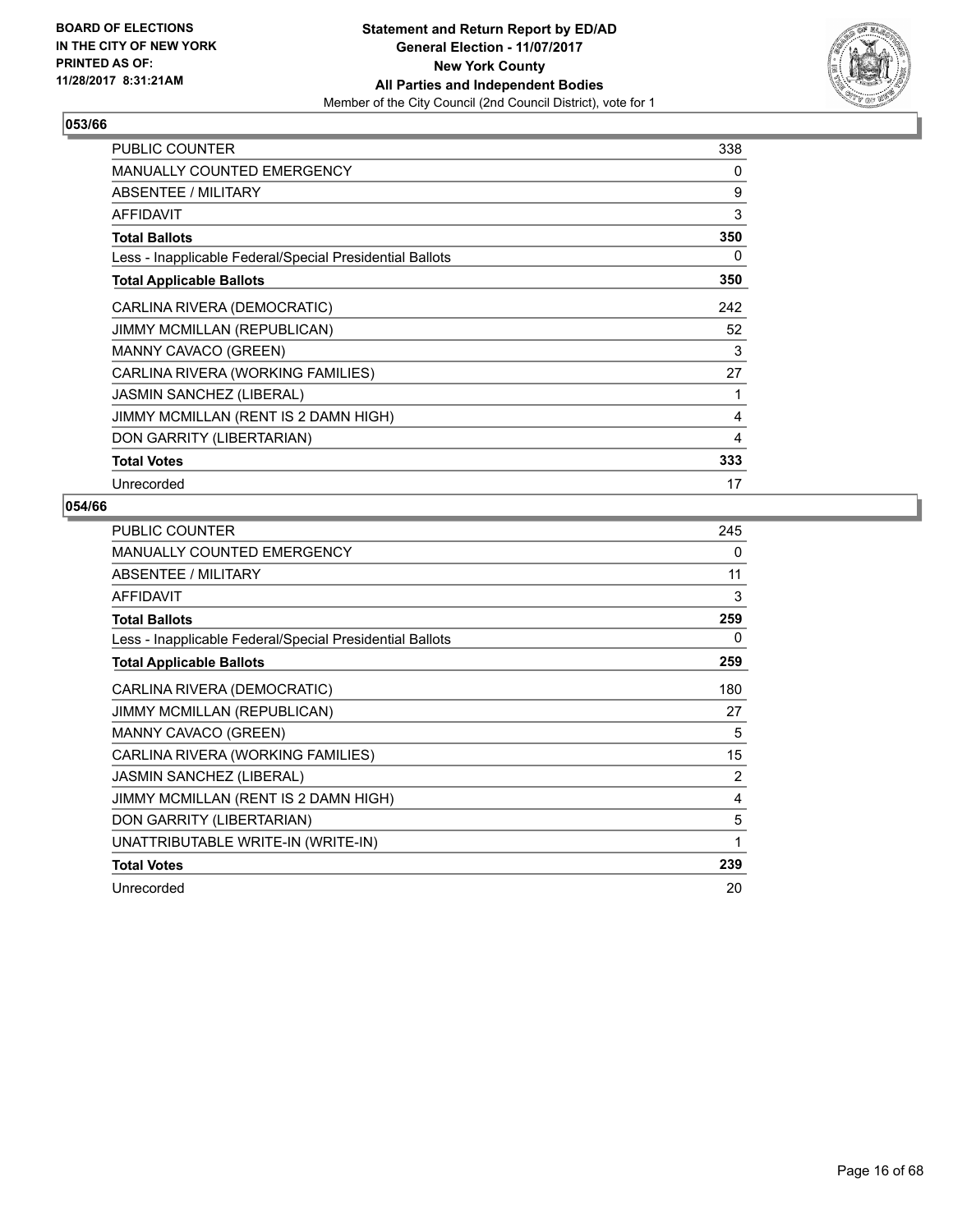

| PUBLIC COUNTER                                           | 216         |
|----------------------------------------------------------|-------------|
| <b>MANUALLY COUNTED EMERGENCY</b>                        | 0           |
| <b>ABSENTEE / MILITARY</b>                               | 6           |
| <b>AFFIDAVIT</b>                                         | $\mathbf 0$ |
| <b>Total Ballots</b>                                     | 222         |
| Less - Inapplicable Federal/Special Presidential Ballots | 0           |
| <b>Total Applicable Ballots</b>                          | 222         |
| CARLINA RIVERA (DEMOCRATIC)                              | 165         |
| JIMMY MCMILLAN (REPUBLICAN)                              | 23          |
| <b>MANNY CAVACO (GREEN)</b>                              | 3           |
| CARLINA RIVERA (WORKING FAMILIES)                        | 16          |
| JASMIN SANCHEZ (LIBERAL)                                 | 1           |
| JIMMY MCMILLAN (RENT IS 2 DAMN HIGH)                     | 0           |
| DON GARRITY (LIBERTARIAN)                                | 3           |
| MIKE WEINSTEIN (WRITE-IN)                                | 1           |
| <b>Total Votes</b>                                       | 212         |
| Unrecorded                                               | 10          |

| <b>PUBLIC COUNTER</b>                                    | 173 |
|----------------------------------------------------------|-----|
| <b>MANUALLY COUNTED EMERGENCY</b>                        | 0   |
| ABSENTEE / MILITARY                                      | 7   |
| <b>AFFIDAVIT</b>                                         | 1   |
| <b>Total Ballots</b>                                     | 181 |
| Less - Inapplicable Federal/Special Presidential Ballots | 0   |
| <b>Total Applicable Ballots</b>                          | 181 |
| CARLINA RIVERA (DEMOCRATIC)                              | 126 |
| JIMMY MCMILLAN (REPUBLICAN)                              | 11  |
| <b>MANNY CAVACO (GREEN)</b>                              | 3   |
| CARLINA RIVERA (WORKING FAMILIES)                        | 28  |
| <b>JASMIN SANCHEZ (LIBERAL)</b>                          | 2   |
| JIMMY MCMILLAN (RENT IS 2 DAMN HIGH)                     | 4   |
| DON GARRITY (LIBERTARIAN)                                | 0   |
| <b>Total Votes</b>                                       | 174 |
| Unrecorded                                               | 7   |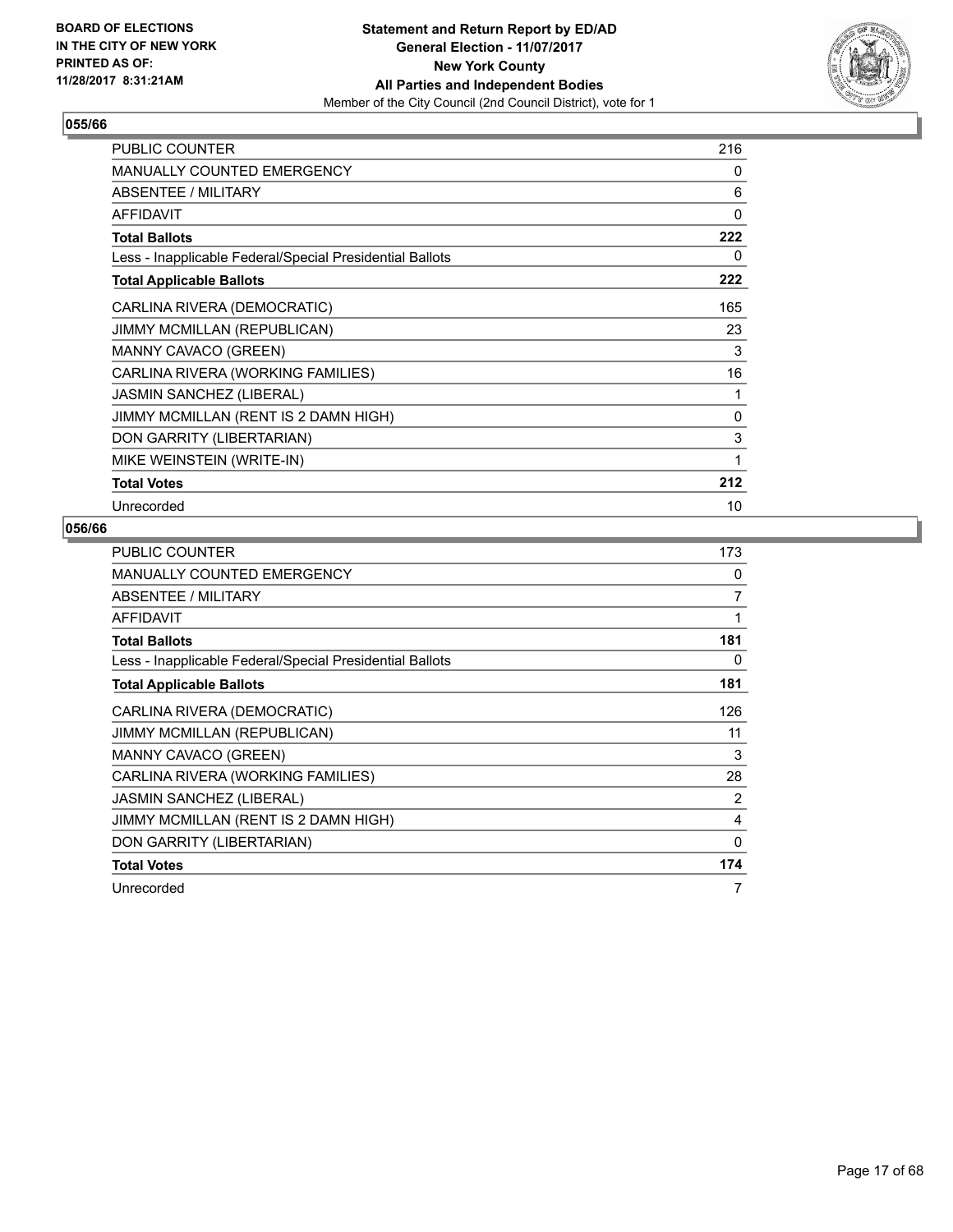

| PUBLIC COUNTER                                           | 268 |
|----------------------------------------------------------|-----|
| <b>MANUALLY COUNTED EMERGENCY</b>                        | 0   |
| ABSENTEE / MILITARY                                      | 13  |
| AFFIDAVIT                                                | 2   |
| <b>Total Ballots</b>                                     | 283 |
| Less - Inapplicable Federal/Special Presidential Ballots | 0   |
| <b>Total Applicable Ballots</b>                          | 283 |
| CARLINA RIVERA (DEMOCRATIC)                              | 190 |
| JIMMY MCMILLAN (REPUBLICAN)                              | 52  |
| MANNY CAVACO (GREEN)                                     | 4   |
| CARLINA RIVERA (WORKING FAMILIES)                        | 11  |
| <b>JASMIN SANCHEZ (LIBERAL)</b>                          | 2   |
| JIMMY MCMILLAN (RENT IS 2 DAMN HIGH)                     | 2   |
| DON GARRITY (LIBERTARIAN)                                | 11  |
| <b>Total Votes</b>                                       | 272 |
| Unrecorded                                               | 11  |

| <b>PUBLIC COUNTER</b>                                    | 163      |
|----------------------------------------------------------|----------|
| <b>MANUALLY COUNTED EMERGENCY</b>                        | 0        |
| ABSENTEE / MILITARY                                      | 3        |
| <b>AFFIDAVIT</b>                                         | 0        |
| <b>Total Ballots</b>                                     | 166      |
| Less - Inapplicable Federal/Special Presidential Ballots | 0        |
| <b>Total Applicable Ballots</b>                          | 166      |
| CARLINA RIVERA (DEMOCRATIC)                              | 107      |
| <b>JIMMY MCMILLAN (REPUBLICAN)</b>                       | 17       |
| MANNY CAVACO (GREEN)                                     | 6        |
| CARLINA RIVERA (WORKING FAMILIES)                        | 13       |
| <b>JASMIN SANCHEZ (LIBERAL)</b>                          | 4        |
| JIMMY MCMILLAN (RENT IS 2 DAMN HIGH)                     | 1        |
| DON GARRITY (LIBERTARIAN)                                | $\Omega$ |
| <b>Total Votes</b>                                       | 148      |
| Unrecorded                                               | 18       |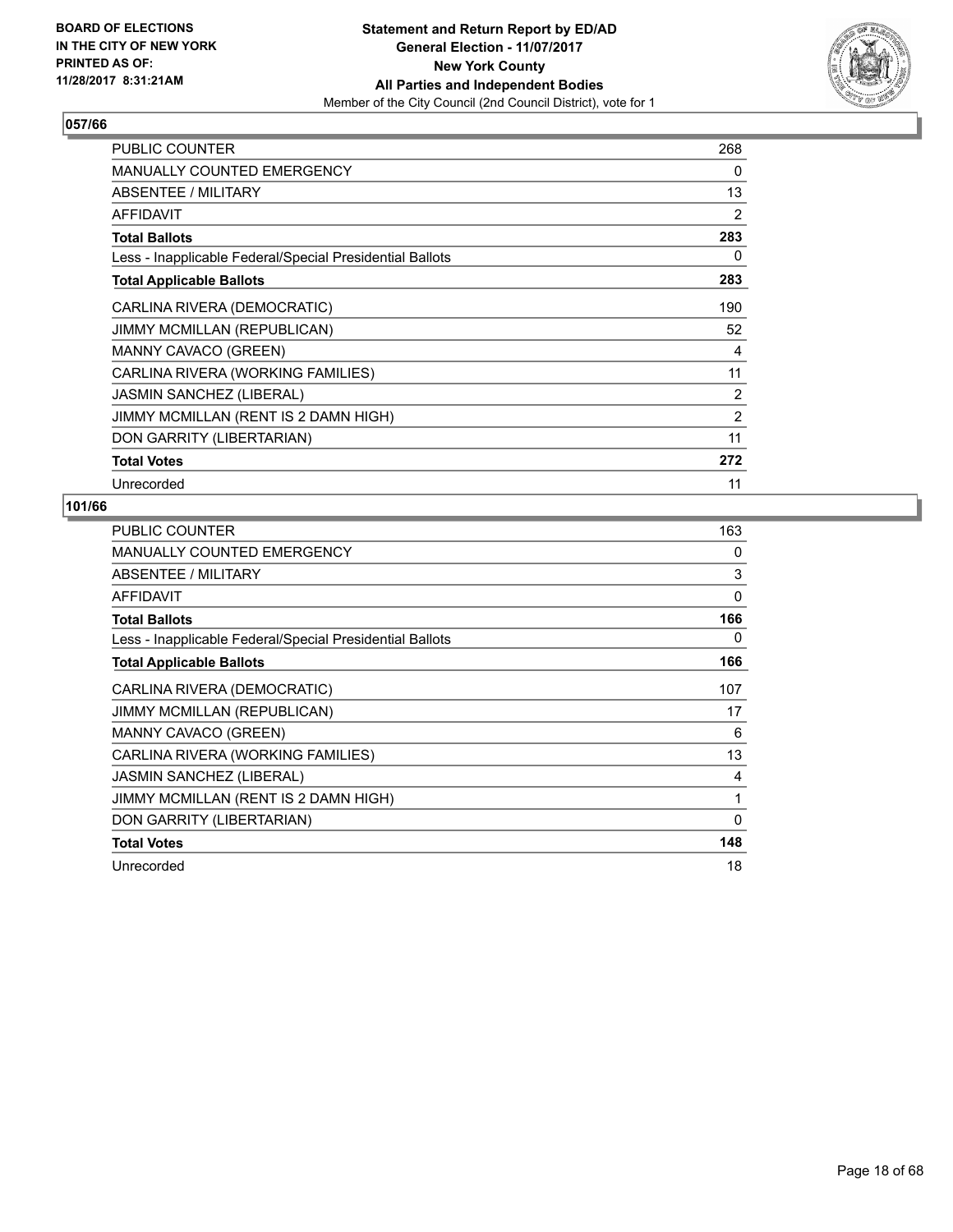

| <b>PUBLIC COUNTER</b>                                    | 217 |
|----------------------------------------------------------|-----|
| <b>MANUALLY COUNTED EMERGENCY</b>                        | 0   |
| ABSENTEE / MILITARY                                      | 4   |
| <b>AFFIDAVIT</b>                                         | 2   |
| <b>Total Ballots</b>                                     | 223 |
| Less - Inapplicable Federal/Special Presidential Ballots | 0   |
| <b>Total Applicable Ballots</b>                          | 223 |
| CARLINA RIVERA (DEMOCRATIC)                              | 162 |
| JIMMY MCMILLAN (REPUBLICAN)                              | 20  |
| <b>MANNY CAVACO (GREEN)</b>                              | 2   |
| CARLINA RIVERA (WORKING FAMILIES)                        | 23  |
| <b>JASMIN SANCHEZ (LIBERAL)</b>                          | 7   |
| JIMMY MCMILLAN (RENT IS 2 DAMN HIGH)                     | 1   |
| DON GARRITY (LIBERTARIAN)                                | 3   |
| <b>Total Votes</b>                                       | 218 |
| Unrecorded                                               | 5   |

| <b>PUBLIC COUNTER</b>                                    | 132 |
|----------------------------------------------------------|-----|
| <b>MANUALLY COUNTED EMERGENCY</b>                        | 0   |
| ABSENTEE / MILITARY                                      | 2   |
| AFFIDAVIT                                                | 2   |
| <b>Total Ballots</b>                                     | 136 |
| Less - Inapplicable Federal/Special Presidential Ballots | 0   |
| <b>Total Applicable Ballots</b>                          | 136 |
| CARLINA RIVERA (DEMOCRATIC)                              | 104 |
| JIMMY MCMILLAN (REPUBLICAN)                              | 7   |
| <b>MANNY CAVACO (GREEN)</b>                              | 2   |
| CARLINA RIVERA (WORKING FAMILIES)                        | 14  |
| <b>JASMIN SANCHEZ (LIBERAL)</b>                          | 1   |
| JIMMY MCMILLAN (RENT IS 2 DAMN HIGH)                     | 0   |
| DON GARRITY (LIBERTARIAN)                                | 1   |
| <b>Total Votes</b>                                       | 129 |
| Unrecorded                                               | 7   |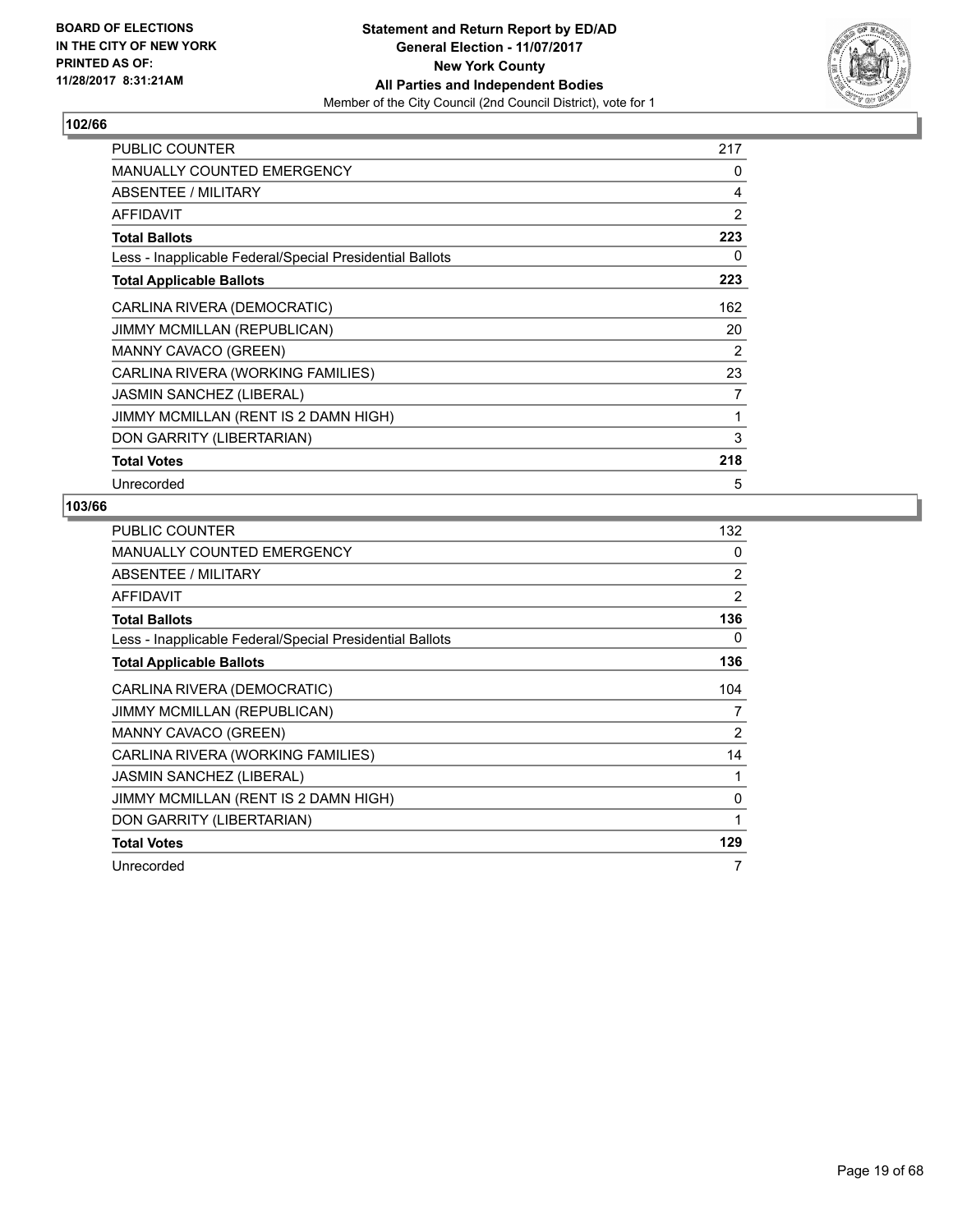

| <b>PUBLIC COUNTER</b>                                    | 118 |
|----------------------------------------------------------|-----|
| <b>MANUALLY COUNTED EMERGENCY</b>                        | 0   |
| <b>ABSENTEE / MILITARY</b>                               | 4   |
| <b>AFFIDAVIT</b>                                         | 2   |
| <b>Total Ballots</b>                                     | 124 |
| Less - Inapplicable Federal/Special Presidential Ballots | 0   |
| <b>Total Applicable Ballots</b>                          | 124 |
| CARLINA RIVERA (DEMOCRATIC)                              | 83  |
| JIMMY MCMILLAN (REPUBLICAN)                              | 11  |
| MANNY CAVACO (GREEN)                                     | 5   |
| CARLINA RIVERA (WORKING FAMILIES)                        | 12  |
| <b>JASMIN SANCHEZ (LIBERAL)</b>                          | 6   |
| JIMMY MCMILLAN (RENT IS 2 DAMN HIGH)                     | 1   |
| DON GARRITY (LIBERTARIAN)                                | 1   |
| TUMOR JONES (WRITE-IN)                                   | 1   |
| <b>Total Votes</b>                                       | 120 |
| Unrecorded                                               | 4   |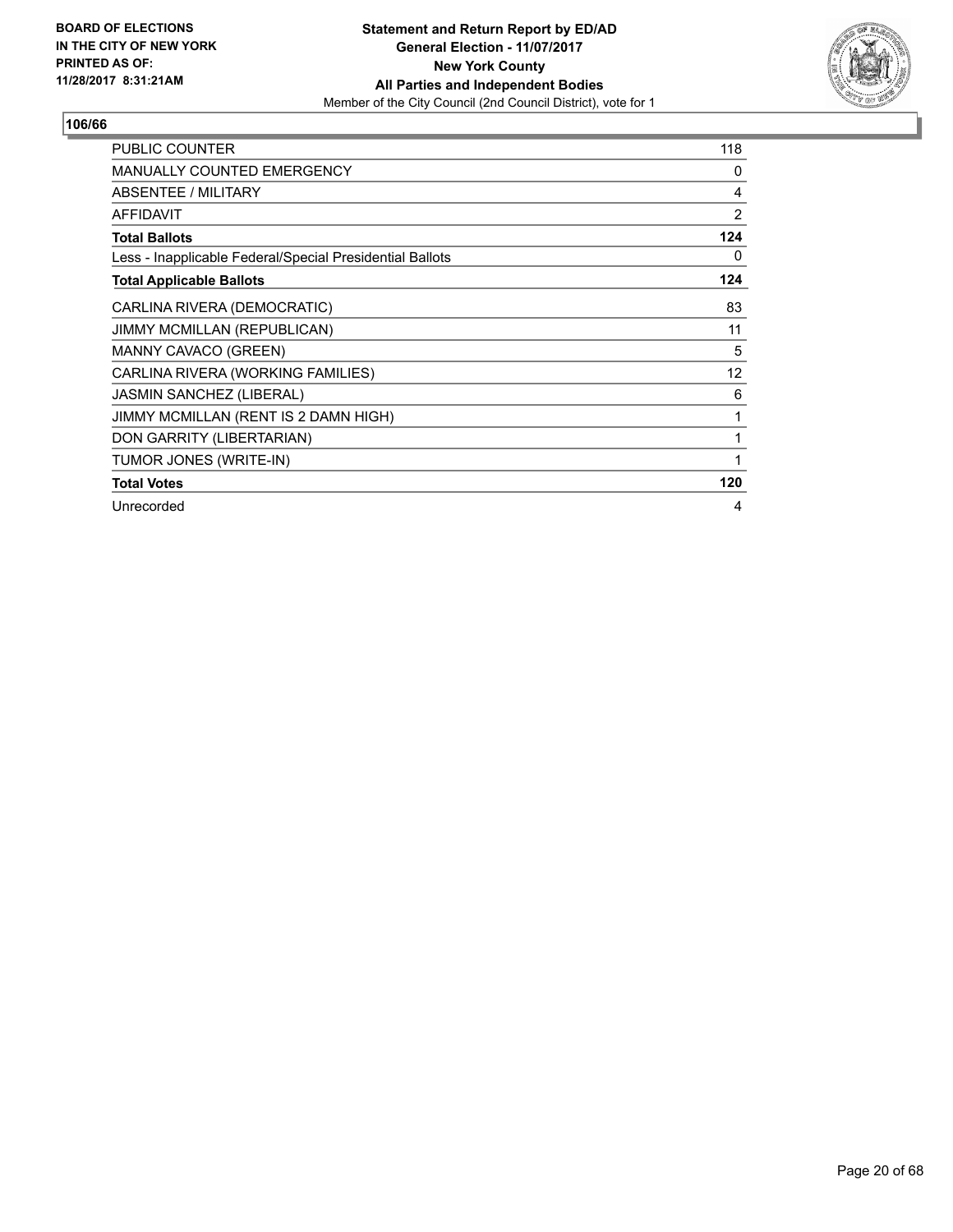

| <b>PUBLIC COUNTER</b>                                    | 140 |
|----------------------------------------------------------|-----|
| <b>MANUALLY COUNTED EMERGENCY</b>                        | 0   |
| <b>ABSENTEE / MILITARY</b>                               | 5   |
| <b>AFFIDAVIT</b>                                         | 1   |
| <b>Total Ballots</b>                                     | 146 |
| Less - Inapplicable Federal/Special Presidential Ballots | 0   |
| <b>Total Applicable Ballots</b>                          | 146 |
| CARLINA RIVERA (DEMOCRATIC)                              | 106 |
| JIMMY MCMILLAN (REPUBLICAN)                              | 17  |
| <b>MANNY CAVACO (GREEN)</b>                              | 1   |
| CARLINA RIVERA (WORKING FAMILIES)                        | 9   |
| JASMIN SANCHEZ (LIBERAL)                                 | 3   |
| JIMMY MCMILLAN (RENT IS 2 DAMN HIGH)                     | 1   |
| DON GARRITY (LIBERTARIAN)                                | 3   |
| UNATTRIBUTABLE WRITE-IN (WRITE-IN)                       | 1   |
| <b>Total Votes</b>                                       | 141 |
| Unrecorded                                               | 5   |

| <b>PUBLIC COUNTER</b>                                    | 133 |
|----------------------------------------------------------|-----|
| <b>MANUALLY COUNTED EMERGENCY</b>                        | 0   |
| <b>ABSENTEE / MILITARY</b>                               | 6   |
| <b>AFFIDAVIT</b>                                         | 3   |
| <b>Total Ballots</b>                                     | 142 |
| Less - Inapplicable Federal/Special Presidential Ballots | 0   |
| <b>Total Applicable Ballots</b>                          | 142 |
| CARLINA RIVERA (DEMOCRATIC)                              | 73  |
| <b>JIMMY MCMILLAN (REPUBLICAN)</b>                       | 41  |
| MANNY CAVACO (GREEN)                                     | 2   |
| CARLINA RIVERA (WORKING FAMILIES)                        | 3   |
| <b>JASMIN SANCHEZ (LIBERAL)</b>                          | 3   |
| JIMMY MCMILLAN (RENT IS 2 DAMN HIGH)                     | 4   |
| DON GARRITY (LIBERTARIAN)                                | 5   |
| SARAH MARQUEZ (WRITE-IN)                                 | 1   |
| <b>Total Votes</b>                                       | 132 |
| Unrecorded                                               | 10  |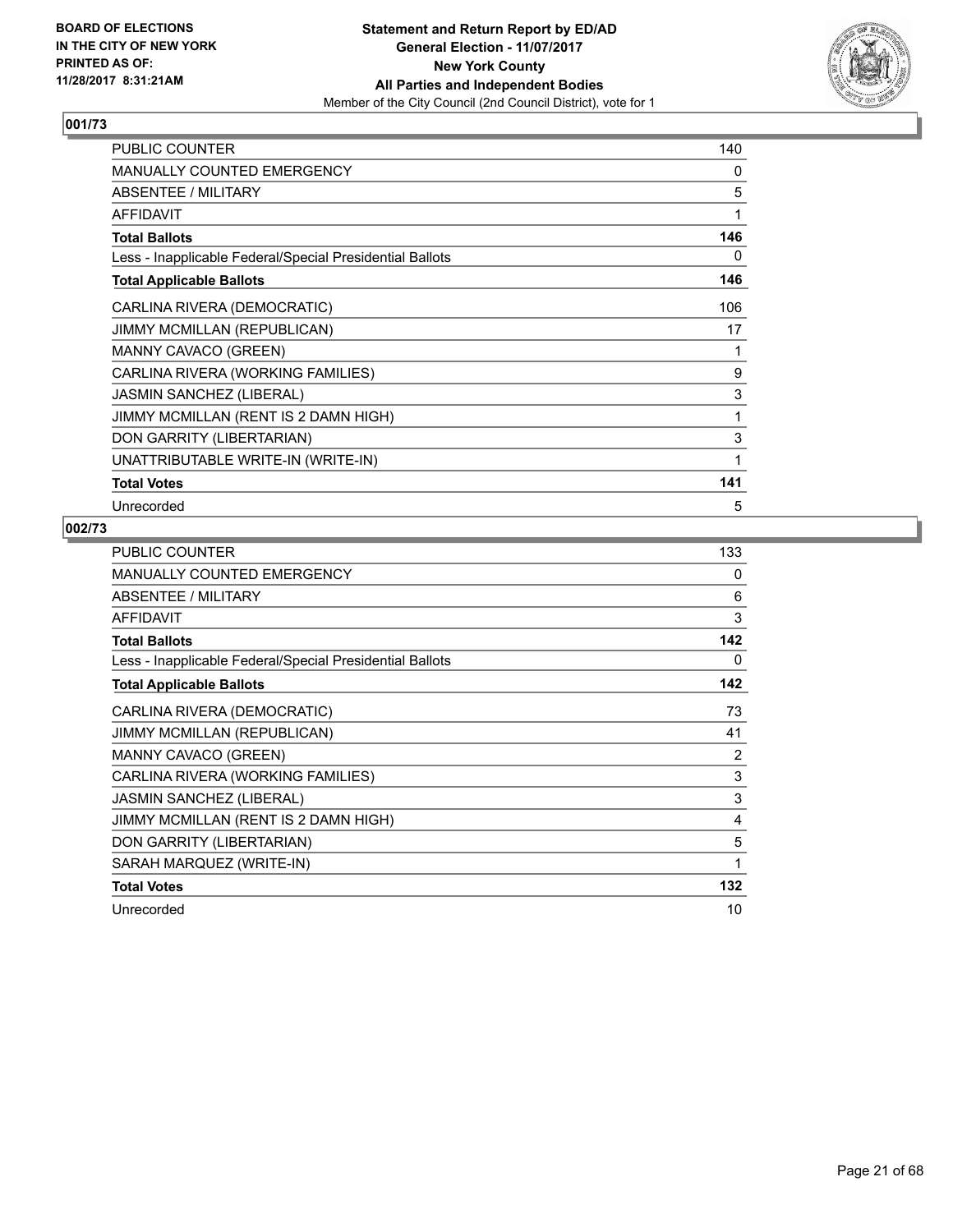

| <b>PUBLIC COUNTER</b>                                    | 182            |
|----------------------------------------------------------|----------------|
| <b>MANUALLY COUNTED EMERGENCY</b>                        | 0              |
| <b>ABSENTEE / MILITARY</b>                               | 5              |
| <b>AFFIDAVIT</b>                                         | 3              |
| <b>Total Ballots</b>                                     | 190            |
| Less - Inapplicable Federal/Special Presidential Ballots | 0              |
| <b>Total Applicable Ballots</b>                          | 190            |
| CARLINA RIVERA (DEMOCRATIC)                              | 111            |
| JIMMY MCMILLAN (REPUBLICAN)                              | 44             |
| MANNY CAVACO (GREEN)                                     | 2              |
| CARLINA RIVERA (WORKING FAMILIES)                        | 10             |
| <b>JASMIN SANCHEZ (LIBERAL)</b>                          | 3              |
| JIMMY MCMILLAN (RENT IS 2 DAMN HIGH)                     | $\overline{2}$ |
| DON GARRITY (LIBERTARIAN)                                | 4              |
| MARC FLIEDNER (WRITE-IN)                                 | 1              |
| MATTHEW J. BRIEF (WRITE-IN)                              | 1              |
| REBECCA HARARY (WRITE-IN)                                | 1              |
| <b>Total Votes</b>                                       | 179            |
| Unrecorded                                               | 11             |

| <b>PUBLIC COUNTER</b>                                    | 168            |
|----------------------------------------------------------|----------------|
| <b>MANUALLY COUNTED EMERGENCY</b>                        | 0              |
| <b>ABSENTEE / MILITARY</b>                               | $\overline{7}$ |
| <b>AFFIDAVIT</b>                                         | 1              |
| <b>Total Ballots</b>                                     | 176            |
| Less - Inapplicable Federal/Special Presidential Ballots | 0              |
| <b>Total Applicable Ballots</b>                          | 176            |
| CARLINA RIVERA (DEMOCRATIC)                              | 106            |
| JIMMY MCMILLAN (REPUBLICAN)                              | 31             |
| MANNY CAVACO (GREEN)                                     | 2              |
| CARLINA RIVERA (WORKING FAMILIES)                        | 8              |
| <b>JASMIN SANCHEZ (LIBERAL)</b>                          | 8              |
| JIMMY MCMILLAN (RENT IS 2 DAMN HIGH)                     | 3              |
| DON GARRITY (LIBERTARIAN)                                | 6              |
| <b>Total Votes</b>                                       | 164            |
| Unrecorded                                               | 12             |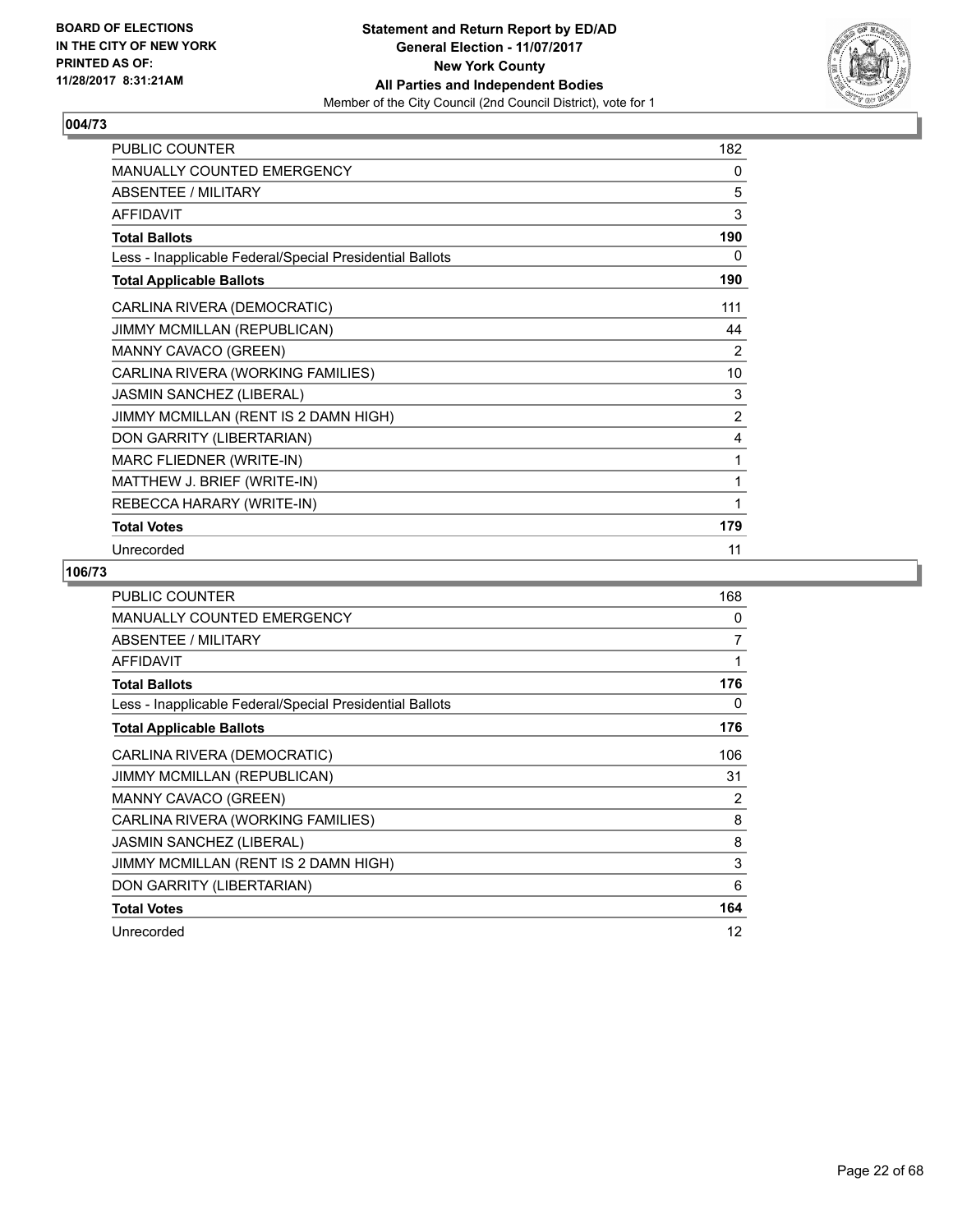

| PUBLIC COUNTER                                           | 125          |
|----------------------------------------------------------|--------------|
| <b>MANUALLY COUNTED EMERGENCY</b>                        | 0            |
| ABSENTEE / MILITARY                                      | 3            |
| <b>AFFIDAVIT</b>                                         | 0            |
| <b>Total Ballots</b>                                     | 128          |
| Less - Inapplicable Federal/Special Presidential Ballots | 0            |
| <b>Total Applicable Ballots</b>                          | 128          |
| CARLINA RIVERA (DEMOCRATIC)                              | 100          |
| <b>JIMMY MCMILLAN (REPUBLICAN)</b>                       | 5            |
| MANNY CAVACO (GREEN)                                     | 0            |
| CARLINA RIVERA (WORKING FAMILIES)                        | 8            |
| <b>JASMIN SANCHEZ (LIBERAL)</b>                          | 5            |
| JIMMY MCMILLAN (RENT IS 2 DAMN HIGH)                     | 1            |
| DON GARRITY (LIBERTARIAN)                                | $\mathbf{0}$ |
| <b>Total Votes</b>                                       | 119          |
| Unrecorded                                               | 9            |

| <b>PUBLIC COUNTER</b>                                    | 148          |
|----------------------------------------------------------|--------------|
| <b>MANUALLY COUNTED EMERGENCY</b>                        | $\mathbf{0}$ |
| ABSENTEE / MILITARY                                      | 2            |
| <b>AFFIDAVIT</b>                                         | 7            |
| <b>Total Ballots</b>                                     | 157          |
| Less - Inapplicable Federal/Special Presidential Ballots | 0            |
| <b>Total Applicable Ballots</b>                          | 157          |
| CARLINA RIVERA (DEMOCRATIC)                              | 117          |
| <b>JIMMY MCMILLAN (REPUBLICAN)</b>                       | 6            |
| MANNY CAVACO (GREEN)                                     | $\mathbf{0}$ |
| CARLINA RIVERA (WORKING FAMILIES)                        | 4            |
| <b>JASMIN SANCHEZ (LIBERAL)</b>                          | 13           |
| JIMMY MCMILLAN (RENT IS 2 DAMN HIGH)                     | 1            |
| DON GARRITY (LIBERTARIAN)                                | 0            |
| <b>JULIO SURIEL (WRITE-IN)</b>                           | 1            |
| <b>Total Votes</b>                                       | 142          |
| Unrecorded                                               | 15           |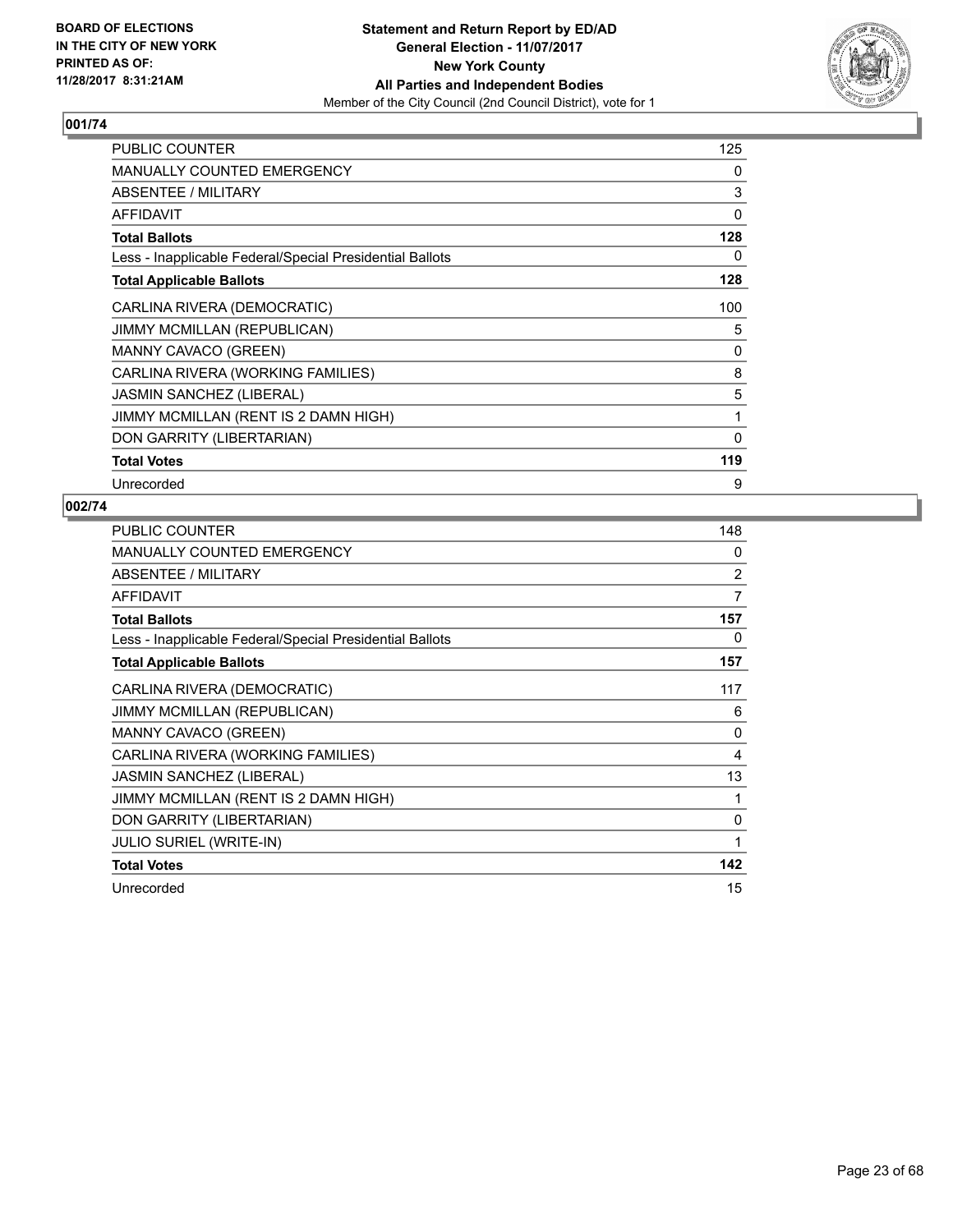

| PUBLIC COUNTER                                           | 155 |
|----------------------------------------------------------|-----|
| <b>MANUALLY COUNTED EMERGENCY</b>                        | 0   |
| ABSENTEE / MILITARY                                      | 5   |
| AFFIDAVIT                                                | 0   |
| <b>Total Ballots</b>                                     | 160 |
| Less - Inapplicable Federal/Special Presidential Ballots | 0   |
| <b>Total Applicable Ballots</b>                          | 160 |
| CARLINA RIVERA (DEMOCRATIC)                              | 105 |
| <b>JIMMY MCMILLAN (REPUBLICAN)</b>                       | 6   |
| <b>MANNY CAVACO (GREEN)</b>                              | 0   |
| CARLINA RIVERA (WORKING FAMILIES)                        | 4   |
| <b>JASMIN SANCHEZ (LIBERAL)</b>                          | 23  |
| JIMMY MCMILLAN (RENT IS 2 DAMN HIGH)                     | 0   |
| DON GARRITY (LIBERTARIAN)                                | 0   |
| <b>Total Votes</b>                                       | 138 |
| Unrecorded                                               | 22  |

| <b>PUBLIC COUNTER</b>                                    | 162      |
|----------------------------------------------------------|----------|
| <b>MANUALLY COUNTED EMERGENCY</b>                        | 0        |
| ABSENTEE / MILITARY                                      | 2        |
| <b>AFFIDAVIT</b>                                         | 3        |
| <b>Total Ballots</b>                                     | 167      |
| Less - Inapplicable Federal/Special Presidential Ballots | 0        |
| <b>Total Applicable Ballots</b>                          | 167      |
| CARLINA RIVERA (DEMOCRATIC)                              | 131      |
| JIMMY MCMILLAN (REPUBLICAN)                              | 3        |
| MANNY CAVACO (GREEN)                                     | 0        |
| CARLINA RIVERA (WORKING FAMILIES)                        | 3        |
| <b>JASMIN SANCHEZ (LIBERAL)</b>                          | 14       |
| JIMMY MCMILLAN (RENT IS 2 DAMN HIGH)                     | 1        |
| DON GARRITY (LIBERTARIAN)                                | $\Omega$ |
| <b>Total Votes</b>                                       | 152      |
| Unrecorded                                               | 15       |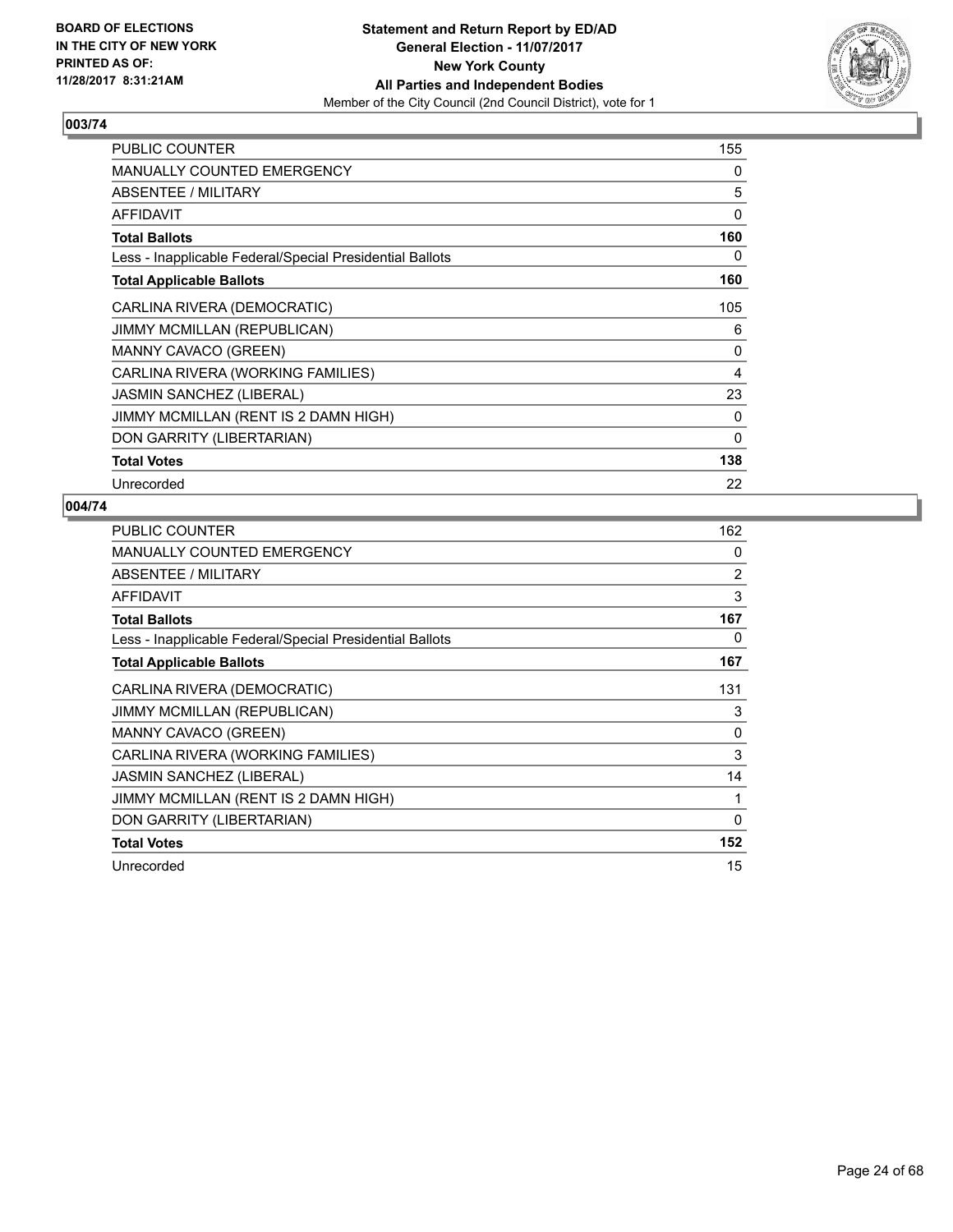

| PUBLIC COUNTER                                           | 101            |
|----------------------------------------------------------|----------------|
| <b>MANUALLY COUNTED EMERGENCY</b>                        | 0              |
| ABSENTEE / MILITARY                                      | $\overline{2}$ |
| <b>AFFIDAVIT</b>                                         | 2              |
| <b>Total Ballots</b>                                     | 105            |
| Less - Inapplicable Federal/Special Presidential Ballots | 0              |
| <b>Total Applicable Ballots</b>                          | 105            |
| CARLINA RIVERA (DEMOCRATIC)                              | 83             |
| JIMMY MCMILLAN (REPUBLICAN)                              | 3              |
| <b>MANNY CAVACO (GREEN)</b>                              | 0              |
| CARLINA RIVERA (WORKING FAMILIES)                        | 0              |
| <b>JASMIN SANCHEZ (LIBERAL)</b>                          | 6              |
| JIMMY MCMILLAN (RENT IS 2 DAMN HIGH)                     | 0              |
| DON GARRITY (LIBERTARIAN)                                | 0              |
| <b>Total Votes</b>                                       | 92             |
| Unrecorded                                               | 13             |

| <b>PUBLIC COUNTER</b>                                    | 174            |
|----------------------------------------------------------|----------------|
| <b>MANUALLY COUNTED EMERGENCY</b>                        | 0              |
| <b>ABSENTEE / MILITARY</b>                               | 1              |
| <b>AFFIDAVIT</b>                                         | 1              |
| <b>Total Ballots</b>                                     | 176            |
| Less - Inapplicable Federal/Special Presidential Ballots | 0              |
| <b>Total Applicable Ballots</b>                          | 176            |
| CARLINA RIVERA (DEMOCRATIC)                              | 135            |
| <b>JIMMY MCMILLAN (REPUBLICAN)</b>                       | 5              |
| MANNY CAVACO (GREEN)                                     | 1              |
| CARLINA RIVERA (WORKING FAMILIES)                        | 6              |
| <b>JASMIN SANCHEZ (LIBERAL)</b>                          | 8              |
| JIMMY MCMILLAN (RENT IS 2 DAMN HIGH)                     | $\overline{2}$ |
| DON GARRITY (LIBERTARIAN)                                | 1              |
| UNATTRIBUTABLE WRITE-IN (WRITE-IN)                       | 1              |
| <b>Total Votes</b>                                       | 159            |
| Unrecorded                                               | 17             |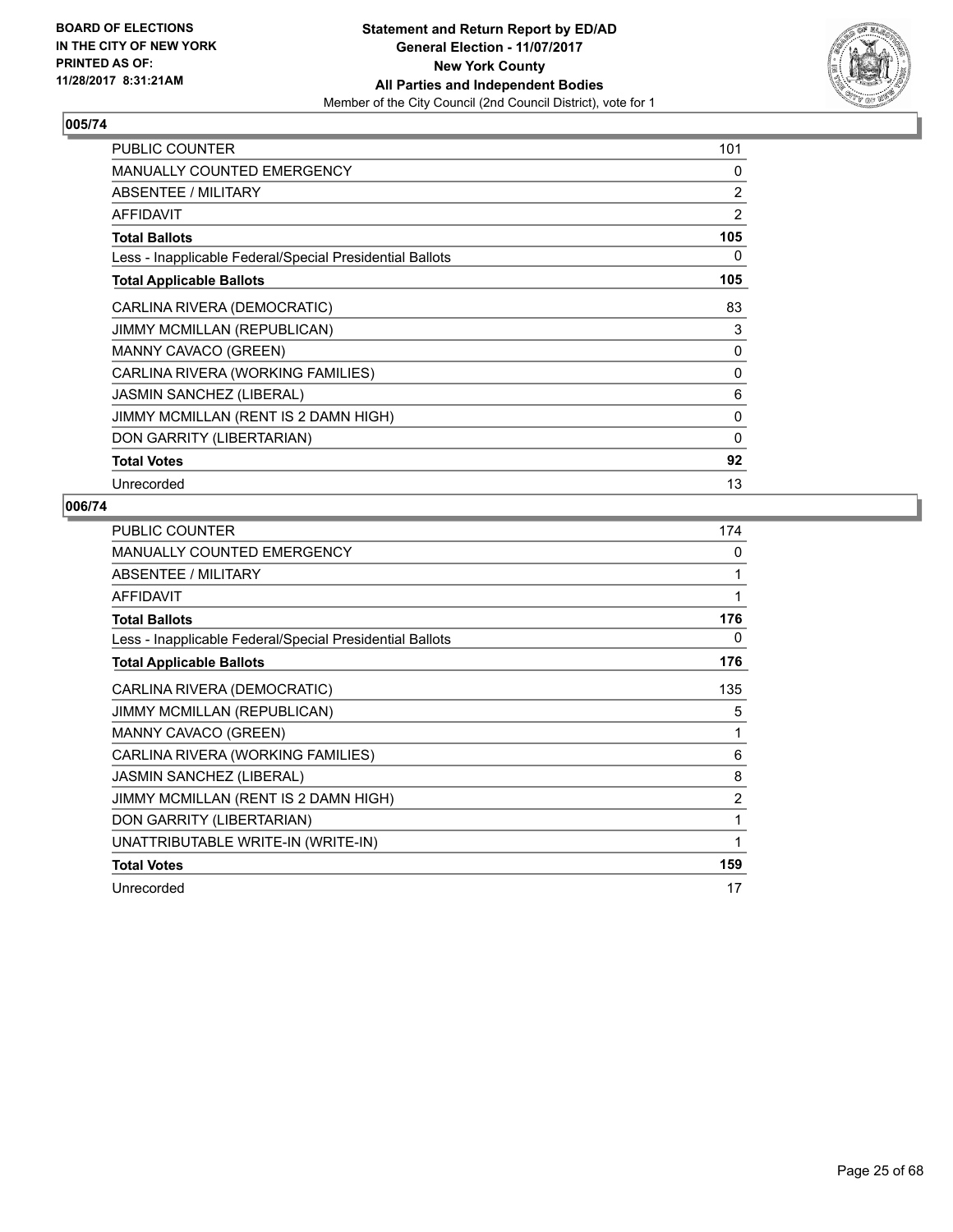

| <b>PUBLIC COUNTER</b>                                    | 148 |
|----------------------------------------------------------|-----|
| <b>MANUALLY COUNTED EMERGENCY</b>                        | 0   |
| ABSENTEE / MILITARY                                      | 0   |
| <b>AFFIDAVIT</b>                                         | 5   |
| <b>Total Ballots</b>                                     | 153 |
| Less - Inapplicable Federal/Special Presidential Ballots | 0   |
| <b>Total Applicable Ballots</b>                          | 153 |
| CARLINA RIVERA (DEMOCRATIC)                              | 97  |
| JIMMY MCMILLAN (REPUBLICAN)                              | 8   |
| <b>MANNY CAVACO (GREEN)</b>                              | 5   |
| CARLINA RIVERA (WORKING FAMILIES)                        | 26  |
| <b>JASMIN SANCHEZ (LIBERAL)</b>                          | 6   |
| JIMMY MCMILLAN (RENT IS 2 DAMN HIGH)                     | 2   |
| DON GARRITY (LIBERTARIAN)                                | 0   |
| CHRIS MARTE (WRITE-IN)                                   | 1   |
| UNATTRIBUTABLE WRITE-IN (WRITE-IN)                       | 1   |
| <b>Total Votes</b>                                       | 146 |
| Unrecorded                                               | 7   |

| <b>PUBLIC COUNTER</b>                                    | 167      |
|----------------------------------------------------------|----------|
| <b>MANUALLY COUNTED EMERGENCY</b>                        | 0        |
| ABSENTEE / MILITARY                                      | 6        |
| AFFIDAVIT                                                | 5        |
| <b>Total Ballots</b>                                     | 178      |
| Less - Inapplicable Federal/Special Presidential Ballots | 0        |
| <b>Total Applicable Ballots</b>                          | 178      |
| CARLINA RIVERA (DEMOCRATIC)                              | 126      |
| <b>JIMMY MCMILLAN (REPUBLICAN)</b>                       | 10       |
| <b>MANNY CAVACO (GREEN)</b>                              | 1        |
| CARLINA RIVERA (WORKING FAMILIES)                        | 23       |
| JASMIN SANCHEZ (LIBERAL)                                 | 2        |
| JIMMY MCMILLAN (RENT IS 2 DAMN HIGH)                     | $\Omega$ |
| DON GARRITY (LIBERTARIAN)                                | 4        |
| <b>Total Votes</b>                                       | 166      |
| Unrecorded                                               | 12       |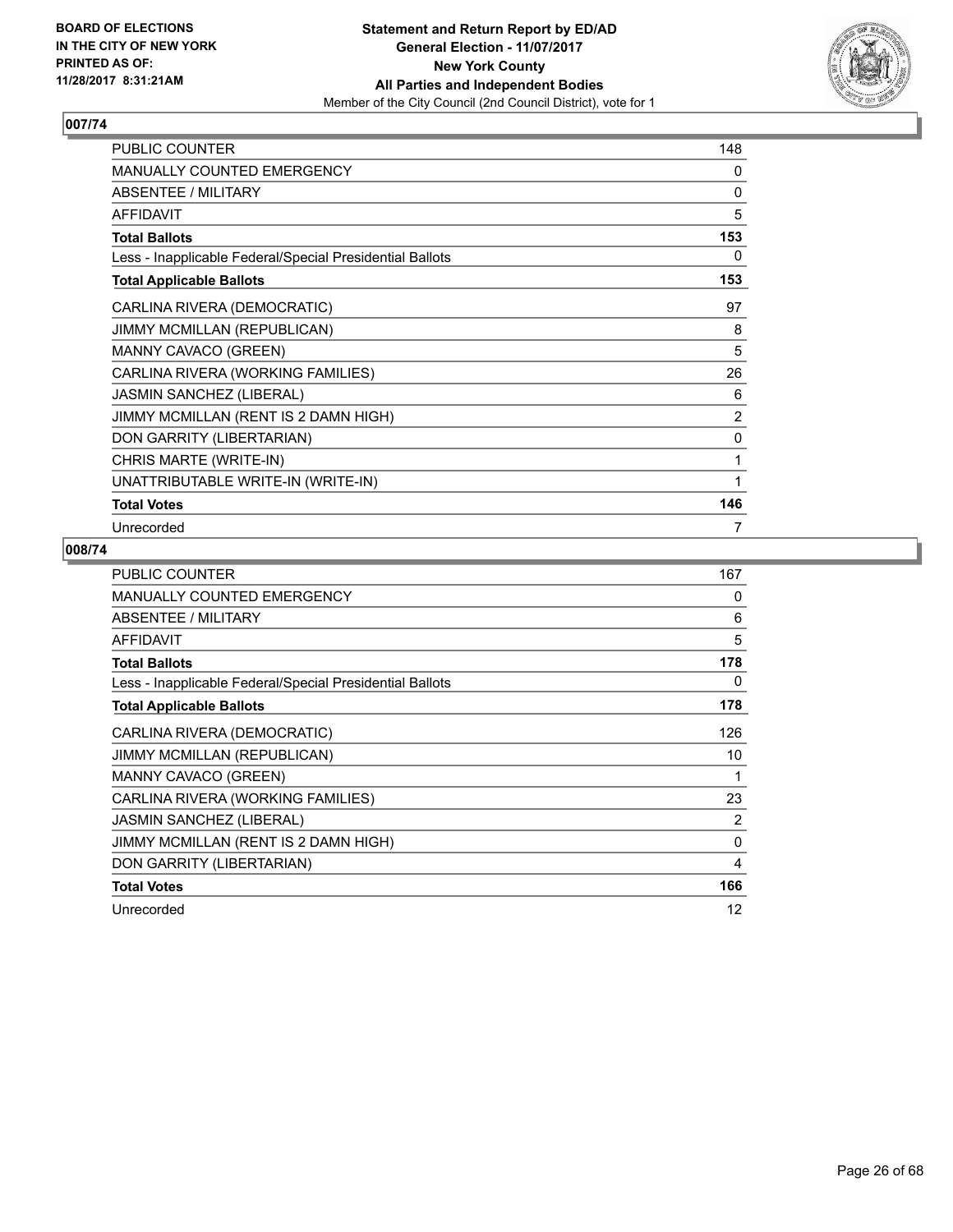

| <b>PUBLIC COUNTER</b>                                    | 87             |
|----------------------------------------------------------|----------------|
| <b>MANUALLY COUNTED EMERGENCY</b>                        | 0              |
| ABSENTEE / MILITARY                                      | 3              |
| <b>AFFIDAVIT</b>                                         | 5              |
| <b>Total Ballots</b>                                     | 95             |
| Less - Inapplicable Federal/Special Presidential Ballots | 0              |
| <b>Total Applicable Ballots</b>                          | 95             |
| CARLINA RIVERA (DEMOCRATIC)                              | 70             |
| JIMMY MCMILLAN (REPUBLICAN)                              | 3              |
| MANNY CAVACO (GREEN)                                     | $\overline{2}$ |
| CARLINA RIVERA (WORKING FAMILIES)                        | 8              |
| <b>JASMIN SANCHEZ (LIBERAL)</b>                          | 3              |
| JIMMY MCMILLAN (RENT IS 2 DAMN HIGH)                     | 0              |
| DON GARRITY (LIBERTARIAN)                                | 2              |
| <b>Total Votes</b>                                       | 88             |
| Unrecorded                                               | 7              |

| PUBLIC COUNTER                                           | 106            |
|----------------------------------------------------------|----------------|
| <b>MANUALLY COUNTED EMERGENCY</b>                        | 0              |
| <b>ABSENTEE / MILITARY</b>                               | 3              |
| <b>AFFIDAVIT</b>                                         | 8              |
| <b>Total Ballots</b>                                     | 117            |
| Less - Inapplicable Federal/Special Presidential Ballots | 0              |
| <b>Total Applicable Ballots</b>                          | 117            |
| CARLINA RIVERA (DEMOCRATIC)                              | 86             |
| <b>JIMMY MCMILLAN (REPUBLICAN)</b>                       | 5              |
| MANNY CAVACO (GREEN)                                     | $\overline{2}$ |
| CARLINA RIVERA (WORKING FAMILIES)                        | 13             |
| <b>JASMIN SANCHEZ (LIBERAL)</b>                          | 4              |
| JIMMY MCMILLAN (RENT IS 2 DAMN HIGH)                     | 0              |
| DON GARRITY (LIBERTARIAN)                                | $\overline{2}$ |
| RONNIE CHO (WRITE-IN)                                    | 1              |
| <b>Total Votes</b>                                       | 113            |
| Unrecorded                                               | 4              |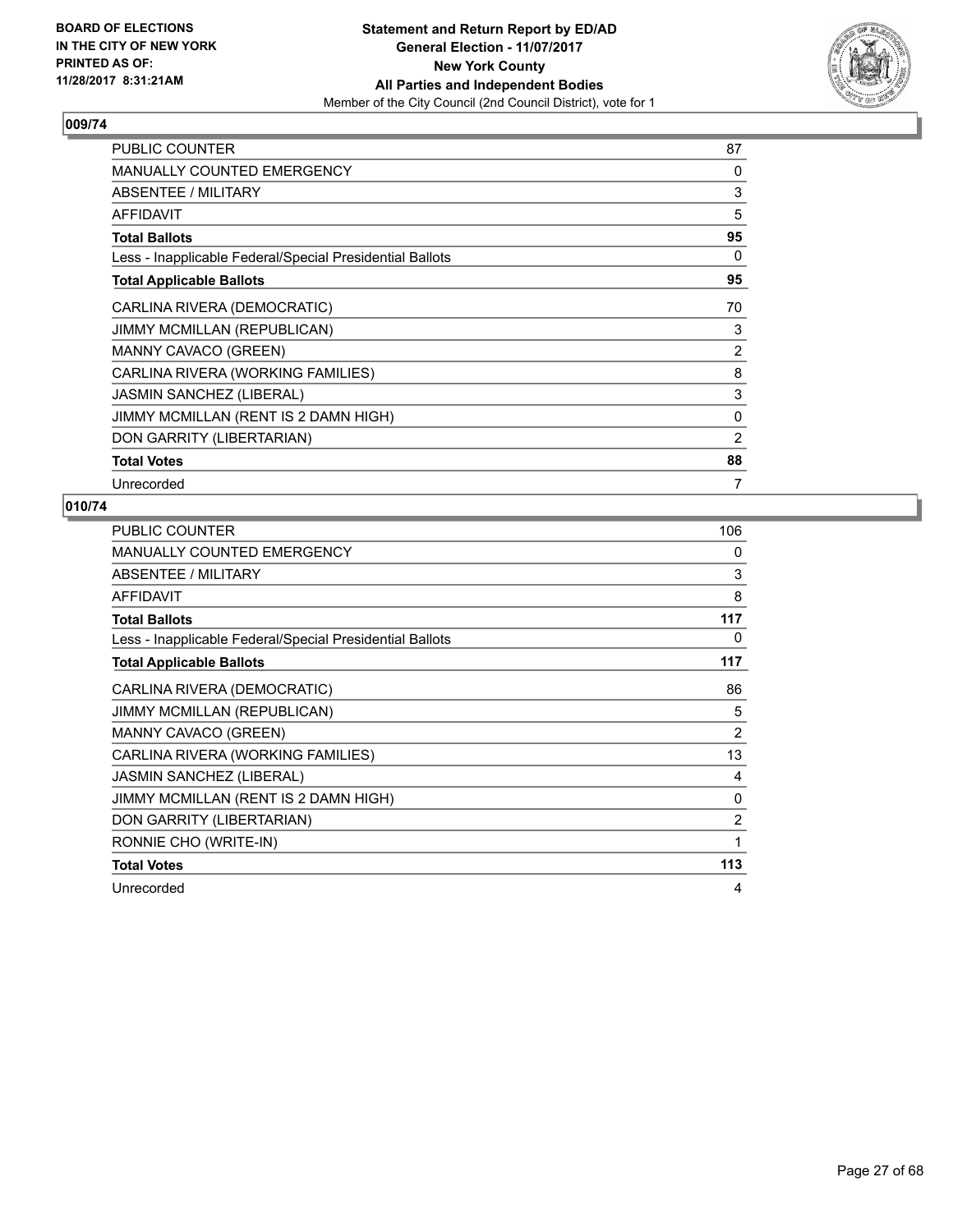

| <b>PUBLIC COUNTER</b>                                    | 146      |
|----------------------------------------------------------|----------|
| <b>MANUALLY COUNTED EMERGENCY</b>                        | 0        |
| ABSENTEE / MILITARY                                      | 3        |
| <b>AFFIDAVIT</b>                                         | $\Omega$ |
| <b>Total Ballots</b>                                     | 149      |
| Less - Inapplicable Federal/Special Presidential Ballots | 0        |
| <b>Total Applicable Ballots</b>                          | 149      |
| CARLINA RIVERA (DEMOCRATIC)                              | 112      |
| JIMMY MCMILLAN (REPUBLICAN)                              | 7        |
| <b>MANNY CAVACO (GREEN)</b>                              | 0        |
| CARLINA RIVERA (WORKING FAMILIES)                        | 4        |
| <b>JASMIN SANCHEZ (LIBERAL)</b>                          | 1        |
| JIMMY MCMILLAN (RENT IS 2 DAMN HIGH)                     | 0        |
| DON GARRITY (LIBERTARIAN)                                | 0        |
| <b>Total Votes</b>                                       | 124      |
| Unrecorded                                               | 25       |

| <b>PUBLIC COUNTER</b>                                    | 183            |
|----------------------------------------------------------|----------------|
| <b>MANUALLY COUNTED EMERGENCY</b>                        | 0              |
| ABSENTEE / MILITARY                                      | 1              |
| <b>AFFIDAVIT</b>                                         | $\overline{2}$ |
| <b>Total Ballots</b>                                     | 186            |
| Less - Inapplicable Federal/Special Presidential Ballots | 0              |
| <b>Total Applicable Ballots</b>                          | 186            |
| CARLINA RIVERA (DEMOCRATIC)                              | 140            |
| <b>JIMMY MCMILLAN (REPUBLICAN)</b>                       | 4              |
| MANNY CAVACO (GREEN)                                     | 4              |
| CARLINA RIVERA (WORKING FAMILIES)                        | 5              |
| <b>JASMIN SANCHEZ (LIBERAL)</b>                          | 8              |
| JIMMY MCMILLAN (RENT IS 2 DAMN HIGH)                     | 0              |
| DON GARRITY (LIBERTARIAN)                                | 1              |
| <b>Total Votes</b>                                       | 162            |
| Unrecorded                                               | 24             |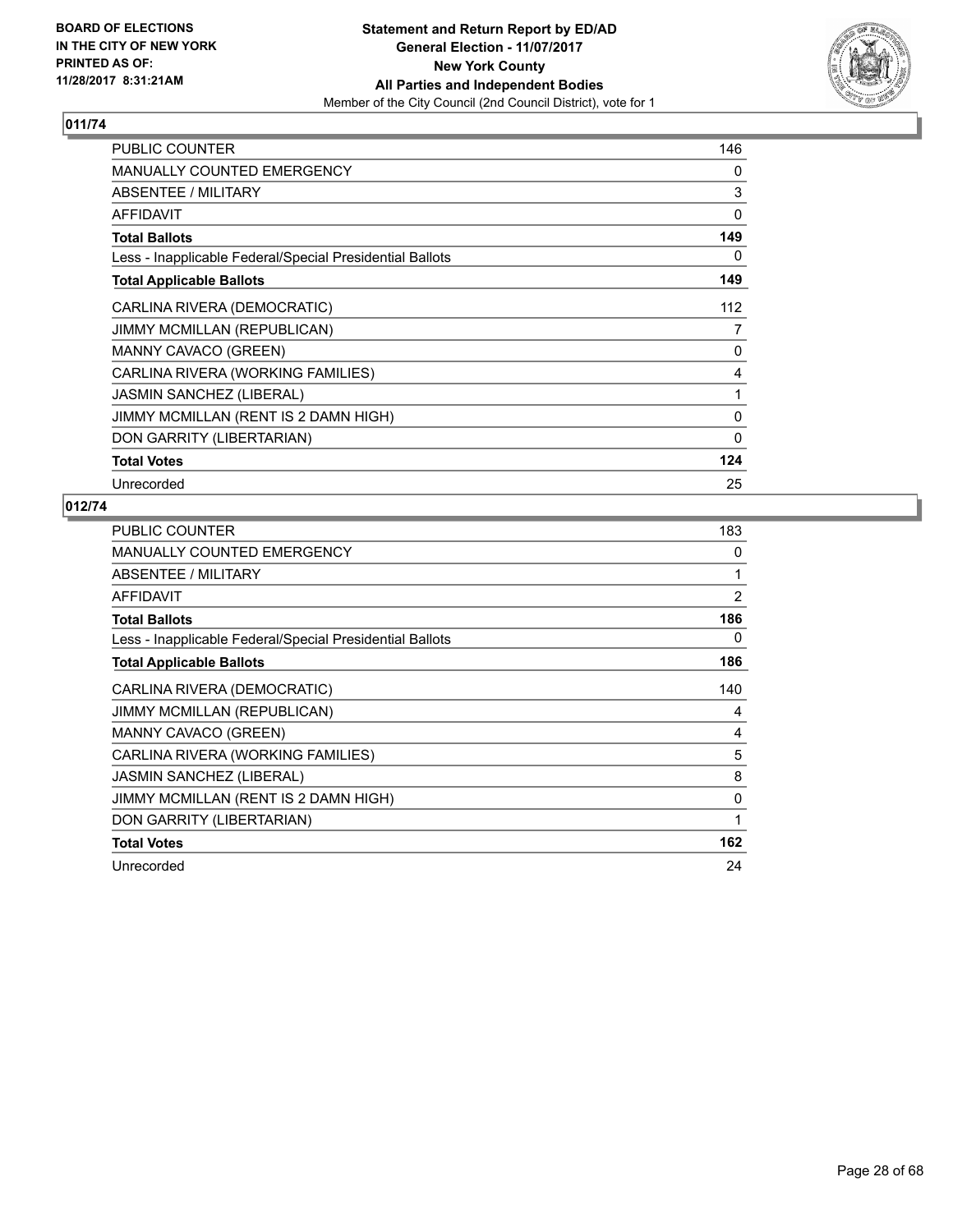

| PUBLIC COUNTER                                           | 154          |
|----------------------------------------------------------|--------------|
| MANUALLY COUNTED EMERGENCY                               | 0            |
| ABSENTEE / MILITARY                                      | 1            |
| AFFIDAVIT                                                | 0            |
| <b>Total Ballots</b>                                     | 155          |
| Less - Inapplicable Federal/Special Presidential Ballots | 0            |
| <b>Total Applicable Ballots</b>                          | 155          |
| CARLINA RIVERA (DEMOCRATIC)                              | 123          |
| <b>JIMMY MCMILLAN (REPUBLICAN)</b>                       | 8            |
| MANNY CAVACO (GREEN)                                     | 1            |
| CARLINA RIVERA (WORKING FAMILIES)                        | 4            |
| <b>JASMIN SANCHEZ (LIBERAL)</b>                          | 6            |
| JIMMY MCMILLAN (RENT IS 2 DAMN HIGH)                     | 0            |
| DON GARRITY (LIBERTARIAN)                                | $\mathbf{1}$ |
| <b>Total Votes</b>                                       | 143          |
| Unrecorded                                               | 12           |

| <b>PUBLIC COUNTER</b>                                    | 163            |
|----------------------------------------------------------|----------------|
| <b>MANUALLY COUNTED EMERGENCY</b>                        | 0              |
| ABSENTEE / MILITARY                                      | 1              |
| <b>AFFIDAVIT</b>                                         | 0              |
| <b>Total Ballots</b>                                     | 164            |
| Less - Inapplicable Federal/Special Presidential Ballots | 0              |
| <b>Total Applicable Ballots</b>                          | 164            |
| CARLINA RIVERA (DEMOCRATIC)                              | 125            |
| <b>JIMMY MCMILLAN (REPUBLICAN)</b>                       | 5              |
| MANNY CAVACO (GREEN)                                     | 0              |
| CARLINA RIVERA (WORKING FAMILIES)                        | 7              |
| <b>JASMIN SANCHEZ (LIBERAL)</b>                          | $\overline{2}$ |
| JIMMY MCMILLAN (RENT IS 2 DAMN HIGH)                     | 0              |
| DON GARRITY (LIBERTARIAN)                                | $\mathbf{0}$   |
| <b>Total Votes</b>                                       | 139            |
| Unrecorded                                               | 25             |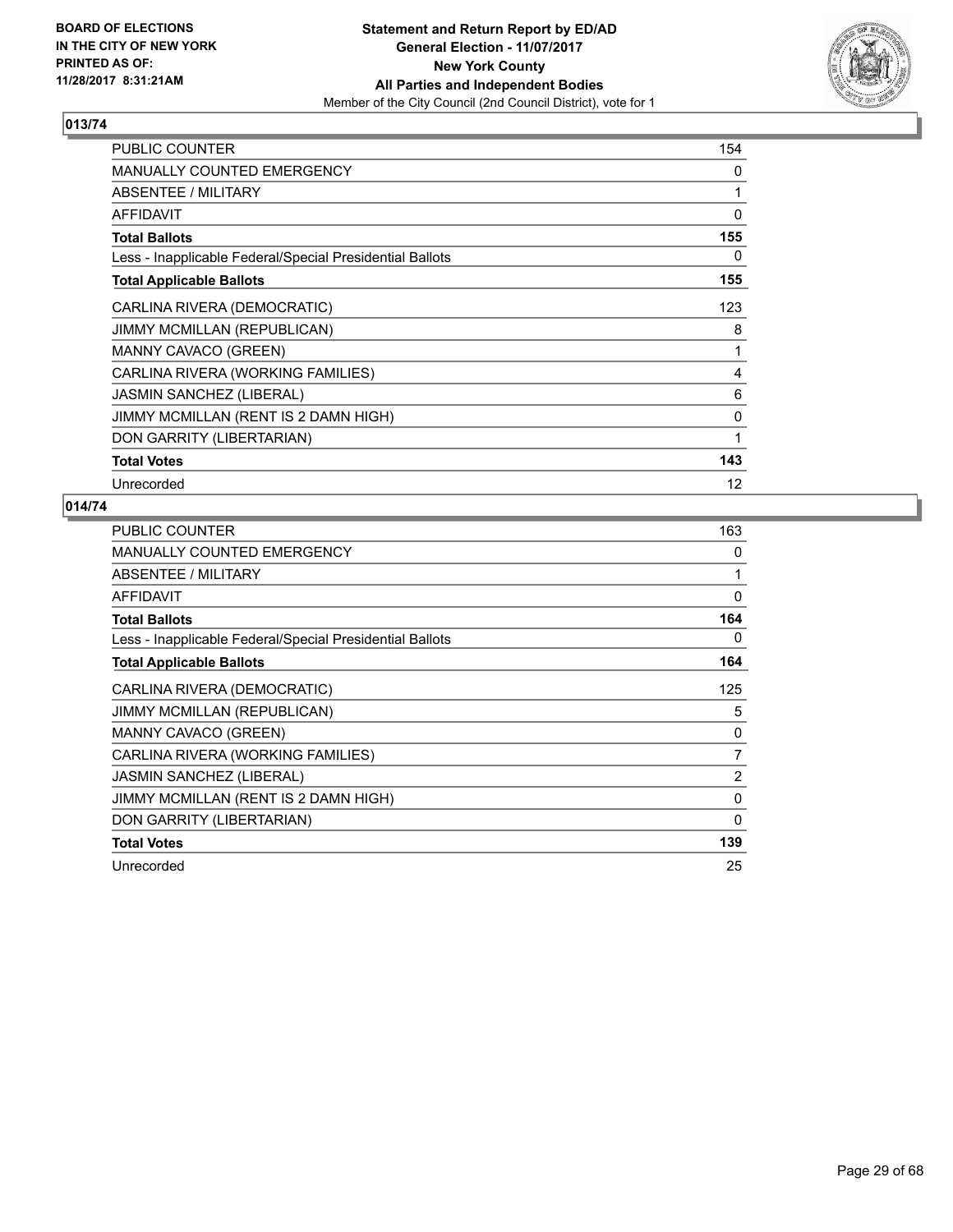

| PUBLIC COUNTER                                           | 167 |
|----------------------------------------------------------|-----|
| <b>MANUALLY COUNTED EMERGENCY</b>                        | 0   |
| ABSENTEE / MILITARY                                      | 3   |
| AFFIDAVIT                                                | 5   |
| <b>Total Ballots</b>                                     | 175 |
| Less - Inapplicable Federal/Special Presidential Ballots | 0   |
| <b>Total Applicable Ballots</b>                          | 175 |
| CARLINA RIVERA (DEMOCRATIC)                              | 119 |
| <b>JIMMY MCMILLAN (REPUBLICAN)</b>                       | 13  |
| <b>MANNY CAVACO (GREEN)</b>                              | 7   |
| CARLINA RIVERA (WORKING FAMILIES)                        | 22  |
| <b>JASMIN SANCHEZ (LIBERAL)</b>                          | 2   |
| JIMMY MCMILLAN (RENT IS 2 DAMN HIGH)                     | 1   |
| DON GARRITY (LIBERTARIAN)                                | 0   |
| <b>Total Votes</b>                                       | 164 |
| Unrecorded                                               | 11  |

| <b>PUBLIC COUNTER</b>                                    | 109            |
|----------------------------------------------------------|----------------|
| <b>MANUALLY COUNTED EMERGENCY</b>                        | 0              |
| ABSENTEE / MILITARY                                      | 0              |
| <b>AFFIDAVIT</b>                                         | 1              |
| <b>Total Ballots</b>                                     | 110            |
| Less - Inapplicable Federal/Special Presidential Ballots | 0              |
| <b>Total Applicable Ballots</b>                          | 110            |
| CARLINA RIVERA (DEMOCRATIC)                              | 94             |
| <b>JIMMY MCMILLAN (REPUBLICAN)</b>                       | 2              |
| MANNY CAVACO (GREEN)                                     | 4              |
| CARLINA RIVERA (WORKING FAMILIES)                        | 3              |
| <b>JASMIN SANCHEZ (LIBERAL)</b>                          | $\overline{2}$ |
| JIMMY MCMILLAN (RENT IS 2 DAMN HIGH)                     | 0              |
| DON GARRITY (LIBERTARIAN)                                | 0              |
| <b>Total Votes</b>                                       | 105            |
| Unrecorded                                               | 5              |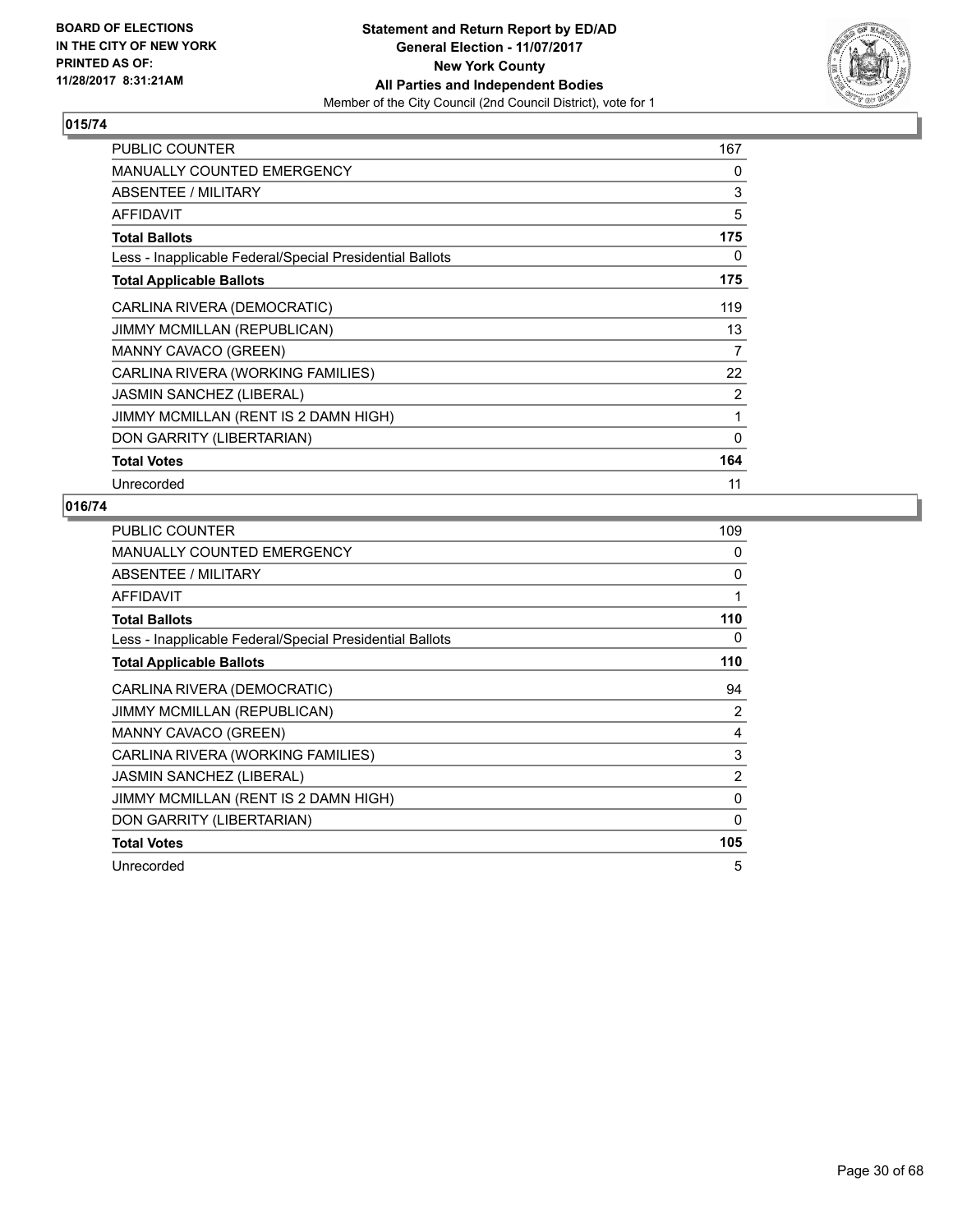

| PUBLIC COUNTER                                           | 188 |
|----------------------------------------------------------|-----|
| <b>MANUALLY COUNTED EMERGENCY</b>                        | 0   |
| ABSENTEE / MILITARY                                      | 1   |
| <b>AFFIDAVIT</b>                                         | 6   |
| <b>Total Ballots</b>                                     | 195 |
| Less - Inapplicable Federal/Special Presidential Ballots | 0   |
| <b>Total Applicable Ballots</b>                          | 195 |
| CARLINA RIVERA (DEMOCRATIC)                              | 147 |
| <b>JIMMY MCMILLAN (REPUBLICAN)</b>                       | 10  |
| MANNY CAVACO (GREEN)                                     | 3   |
| CARLINA RIVERA (WORKING FAMILIES)                        | 13  |
| <b>JASMIN SANCHEZ (LIBERAL)</b>                          | 5   |
| JIMMY MCMILLAN (RENT IS 2 DAMN HIGH)                     | 2   |
| DON GARRITY (LIBERTARIAN)                                | 3   |
| <b>Total Votes</b>                                       | 183 |
| Unrecorded                                               | 12  |

| <b>PUBLIC COUNTER</b>                                    | 120            |
|----------------------------------------------------------|----------------|
| <b>MANUALLY COUNTED EMERGENCY</b>                        | 0              |
| ABSENTEE / MILITARY                                      | 0              |
| <b>AFFIDAVIT</b>                                         | $\Omega$       |
| <b>Total Ballots</b>                                     | 120            |
| Less - Inapplicable Federal/Special Presidential Ballots | 0              |
| <b>Total Applicable Ballots</b>                          | 120            |
| CARLINA RIVERA (DEMOCRATIC)                              | 77             |
| <b>JIMMY MCMILLAN (REPUBLICAN)</b>                       | 15             |
| MANNY CAVACO (GREEN)                                     | 1              |
| CARLINA RIVERA (WORKING FAMILIES)                        | 9              |
| <b>JASMIN SANCHEZ (LIBERAL)</b>                          | 1              |
| JIMMY MCMILLAN (RENT IS 2 DAMN HIGH)                     | $\overline{2}$ |
| DON GARRITY (LIBERTARIAN)                                | 0              |
| <b>Total Votes</b>                                       | 105            |
| Unrecorded                                               | 15             |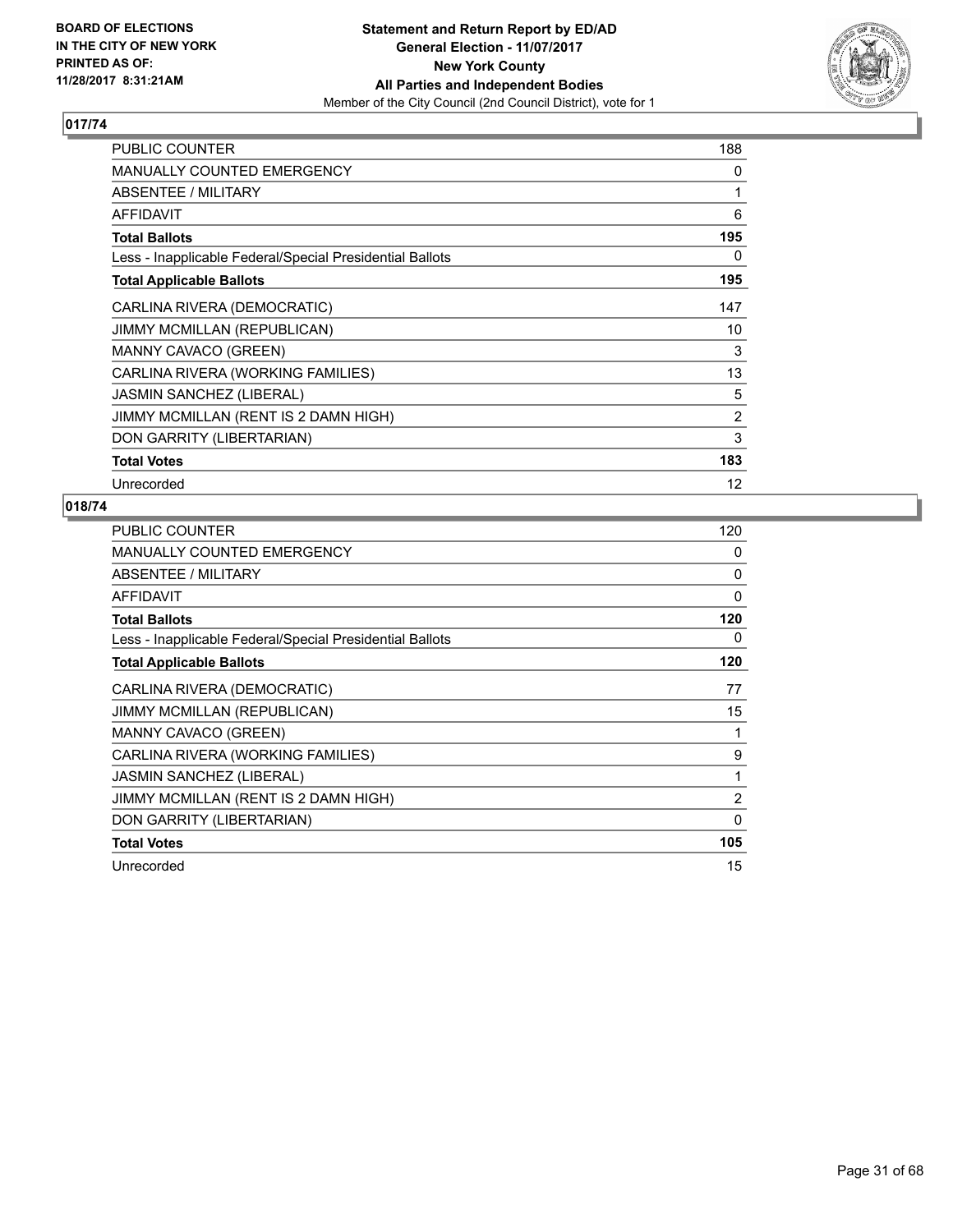

| PUBLIC COUNTER                                           | 255            |
|----------------------------------------------------------|----------------|
| <b>MANUALLY COUNTED EMERGENCY</b>                        | 0              |
| ABSENTEE / MILITARY                                      | 4              |
| AFFIDAVIT                                                | $\Omega$       |
| <b>Total Ballots</b>                                     | 259            |
| Less - Inapplicable Federal/Special Presidential Ballots | 0              |
| <b>Total Applicable Ballots</b>                          | 259            |
| CARLINA RIVERA (DEMOCRATIC)                              | 143            |
| <b>JIMMY MCMILLAN (REPUBLICAN)</b>                       | 63             |
| <b>MANNY CAVACO (GREEN)</b>                              | 3              |
| CARLINA RIVERA (WORKING FAMILIES)                        | 25             |
| <b>JASMIN SANCHEZ (LIBERAL)</b>                          | 3              |
| JIMMY MCMILLAN (RENT IS 2 DAMN HIGH)                     | $\overline{2}$ |
| DON GARRITY (LIBERTARIAN)                                | 4              |
| <b>Total Votes</b>                                       | 243            |
| Unrecorded                                               | 16             |

| <b>PUBLIC COUNTER</b>                                    | 301 |
|----------------------------------------------------------|-----|
| MANUALLY COUNTED EMERGENCY                               | 0   |
| ABSENTEE / MILITARY                                      | 12  |
| <b>AFFIDAVIT</b>                                         | 0   |
| <b>Total Ballots</b>                                     | 313 |
| Less - Inapplicable Federal/Special Presidential Ballots | 0   |
| <b>Total Applicable Ballots</b>                          | 313 |
| CARLINA RIVERA (DEMOCRATIC)                              | 187 |
| <b>JIMMY MCMILLAN (REPUBLICAN)</b>                       | 48  |
| MANNY CAVACO (GREEN)                                     | 10  |
| CARLINA RIVERA (WORKING FAMILIES)                        | 27  |
| <b>JASMIN SANCHEZ (LIBERAL)</b>                          | 8   |
| JIMMY MCMILLAN (RENT IS 2 DAMN HIGH)                     | 3   |
| DON GARRITY (LIBERTARIAN)                                | 4   |
| <b>Total Votes</b>                                       | 287 |
| Unrecorded                                               | 26  |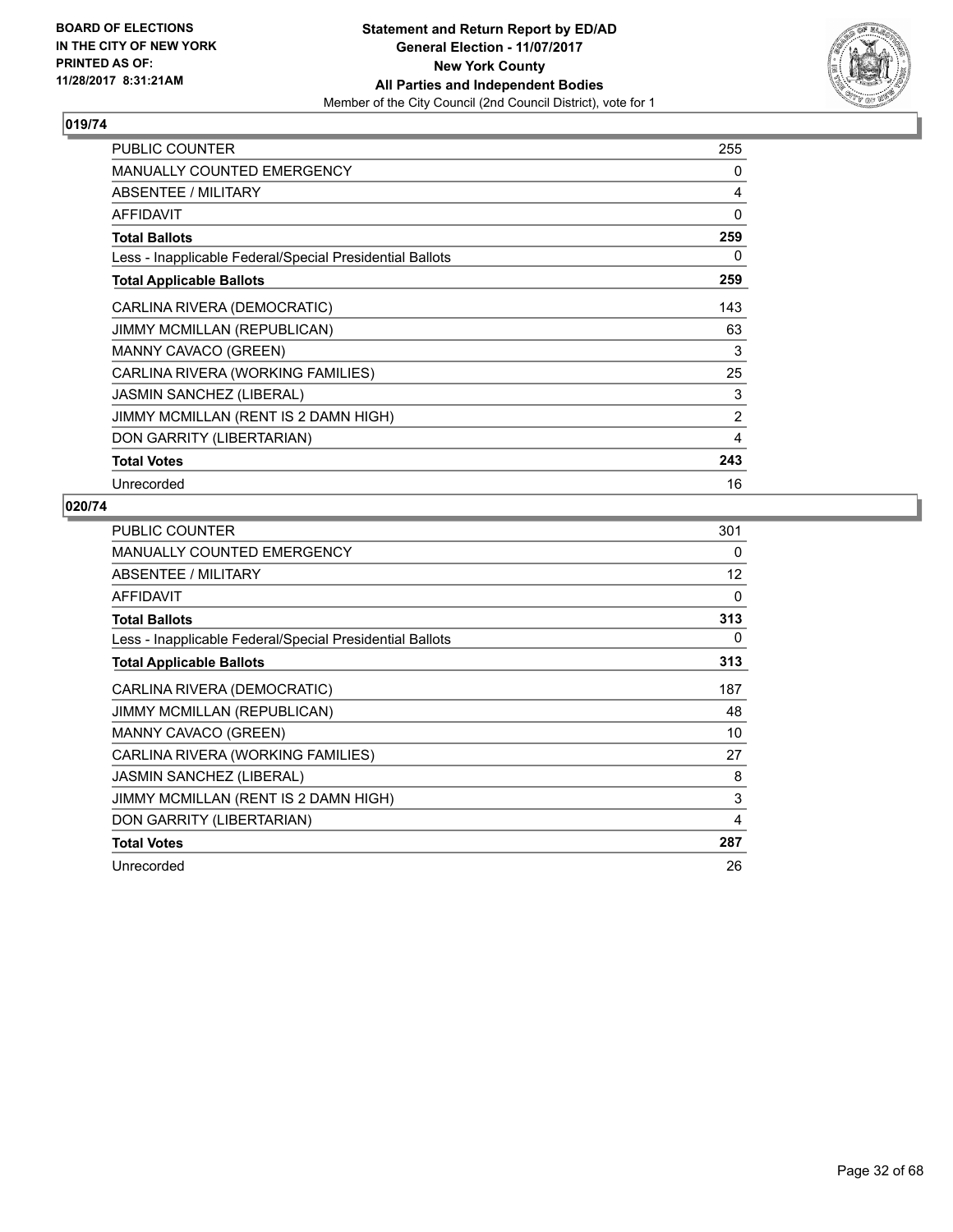

| PUBLIC COUNTER                                           | 266            |
|----------------------------------------------------------|----------------|
| <b>MANUALLY COUNTED EMERGENCY</b>                        | 0              |
| ABSENTEE / MILITARY                                      | 10             |
| <b>AFFIDAVIT</b>                                         | 2              |
| <b>Total Ballots</b>                                     | 278            |
| Less - Inapplicable Federal/Special Presidential Ballots | 0              |
| <b>Total Applicable Ballots</b>                          | 278            |
| CARLINA RIVERA (DEMOCRATIC)                              | 186            |
| <b>JIMMY MCMILLAN (REPUBLICAN)</b>                       | 13             |
| MANNY CAVACO (GREEN)                                     | 11             |
| CARLINA RIVERA (WORKING FAMILIES)                        | 51             |
| JASMIN SANCHEZ (LIBERAL)                                 | 3              |
| JIMMY MCMILLAN (RENT IS 2 DAMN HIGH)                     | $\overline{2}$ |
| DON GARRITY (LIBERTARIAN)                                | 3              |
| <b>Total Votes</b>                                       | 269            |
| Unrecorded                                               | 9              |

| <b>PUBLIC COUNTER</b>                                    | 215 |
|----------------------------------------------------------|-----|
| <b>MANUALLY COUNTED EMERGENCY</b>                        | 0   |
| ABSENTEE / MILITARY                                      | 3   |
| <b>AFFIDAVIT</b>                                         | 3   |
| <b>Total Ballots</b>                                     | 221 |
| Less - Inapplicable Federal/Special Presidential Ballots | 0   |
| <b>Total Applicable Ballots</b>                          | 221 |
| CARLINA RIVERA (DEMOCRATIC)                              | 152 |
| <b>JIMMY MCMILLAN (REPUBLICAN)</b>                       | 17  |
| MANNY CAVACO (GREEN)                                     | 6   |
| CARLINA RIVERA (WORKING FAMILIES)                        | 21  |
| <b>JASMIN SANCHEZ (LIBERAL)</b>                          | 3   |
| JIMMY MCMILLAN (RENT IS 2 DAMN HIGH)                     | 3   |
| DON GARRITY (LIBERTARIAN)                                | 4   |
| MAIGRATS CHER (WRITE-IN)                                 | 1   |
| <b>Total Votes</b>                                       | 207 |
| Unrecorded                                               | 14  |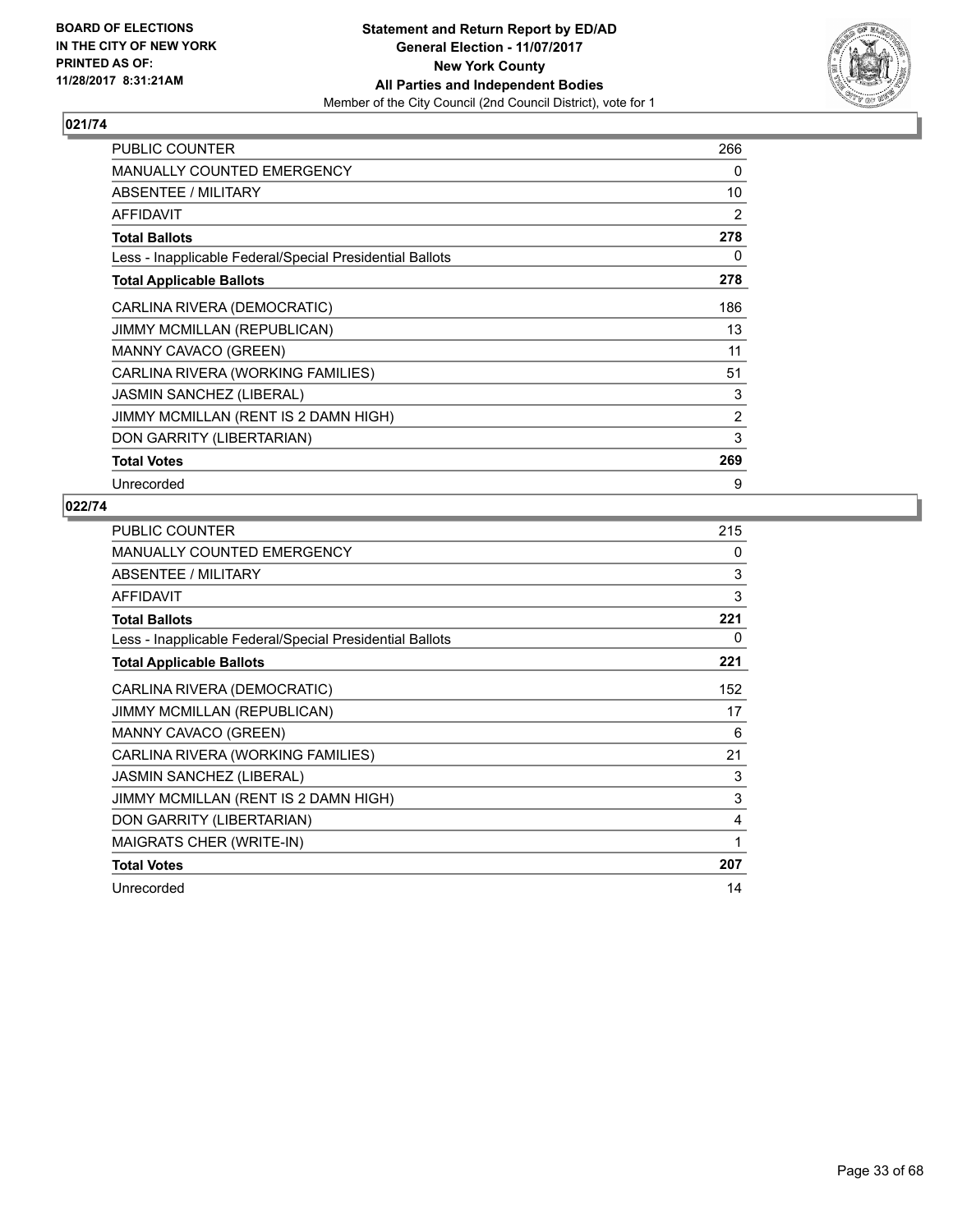

| PUBLIC COUNTER                                           | 245 |
|----------------------------------------------------------|-----|
| <b>MANUALLY COUNTED EMERGENCY</b>                        | 0   |
| <b>ABSENTEE / MILITARY</b>                               | 3   |
| AFFIDAVIT                                                | 4   |
| <b>Total Ballots</b>                                     | 252 |
| Less - Inapplicable Federal/Special Presidential Ballots | 0   |
| <b>Total Applicable Ballots</b>                          | 252 |
| CARLINA RIVERA (DEMOCRATIC)                              | 170 |
| <b>JIMMY MCMILLAN (REPUBLICAN)</b>                       | 20  |
| <b>MANNY CAVACO (GREEN)</b>                              | 5   |
| CARLINA RIVERA (WORKING FAMILIES)                        | 33  |
| <b>JASMIN SANCHEZ (LIBERAL)</b>                          | 5   |
| JIMMY MCMILLAN (RENT IS 2 DAMN HIGH)                     | 4   |
| DON GARRITY (LIBERTARIAN)                                | 3   |
| <b>Total Votes</b>                                       | 240 |
| Unrecorded                                               | 12  |

| <b>PUBLIC COUNTER</b>                                    | 241            |
|----------------------------------------------------------|----------------|
| <b>MANUALLY COUNTED EMERGENCY</b>                        | 0              |
| ABSENTEE / MILITARY                                      | 4              |
| <b>AFFIDAVIT</b>                                         | 2              |
| <b>Total Ballots</b>                                     | 247            |
| Less - Inapplicable Federal/Special Presidential Ballots | 0              |
| <b>Total Applicable Ballots</b>                          | 247            |
| CARLINA RIVERA (DEMOCRATIC)                              | 189            |
| <b>JIMMY MCMILLAN (REPUBLICAN)</b>                       | 4              |
| MANNY CAVACO (GREEN)                                     | 4              |
| CARLINA RIVERA (WORKING FAMILIES)                        | 31             |
| <b>JASMIN SANCHEZ (LIBERAL)</b>                          | 5              |
| JIMMY MCMILLAN (RENT IS 2 DAMN HIGH)                     | $\overline{2}$ |
| DON GARRITY (LIBERTARIAN)                                | 1              |
| <b>Total Votes</b>                                       | 236            |
| Unrecorded                                               | 11             |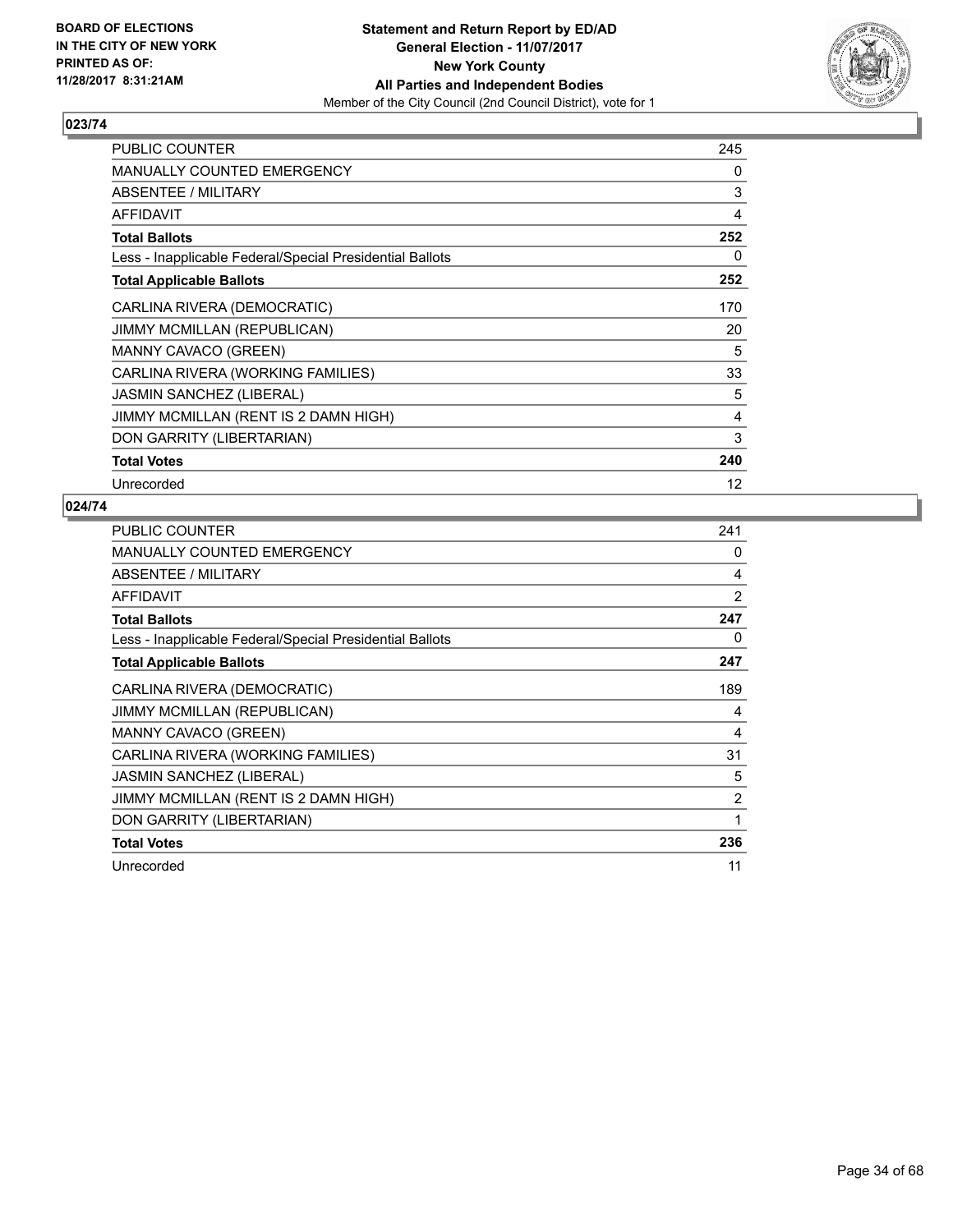

| <b>PUBLIC COUNTER</b>                                    | 141 |
|----------------------------------------------------------|-----|
| <b>MANUALLY COUNTED EMERGENCY</b>                        | 0   |
| ABSENTEE / MILITARY                                      | 3   |
| <b>AFFIDAVIT</b>                                         | 3   |
| <b>Total Ballots</b>                                     | 147 |
| Less - Inapplicable Federal/Special Presidential Ballots | 0   |
| <b>Total Applicable Ballots</b>                          | 147 |
| CARLINA RIVERA (DEMOCRATIC)                              | 115 |
| <b>JIMMY MCMILLAN (REPUBLICAN)</b>                       | 2   |
| MANNY CAVACO (GREEN)                                     | 1   |
| CARLINA RIVERA (WORKING FAMILIES)                        | 14  |
| <b>JASMIN SANCHEZ (LIBERAL)</b>                          | 6   |
| JIMMY MCMILLAN (RENT IS 2 DAMN HIGH)                     | 1   |
| DON GARRITY (LIBERTARIAN)                                | 3   |
| <b>Total Votes</b>                                       | 142 |
| Unrecorded                                               | 5   |

| <b>PUBLIC COUNTER</b>                                    | 163 |
|----------------------------------------------------------|-----|
| MANUALLY COUNTED EMERGENCY                               | 0   |
| <b>ABSENTEE / MILITARY</b>                               | 3   |
| <b>AFFIDAVIT</b>                                         | 1   |
| <b>Total Ballots</b>                                     | 167 |
| Less - Inapplicable Federal/Special Presidential Ballots | 0   |
| <b>Total Applicable Ballots</b>                          | 167 |
| CARLINA RIVERA (DEMOCRATIC)                              | 128 |
| JIMMY MCMILLAN (REPUBLICAN)                              | 6   |
| MANNY CAVACO (GREEN)                                     | 1   |
| CARLINA RIVERA (WORKING FAMILIES)                        | 4   |
| JASMIN SANCHEZ (LIBERAL)                                 | 5   |
| JIMMY MCMILLAN (RENT IS 2 DAMN HIGH)                     | 0   |
| DON GARRITY (LIBERTARIAN)                                | 1   |
| <b>GARY SPENCER (WRITE-IN)</b>                           | 1   |
| <b>Total Votes</b>                                       | 146 |
| Unrecorded                                               | 21  |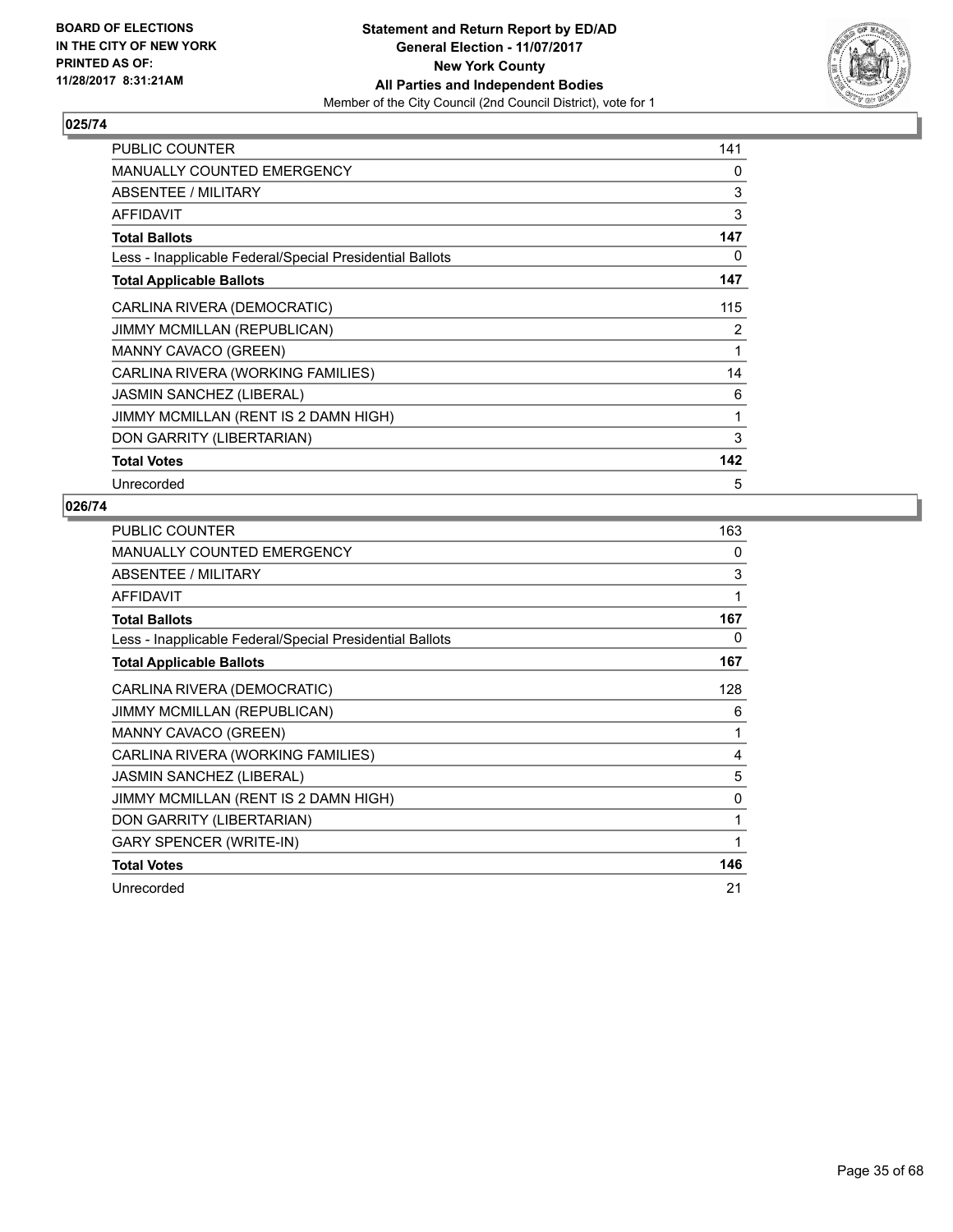

| <b>PUBLIC COUNTER</b>                                    | 154      |
|----------------------------------------------------------|----------|
| <b>MANUALLY COUNTED EMERGENCY</b>                        | 0        |
| <b>ABSENTEE / MILITARY</b>                               | 5        |
| AFFIDAVIT                                                | $\Omega$ |
| <b>Total Ballots</b>                                     | 159      |
| Less - Inapplicable Federal/Special Presidential Ballots | 0        |
| <b>Total Applicable Ballots</b>                          | 159      |
| CARLINA RIVERA (DEMOCRATIC)                              | 121      |
| <b>JIMMY MCMILLAN (REPUBLICAN)</b>                       | 6        |
| MANNY CAVACO (GREEN)                                     | 1        |
| CARLINA RIVERA (WORKING FAMILIES)                        | 5        |
| <b>JASMIN SANCHEZ (LIBERAL)</b>                          | 8        |
| JIMMY MCMILLAN (RENT IS 2 DAMN HIGH)                     | 1        |
| DON GARRITY (LIBERTARIAN)                                | 1        |
| <b>Total Votes</b>                                       | 143      |
| Unrecorded                                               | 16       |

| <b>PUBLIC COUNTER</b>                                    | 103      |
|----------------------------------------------------------|----------|
| <b>MANUALLY COUNTED EMERGENCY</b>                        | 0        |
| ABSENTEE / MILITARY                                      | 0        |
| <b>AFFIDAVIT</b>                                         | 1        |
| <b>Total Ballots</b>                                     | 104      |
| Less - Inapplicable Federal/Special Presidential Ballots | 0        |
| <b>Total Applicable Ballots</b>                          | 104      |
| CARLINA RIVERA (DEMOCRATIC)                              | 81       |
| <b>JIMMY MCMILLAN (REPUBLICAN)</b>                       | 6        |
| MANNY CAVACO (GREEN)                                     | 0        |
| CARLINA RIVERA (WORKING FAMILIES)                        | 3        |
| <b>JASMIN SANCHEZ (LIBERAL)</b>                          | 0        |
| JIMMY MCMILLAN (RENT IS 2 DAMN HIGH)                     | 0        |
| DON GARRITY (LIBERTARIAN)                                | $\Omega$ |
| <b>Total Votes</b>                                       | 90       |
| Unrecorded                                               | 14       |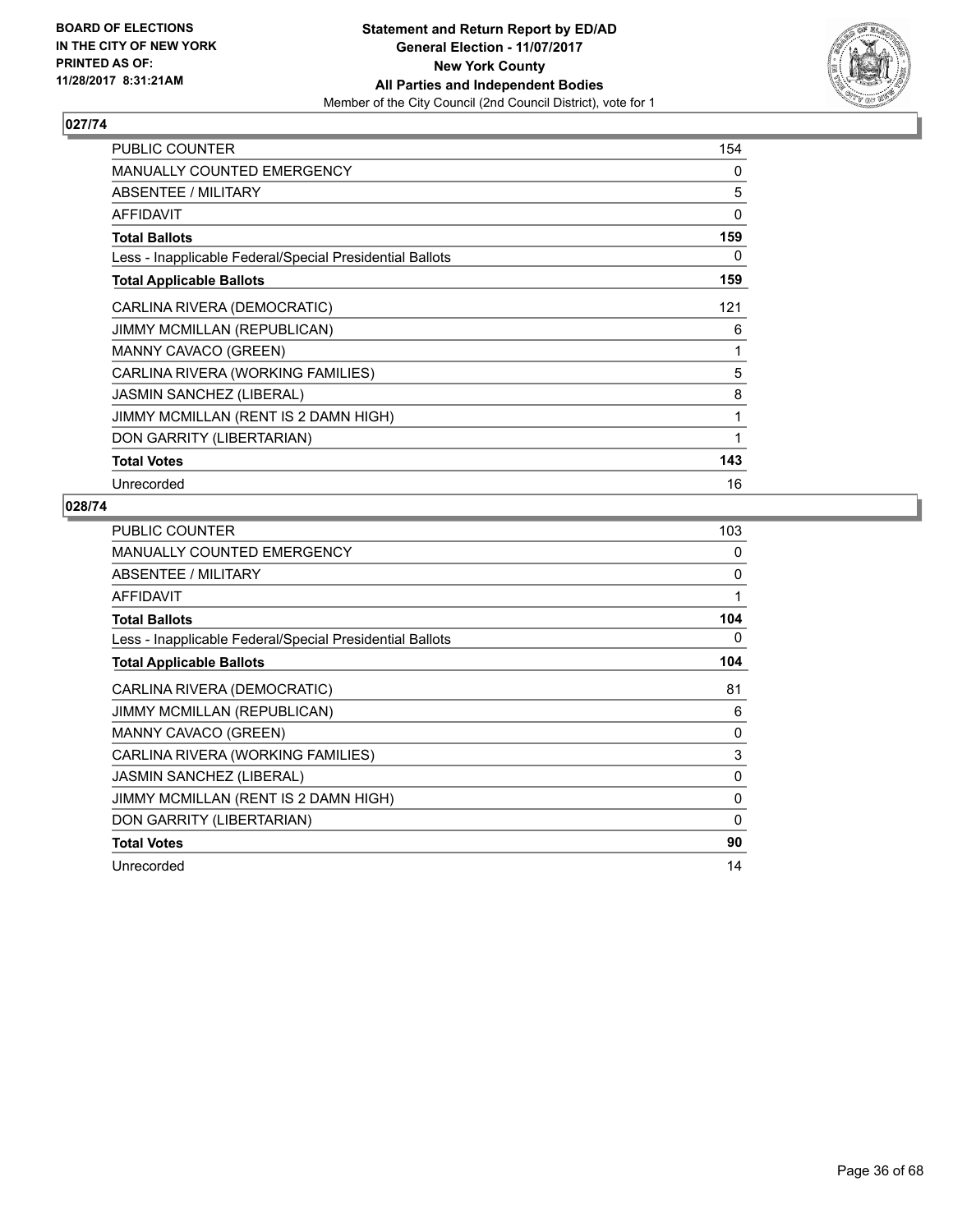

| PUBLIC COUNTER                                           | 147            |
|----------------------------------------------------------|----------------|
| <b>MANUALLY COUNTED EMERGENCY</b>                        | 0              |
| ABSENTEE / MILITARY                                      | 0              |
| <b>AFFIDAVIT</b>                                         | 1              |
| <b>Total Ballots</b>                                     | 148            |
| Less - Inapplicable Federal/Special Presidential Ballots | 0              |
| <b>Total Applicable Ballots</b>                          | 148            |
| CARLINA RIVERA (DEMOCRATIC)                              | 111            |
| <b>JIMMY MCMILLAN (REPUBLICAN)</b>                       | 5              |
| MANNY CAVACO (GREEN)                                     | $\Omega$       |
| CARLINA RIVERA (WORKING FAMILIES)                        | 13             |
| <b>JASMIN SANCHEZ (LIBERAL)</b>                          | $\overline{2}$ |
| JIMMY MCMILLAN (RENT IS 2 DAMN HIGH)                     | $\Omega$       |
| DON GARRITY (LIBERTARIAN)                                | 2              |
| <b>Total Votes</b>                                       | 133            |
| Unrecorded                                               | 15             |

| <b>PUBLIC COUNTER</b>                                    | 119      |
|----------------------------------------------------------|----------|
| <b>MANUALLY COUNTED EMERGENCY</b>                        | 0        |
| ABSENTEE / MILITARY                                      | 1        |
| AFFIDAVIT                                                | 1        |
| <b>Total Ballots</b>                                     | 121      |
| Less - Inapplicable Federal/Special Presidential Ballots | 0        |
| <b>Total Applicable Ballots</b>                          | 121      |
| CARLINA RIVERA (DEMOCRATIC)                              | 105      |
| <b>JIMMY MCMILLAN (REPUBLICAN)</b>                       | 2        |
| MANNY CAVACO (GREEN)                                     | 1        |
| CARLINA RIVERA (WORKING FAMILIES)                        | 6        |
| <b>JASMIN SANCHEZ (LIBERAL)</b>                          | 0        |
| JIMMY MCMILLAN (RENT IS 2 DAMN HIGH)                     | 1        |
| DON GARRITY (LIBERTARIAN)                                | $\Omega$ |
| <b>Total Votes</b>                                       | 115      |
| Unrecorded                                               | 6        |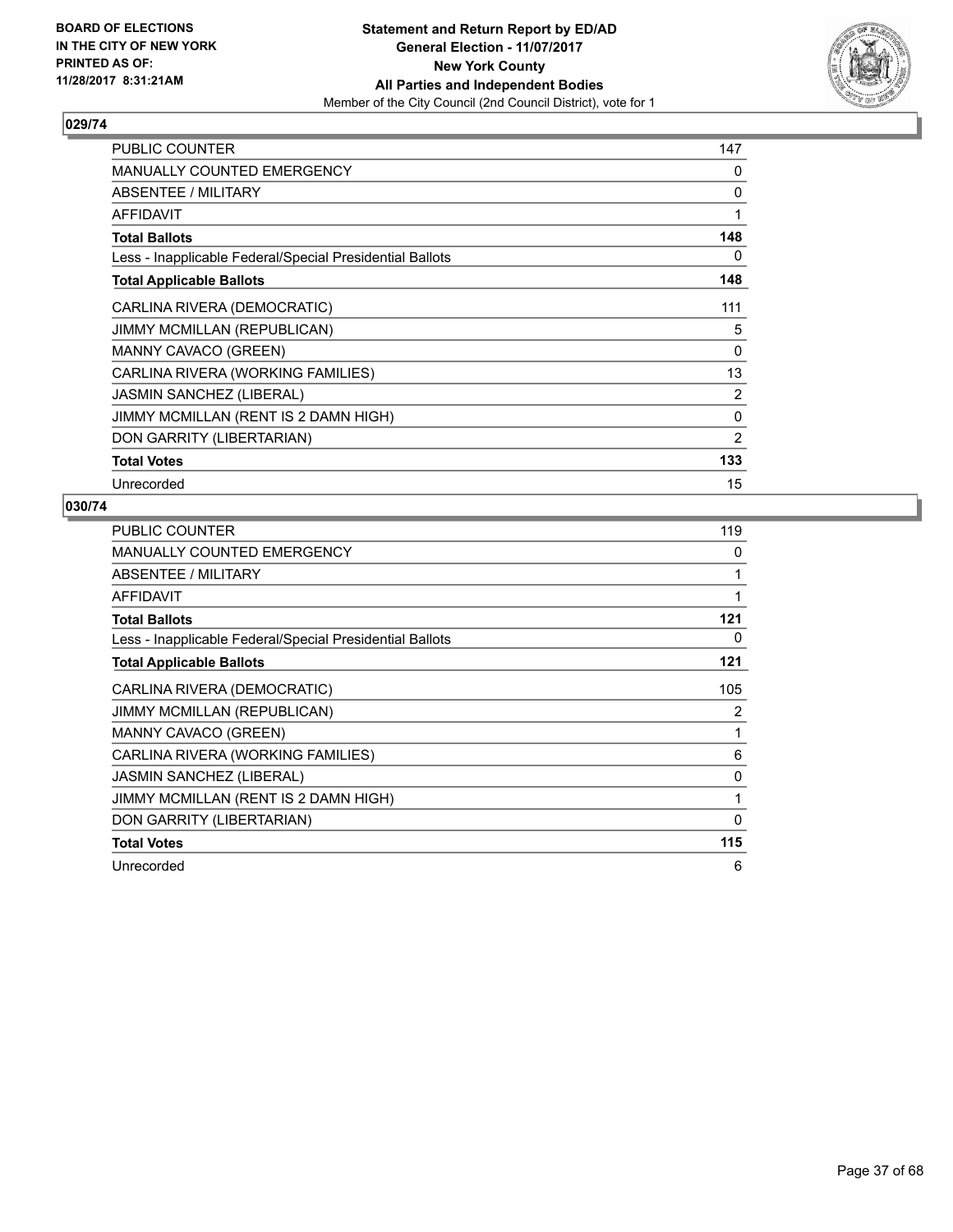

| PUBLIC COUNTER                                           | 309 |
|----------------------------------------------------------|-----|
| <b>MANUALLY COUNTED EMERGENCY</b>                        | 0   |
| <b>ABSENTEE / MILITARY</b>                               | 5   |
| <b>AFFIDAVIT</b>                                         | 0   |
| <b>Total Ballots</b>                                     | 314 |
| Less - Inapplicable Federal/Special Presidential Ballots | 0   |
| <b>Total Applicable Ballots</b>                          | 314 |
| CARLINA RIVERA (DEMOCRATIC)                              | 211 |
| JIMMY MCMILLAN (REPUBLICAN)                              | 18  |
| <b>MANNY CAVACO (GREEN)</b>                              | 4   |
| CARLINA RIVERA (WORKING FAMILIES)                        | 30  |
| JASMIN SANCHEZ (LIBERAL)                                 | 10  |
| JIMMY MCMILLAN (RENT IS 2 DAMN HIGH)                     | 6   |
| DON GARRITY (LIBERTARIAN)                                | 4   |
| <b>MARC FLIEDNER (WRITE-IN)</b>                          | 1   |
| <b>Total Votes</b>                                       | 284 |
| Unrecorded                                               | 30  |

| <b>PUBLIC COUNTER</b>                                    | 224 |
|----------------------------------------------------------|-----|
| <b>MANUALLY COUNTED EMERGENCY</b>                        | 0   |
| ABSENTEE / MILITARY                                      | 5   |
| <b>AFFIDAVIT</b>                                         | 6   |
| <b>Total Ballots</b>                                     | 235 |
| Less - Inapplicable Federal/Special Presidential Ballots | 0   |
| <b>Total Applicable Ballots</b>                          | 235 |
| CARLINA RIVERA (DEMOCRATIC)                              | 175 |
| <b>JIMMY MCMILLAN (REPUBLICAN)</b>                       | 18  |
| <b>MANNY CAVACO (GREEN)</b>                              | 4   |
| CARLINA RIVERA (WORKING FAMILIES)                        | 25  |
| <b>JASMIN SANCHEZ (LIBERAL)</b>                          | 1   |
| JIMMY MCMILLAN (RENT IS 2 DAMN HIGH)                     | 1   |
| DON GARRITY (LIBERTARIAN)                                | 3   |
| <b>Total Votes</b>                                       | 227 |
| Unrecorded                                               | 8   |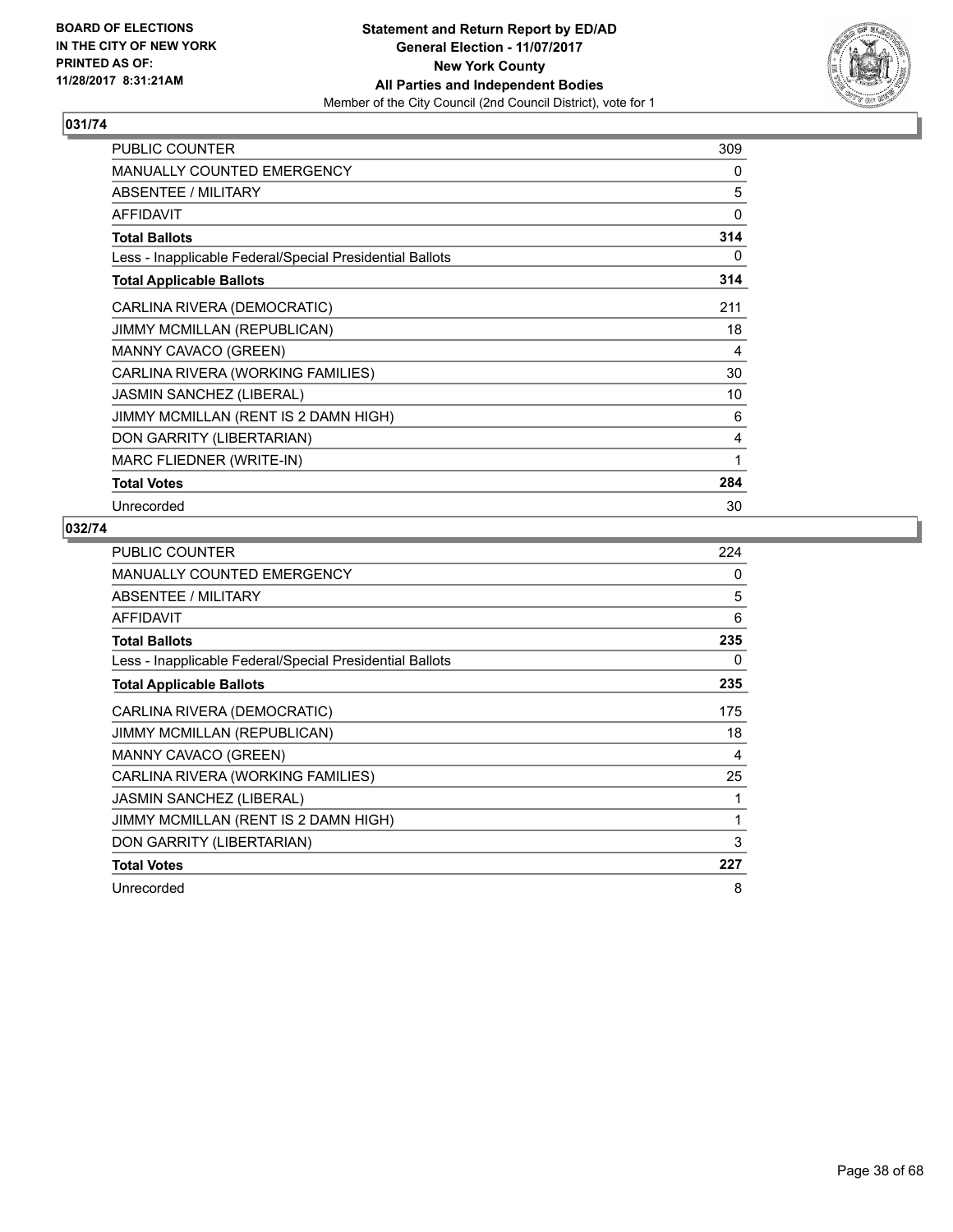

| <b>PUBLIC COUNTER</b>                                    | 276 |
|----------------------------------------------------------|-----|
| <b>MANUALLY COUNTED EMERGENCY</b>                        | 0   |
| <b>ABSENTEE / MILITARY</b>                               | 8   |
| <b>AFFIDAVIT</b>                                         | 6   |
| <b>Total Ballots</b>                                     | 290 |
| Less - Inapplicable Federal/Special Presidential Ballots | 0   |
| <b>Total Applicable Ballots</b>                          | 290 |
| CARLINA RIVERA (DEMOCRATIC)                              | 215 |
| JIMMY MCMILLAN (REPUBLICAN)                              | 16  |
| MANNY CAVACO (GREEN)                                     | 11  |
| CARLINA RIVERA (WORKING FAMILIES)                        | 24  |
| JASMIN SANCHEZ (LIBERAL)                                 | 3   |
| JIMMY MCMILLAN (RENT IS 2 DAMN HIGH)                     | 6   |
| DON GARRITY (LIBERTARIAN)                                | 6   |
| RONNIE CHO (WRITE-IN)                                    | 1   |
| <b>Total Votes</b>                                       | 282 |
| Unrecorded                                               | 8   |

| PUBLIC COUNTER                                           | 270 |
|----------------------------------------------------------|-----|
| <b>MANUALLY COUNTED EMERGENCY</b>                        | 0   |
| ABSENTEE / MILITARY                                      | 6   |
| <b>AFFIDAVIT</b>                                         | 5   |
| <b>Total Ballots</b>                                     | 281 |
| Less - Inapplicable Federal/Special Presidential Ballots | 0   |
| <b>Total Applicable Ballots</b>                          | 281 |
| CARLINA RIVERA (DEMOCRATIC)                              | 206 |
| <b>JIMMY MCMILLAN (REPUBLICAN)</b>                       | 13  |
| MANNY CAVACO (GREEN)                                     | 8   |
| CARLINA RIVERA (WORKING FAMILIES)                        | 31  |
| <b>JASMIN SANCHEZ (LIBERAL)</b>                          | 7   |
| JIMMY MCMILLAN (RENT IS 2 DAMN HIGH)                     | 4   |
| DON GARRITY (LIBERTARIAN)                                | 4   |
| JABARI BRISPORT (WRITE-IN)                               | 1   |
| RICHARD BAXT (WRITE-IN)                                  | 1   |
| <b>Total Votes</b>                                       | 275 |
| Unrecorded                                               | 6   |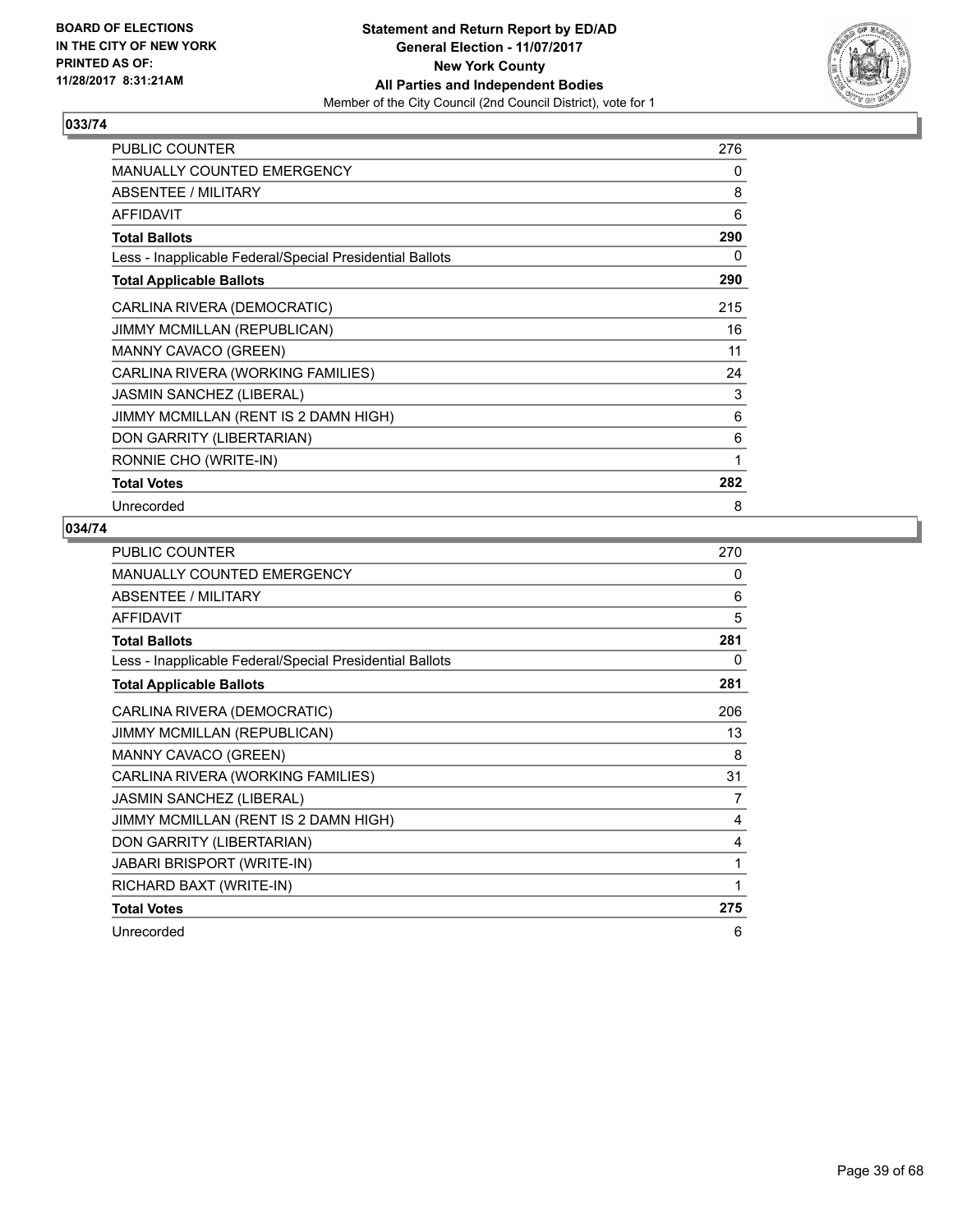

| PUBLIC COUNTER                                           | 162            |
|----------------------------------------------------------|----------------|
| <b>MANUALLY COUNTED EMERGENCY</b>                        | 0              |
| ABSENTEE / MILITARY                                      | 5              |
| <b>AFFIDAVIT</b>                                         | $\overline{2}$ |
| <b>Total Ballots</b>                                     | 169            |
| Less - Inapplicable Federal/Special Presidential Ballots | 0              |
| <b>Total Applicable Ballots</b>                          | 169            |
| CARLINA RIVERA (DEMOCRATIC)                              | 122            |
| <b>JIMMY MCMILLAN (REPUBLICAN)</b>                       | 11             |
| MANNY CAVACO (GREEN)                                     | 4              |
| CARLINA RIVERA (WORKING FAMILIES)                        | 8              |
| <b>JASMIN SANCHEZ (LIBERAL)</b>                          | 3              |
| JIMMY MCMILLAN (RENT IS 2 DAMN HIGH)                     | 1              |
| DON GARRITY (LIBERTARIAN)                                | 1              |
| <b>Total Votes</b>                                       | 150            |
| Unrecorded                                               | 19             |

| <b>PUBLIC COUNTER</b>                                    | 107            |
|----------------------------------------------------------|----------------|
| <b>MANUALLY COUNTED EMERGENCY</b>                        | 0              |
| ABSENTEE / MILITARY                                      | $\overline{2}$ |
| AFFIDAVIT                                                | 1              |
| <b>Total Ballots</b>                                     | 110            |
| Less - Inapplicable Federal/Special Presidential Ballots | 0              |
| <b>Total Applicable Ballots</b>                          | 110            |
| CARLINA RIVERA (DEMOCRATIC)                              | 66             |
| <b>JIMMY MCMILLAN (REPUBLICAN)</b>                       | 15             |
| <b>MANNY CAVACO (GREEN)</b>                              | 0              |
| CARLINA RIVERA (WORKING FAMILIES)                        | 14             |
| <b>JASMIN SANCHEZ (LIBERAL)</b>                          | 3              |
| JIMMY MCMILLAN (RENT IS 2 DAMN HIGH)                     | 4              |
| DON GARRITY (LIBERTARIAN)                                | 1              |
| <b>Total Votes</b>                                       | 103            |
| Unrecorded                                               | 7              |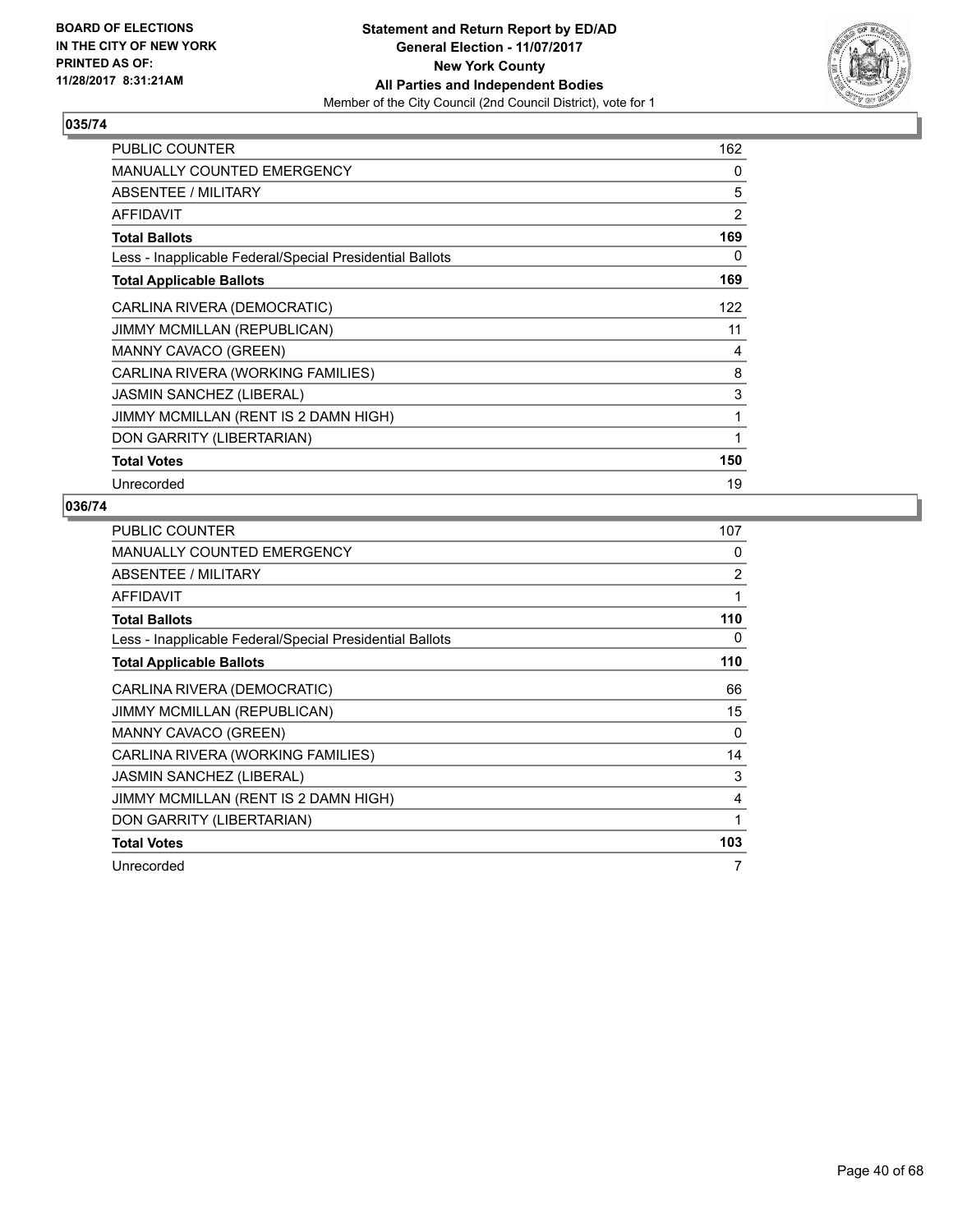

| <b>PUBLIC COUNTER</b>                                    | 130 |
|----------------------------------------------------------|-----|
| <b>MANUALLY COUNTED EMERGENCY</b>                        | 0   |
| ABSENTEE / MILITARY                                      | 3   |
| <b>AFFIDAVIT</b>                                         | 0   |
| <b>Total Ballots</b>                                     | 133 |
| Less - Inapplicable Federal/Special Presidential Ballots | 0   |
| <b>Total Applicable Ballots</b>                          | 133 |
| CARLINA RIVERA (DEMOCRATIC)                              | 83  |
| <b>JIMMY MCMILLAN (REPUBLICAN)</b>                       | 6   |
| <b>MANNY CAVACO (GREEN)</b>                              | 6   |
| CARLINA RIVERA (WORKING FAMILIES)                        | 20  |
| <b>JASMIN SANCHEZ (LIBERAL)</b>                          | 3   |
| JIMMY MCMILLAN (RENT IS 2 DAMN HIGH)                     | 3   |
| DON GARRITY (LIBERTARIAN)                                | 7   |
| <b>JABARI BRISPORT (WRITE-IN)</b>                        | 1   |
| <b>Total Votes</b>                                       | 129 |
| Unrecorded                                               | 4   |

| <b>PUBLIC COUNTER</b>                                    | 186 |
|----------------------------------------------------------|-----|
| MANUALLY COUNTED EMERGENCY                               | 0   |
| ABSENTEE / MILITARY                                      | 2   |
| AFFIDAVIT                                                | 3   |
| <b>Total Ballots</b>                                     | 191 |
| Less - Inapplicable Federal/Special Presidential Ballots | 0   |
| <b>Total Applicable Ballots</b>                          | 191 |
| CARLINA RIVERA (DEMOCRATIC)                              | 135 |
| <b>JIMMY MCMILLAN (REPUBLICAN)</b>                       | 3   |
| MANNY CAVACO (GREEN)                                     | 2   |
| CARLINA RIVERA (WORKING FAMILIES)                        | 14  |
| <b>JASMIN SANCHEZ (LIBERAL)</b>                          | 4   |
| JIMMY MCMILLAN (RENT IS 2 DAMN HIGH)                     | 4   |
| DON GARRITY (LIBERTARIAN)                                | 5   |
| JUAN PAGAN (WRITE-IN)                                    | 1   |
| <b>Total Votes</b>                                       | 168 |
| Unrecorded                                               | 23  |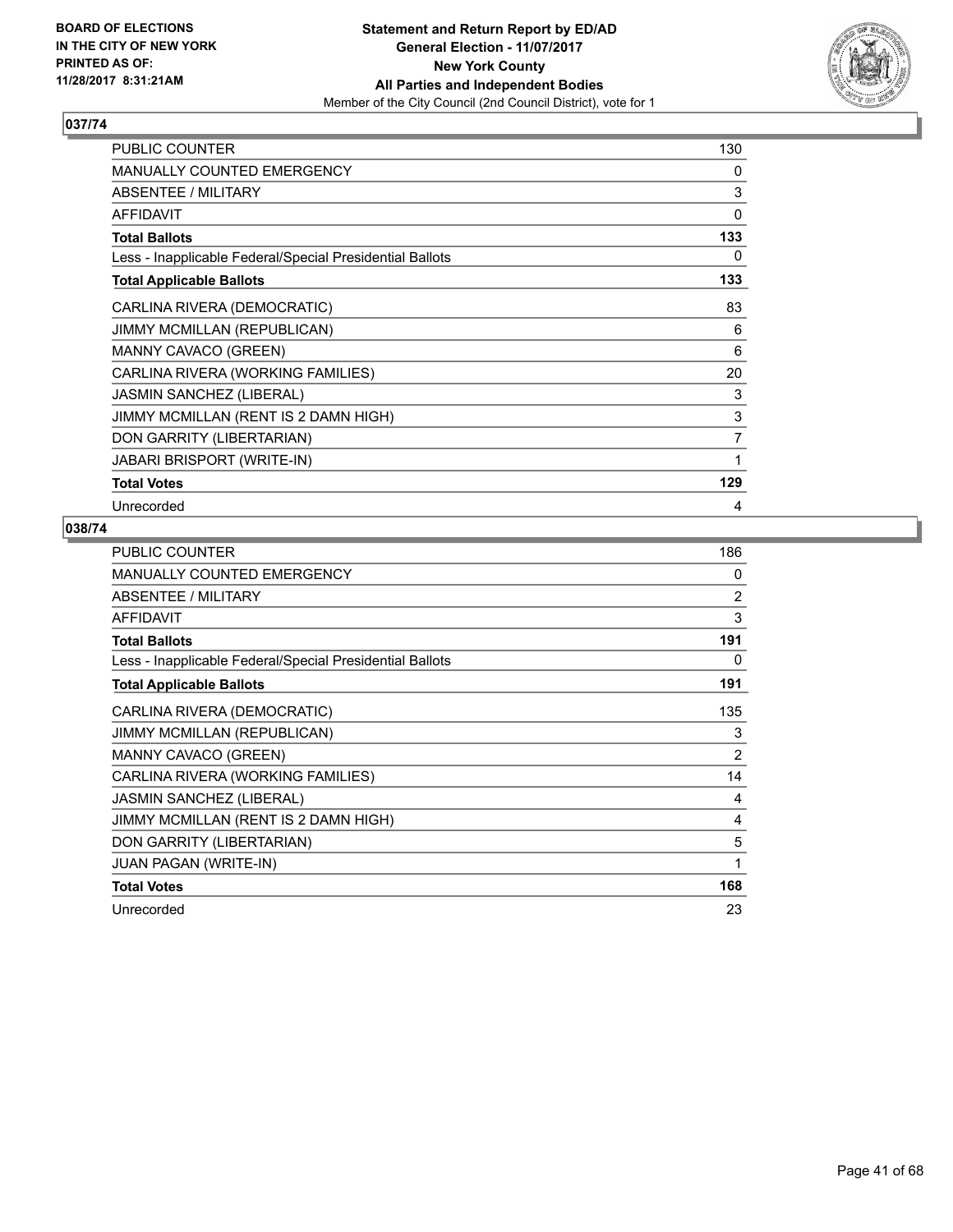

| PUBLIC COUNTER                                           | 179 |
|----------------------------------------------------------|-----|
| <b>MANUALLY COUNTED EMERGENCY</b>                        | 0   |
| ABSENTEE / MILITARY                                      | 8   |
| <b>AFFIDAVIT</b>                                         | 0   |
| <b>Total Ballots</b>                                     | 187 |
| Less - Inapplicable Federal/Special Presidential Ballots | 0   |
| <b>Total Applicable Ballots</b>                          | 187 |
| CARLINA RIVERA (DEMOCRATIC)                              | 116 |
| JIMMY MCMILLAN (REPUBLICAN)                              | 21  |
| <b>MANNY CAVACO (GREEN)</b>                              | 1   |
| CARLINA RIVERA (WORKING FAMILIES)                        | 30  |
| JASMIN SANCHEZ (LIBERAL)                                 | 5   |
| JIMMY MCMILLAN (RENT IS 2 DAMN HIGH)                     | 1   |
| DON GARRITY (LIBERTARIAN)                                | 6   |
| REBECCA HAIK (WRITE-IN)                                  | 1   |
| <b>Total Votes</b>                                       | 181 |
| Unrecorded                                               | 6   |

| <b>PUBLIC COUNTER</b>                                    | 222 |
|----------------------------------------------------------|-----|
| <b>MANUALLY COUNTED EMERGENCY</b>                        | 0   |
| <b>ABSENTEE / MILITARY</b>                               | 4   |
| <b>AFFIDAVIT</b>                                         | 5   |
| <b>Total Ballots</b>                                     | 231 |
| Less - Inapplicable Federal/Special Presidential Ballots | 0   |
| <b>Total Applicable Ballots</b>                          | 231 |
| CARLINA RIVERA (DEMOCRATIC)                              | 168 |
| <b>JIMMY MCMILLAN (REPUBLICAN)</b>                       | 21  |
| MANNY CAVACO (GREEN)                                     | 5   |
| CARLINA RIVERA (WORKING FAMILIES)                        | 11  |
| <b>JASMIN SANCHEZ (LIBERAL)</b>                          | 4   |
| JIMMY MCMILLAN (RENT IS 2 DAMN HIGH)                     | 0   |
| DON GARRITY (LIBERTARIAN)                                | 1   |
| MARY SILVER (WRITE-IN)                                   | 2   |
| MITT ROMNEY (WRITE-IN)                                   | 1   |
| <b>Total Votes</b>                                       | 213 |
| Unrecorded                                               | 18  |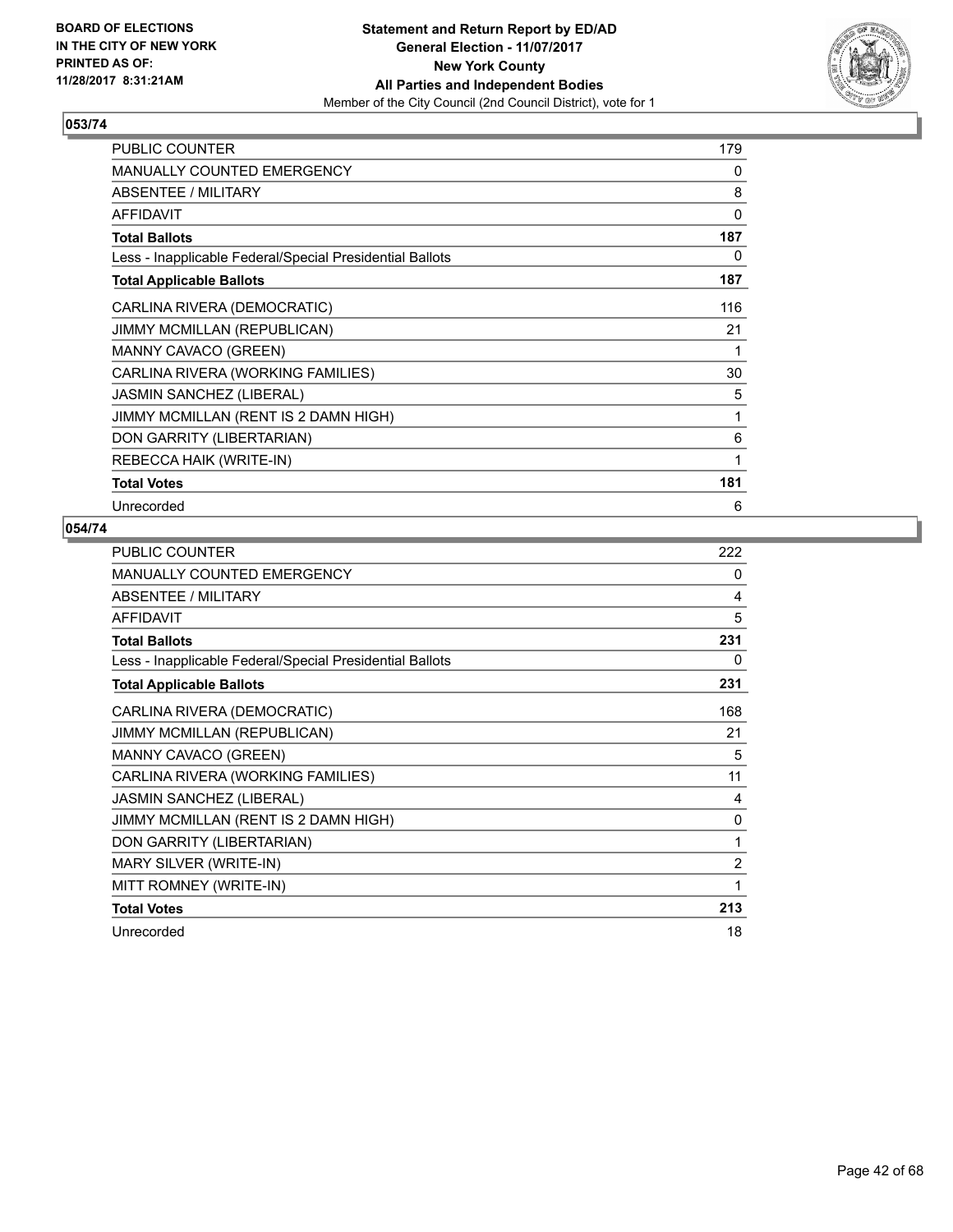

| <b>PUBLIC COUNTER</b>                                    | 97  |
|----------------------------------------------------------|-----|
| <b>MANUALLY COUNTED EMERGENCY</b>                        | 0   |
| ABSENTEE / MILITARY                                      | 5   |
| <b>AFFIDAVIT</b>                                         | 0   |
| <b>Total Ballots</b>                                     | 102 |
| Less - Inapplicable Federal/Special Presidential Ballots | 0   |
| <b>Total Applicable Ballots</b>                          | 102 |
| CARLINA RIVERA (DEMOCRATIC)                              | 67  |
| <b>JIMMY MCMILLAN (REPUBLICAN)</b>                       | 18  |
| MANNY CAVACO (GREEN)                                     | 3   |
| CARLINA RIVERA (WORKING FAMILIES)                        | 5   |
| <b>JASMIN SANCHEZ (LIBERAL)</b>                          | 0   |
| JIMMY MCMILLAN (RENT IS 2 DAMN HIGH)                     | 1   |
| DON GARRITY (LIBERTARIAN)                                | 3   |
| RONNIE SUNG CHO (WRITE-IN)                               | 1   |
| UNATTRIBUTABLE WRITE-IN (WRITE-IN)                       | 1   |
| <b>Total Votes</b>                                       | 99  |
| Unrecorded                                               | 3   |

| <b>PUBLIC COUNTER</b>                                    | 198 |
|----------------------------------------------------------|-----|
| MANUALLY COUNTED EMERGENCY                               | 0   |
| ABSENTEE / MILITARY                                      | 10  |
| <b>AFFIDAVIT</b>                                         | 1   |
| <b>Total Ballots</b>                                     | 209 |
| Less - Inapplicable Federal/Special Presidential Ballots | 0   |
| <b>Total Applicable Ballots</b>                          | 209 |
| CARLINA RIVERA (DEMOCRATIC)                              | 136 |
| <b>JIMMY MCMILLAN (REPUBLICAN)</b>                       | 35  |
| MANNY CAVACO (GREEN)                                     | 1   |
| CARLINA RIVERA (WORKING FAMILIES)                        | 14  |
| JASMIN SANCHEZ (LIBERAL)                                 | 5   |
| JIMMY MCMILLAN (RENT IS 2 DAMN HIGH)                     | 0   |
| DON GARRITY (LIBERTARIAN)                                | 8   |
| <b>Total Votes</b>                                       | 199 |
| Unrecorded                                               | 10  |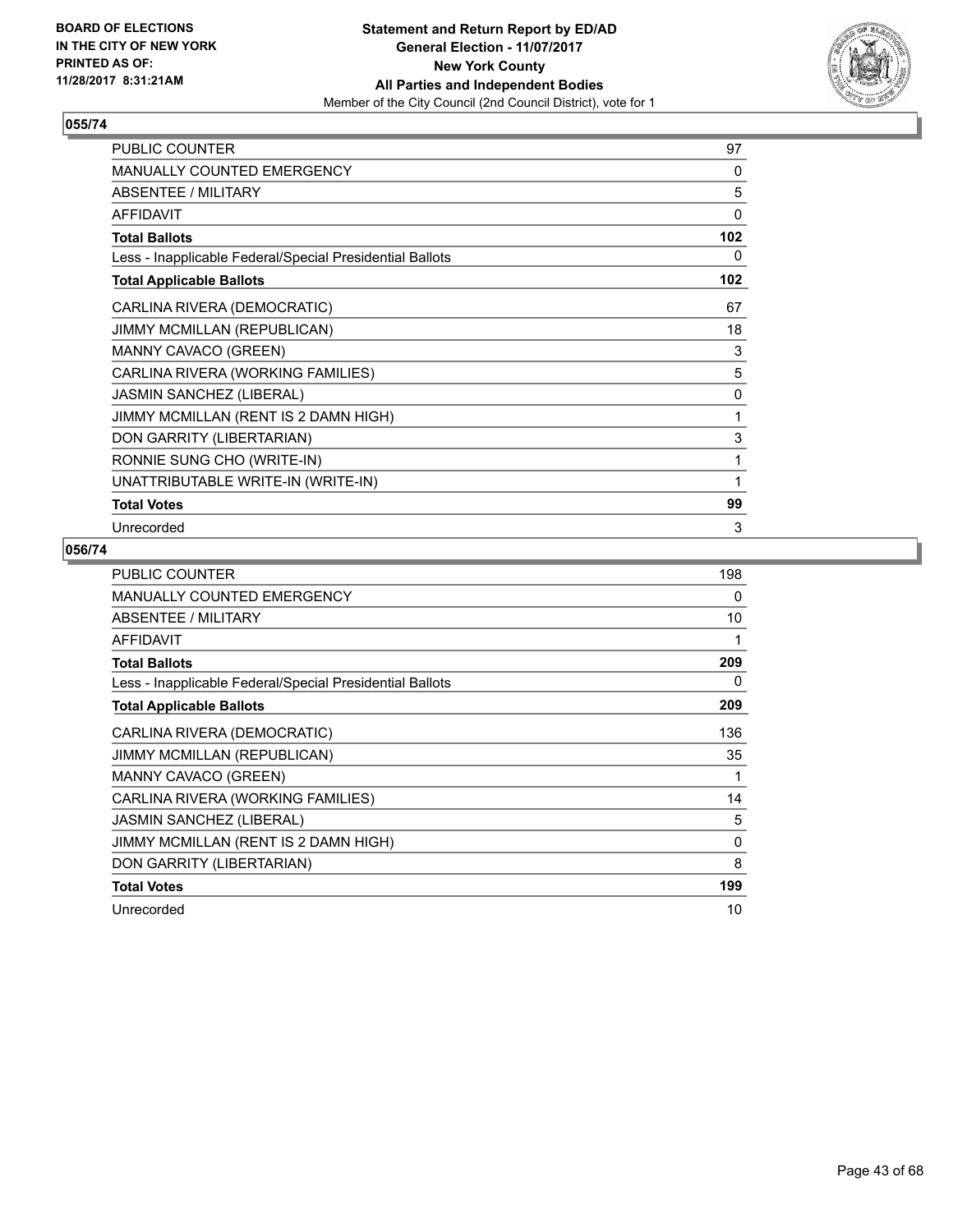

| <b>PUBLIC COUNTER</b>                                    | 172 |
|----------------------------------------------------------|-----|
| <b>MANUALLY COUNTED EMERGENCY</b>                        | 0   |
| ABSENTEE / MILITARY                                      | 4   |
| AFFIDAVIT                                                | 1   |
| <b>Total Ballots</b>                                     | 177 |
| Less - Inapplicable Federal/Special Presidential Ballots | 0   |
| <b>Total Applicable Ballots</b>                          | 177 |
| CARLINA RIVERA (DEMOCRATIC)                              | 118 |
| JIMMY MCMILLAN (REPUBLICAN)                              | 26  |
| <b>MANNY CAVACO (GREEN)</b>                              | 3   |
| CARLINA RIVERA (WORKING FAMILIES)                        | 12  |
| <b>JASMIN SANCHEZ (LIBERAL)</b>                          | 4   |
| JIMMY MCMILLAN (RENT IS 2 DAMN HIGH)                     | 1   |
| DON GARRITY (LIBERTARIAN)                                | 4   |
| <b>Total Votes</b>                                       | 168 |
| Unrecorded                                               | 9   |

| <b>PUBLIC COUNTER</b>                                    | 255            |
|----------------------------------------------------------|----------------|
| <b>MANUALLY COUNTED EMERGENCY</b>                        | 0              |
| ABSENTEE / MILITARY                                      | 5              |
| <b>AFFIDAVIT</b>                                         | $\overline{2}$ |
| <b>Total Ballots</b>                                     | 262            |
| Less - Inapplicable Federal/Special Presidential Ballots | 0              |
| <b>Total Applicable Ballots</b>                          | 262            |
| CARLINA RIVERA (DEMOCRATIC)                              | 189            |
| JIMMY MCMILLAN (REPUBLICAN)                              | 31             |
| MANNY CAVACO (GREEN)                                     | 4              |
| CARLINA RIVERA (WORKING FAMILIES)                        | 13             |
| <b>JASMIN SANCHEZ (LIBERAL)</b>                          | 5              |
| JIMMY MCMILLAN (RENT IS 2 DAMN HIGH)                     | 1              |
| DON GARRITY (LIBERTARIAN)                                | 6              |
| <b>Total Votes</b>                                       | 249            |
| Unrecorded                                               | 13             |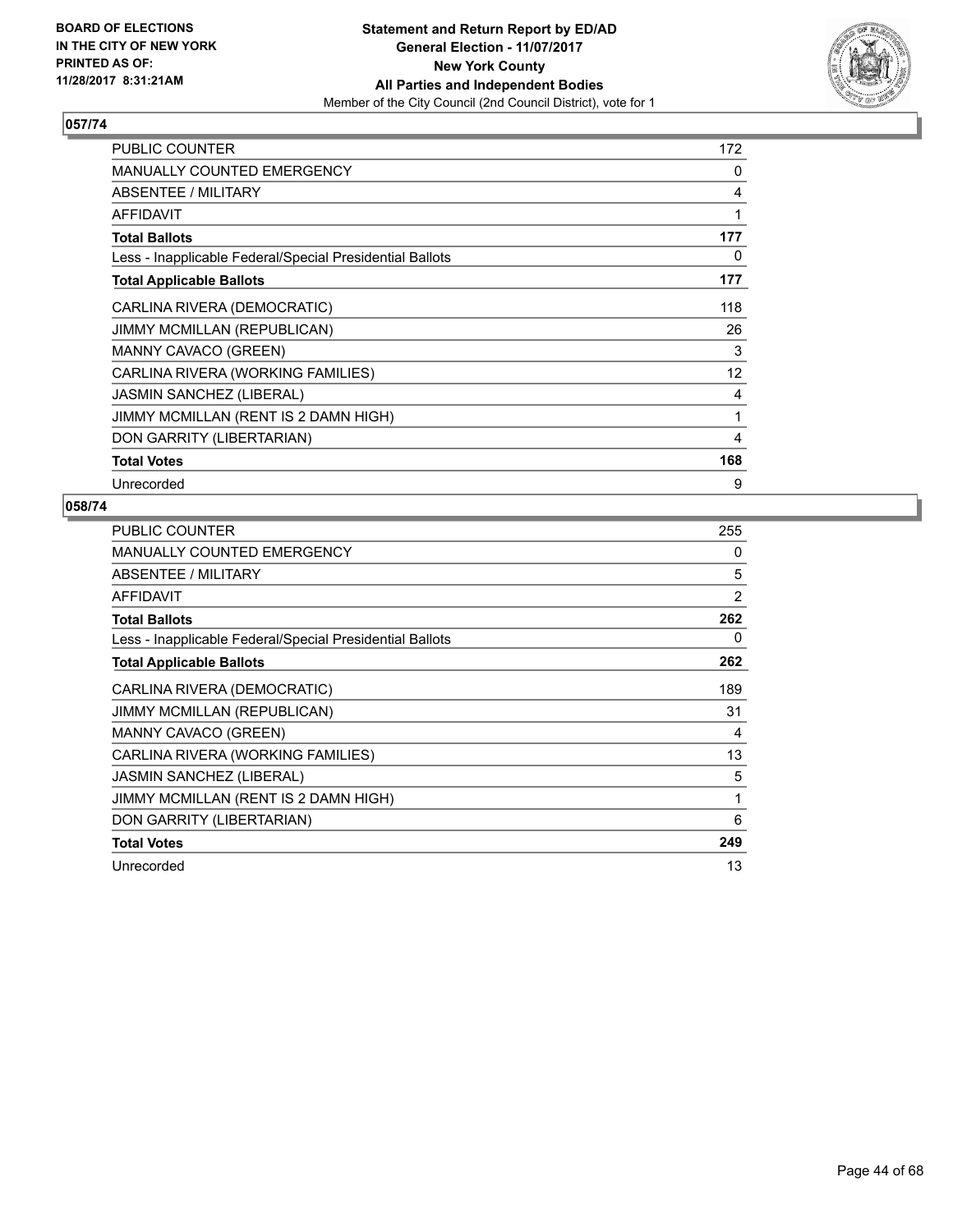

| <b>PUBLIC COUNTER</b>                                    | 342 |
|----------------------------------------------------------|-----|
| <b>MANUALLY COUNTED EMERGENCY</b>                        | 0   |
| <b>ABSENTEE / MILITARY</b>                               | 14  |
| <b>AFFIDAVIT</b>                                         | 1   |
| <b>Total Ballots</b>                                     | 357 |
| Less - Inapplicable Federal/Special Presidential Ballots | 0   |
| <b>Total Applicable Ballots</b>                          | 357 |
| CARLINA RIVERA (DEMOCRATIC)                              | 254 |
| JIMMY MCMILLAN (REPUBLICAN)                              | 42  |
| <b>MANNY CAVACO (GREEN)</b>                              | 5   |
| CARLINA RIVERA (WORKING FAMILIES)                        | 21  |
| JASMIN SANCHEZ (LIBERAL)                                 | 5   |
| JIMMY MCMILLAN (RENT IS 2 DAMN HIGH)                     | 2   |
| DON GARRITY (LIBERTARIAN)                                | 4   |
| JOSH REITZAS (WRITE-IN)                                  | 1   |
| <b>Total Votes</b>                                       | 334 |
| Unrecorded                                               | 23  |

| <b>PUBLIC COUNTER</b>                                    | 216 |
|----------------------------------------------------------|-----|
| <b>MANUALLY COUNTED EMERGENCY</b>                        | 0   |
| ABSENTEE / MILITARY                                      | 13  |
| <b>AFFIDAVIT</b>                                         | 0   |
| <b>Total Ballots</b>                                     | 229 |
| Less - Inapplicable Federal/Special Presidential Ballots | 0   |
| <b>Total Applicable Ballots</b>                          | 229 |
| CARLINA RIVERA (DEMOCRATIC)                              | 175 |
| JIMMY MCMILLAN (REPUBLICAN)                              | 20  |
| MANNY CAVACO (GREEN)                                     | 1   |
| CARLINA RIVERA (WORKING FAMILIES)                        | 13  |
| <b>JASMIN SANCHEZ (LIBERAL)</b>                          | 2   |
| JIMMY MCMILLAN (RENT IS 2 DAMN HIGH)                     | 1   |
| DON GARRITY (LIBERTARIAN)                                | 3   |
| <b>Total Votes</b>                                       | 215 |
| Unrecorded                                               | 14  |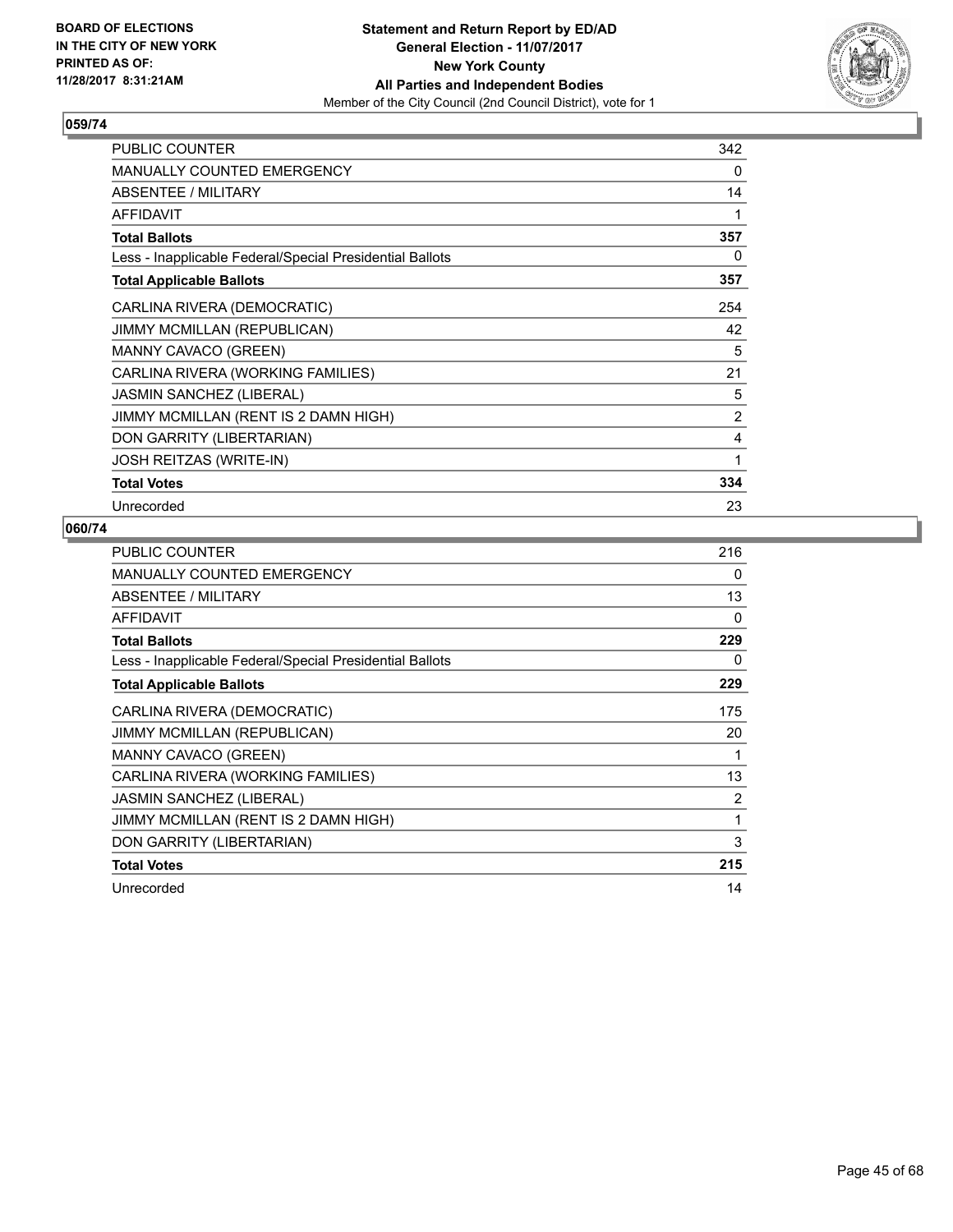

| PUBLIC COUNTER                                           | 247            |
|----------------------------------------------------------|----------------|
| <b>MANUALLY COUNTED EMERGENCY</b>                        | 0              |
| ABSENTEE / MILITARY                                      | 14             |
| AFFIDAVIT                                                | 0              |
| <b>Total Ballots</b>                                     | 261            |
| Less - Inapplicable Federal/Special Presidential Ballots | 0              |
| <b>Total Applicable Ballots</b>                          | 261            |
| CARLINA RIVERA (DEMOCRATIC)                              | 175            |
| JIMMY MCMILLAN (REPUBLICAN)                              | 40             |
| <b>MANNY CAVACO (GREEN)</b>                              | 3              |
| CARLINA RIVERA (WORKING FAMILIES)                        | 17             |
| <b>JASMIN SANCHEZ (LIBERAL)</b>                          | 1              |
| JIMMY MCMILLAN (RENT IS 2 DAMN HIGH)                     | $\overline{2}$ |
| DON GARRITY (LIBERTARIAN)                                | 9              |
| <b>Total Votes</b>                                       | 247            |
| Unrecorded                                               | 14             |

| <b>PUBLIC COUNTER</b>                                    | 247 |
|----------------------------------------------------------|-----|
| MANUALLY COUNTED EMERGENCY                               | 0   |
| ABSENTEE / MILITARY                                      | 9   |
| <b>AFFIDAVIT</b>                                         | 4   |
| <b>Total Ballots</b>                                     | 260 |
| Less - Inapplicable Federal/Special Presidential Ballots | 0   |
| <b>Total Applicable Ballots</b>                          | 260 |
| CARLINA RIVERA (DEMOCRATIC)                              | 179 |
| JIMMY MCMILLAN (REPUBLICAN)                              | 38  |
| <b>MANNY CAVACO (GREEN)</b>                              | 4   |
| CARLINA RIVERA (WORKING FAMILIES)                        | 7   |
| <b>JASMIN SANCHEZ (LIBERAL)</b>                          | 3   |
| JIMMY MCMILLAN (RENT IS 2 DAMN HIGH)                     | 1   |
| DON GARRITY (LIBERTARIAN)                                | 10  |
| MARY SILVER (WRITE-IN)                                   | 1   |
| <b>Total Votes</b>                                       | 243 |
| Unrecorded                                               | 17  |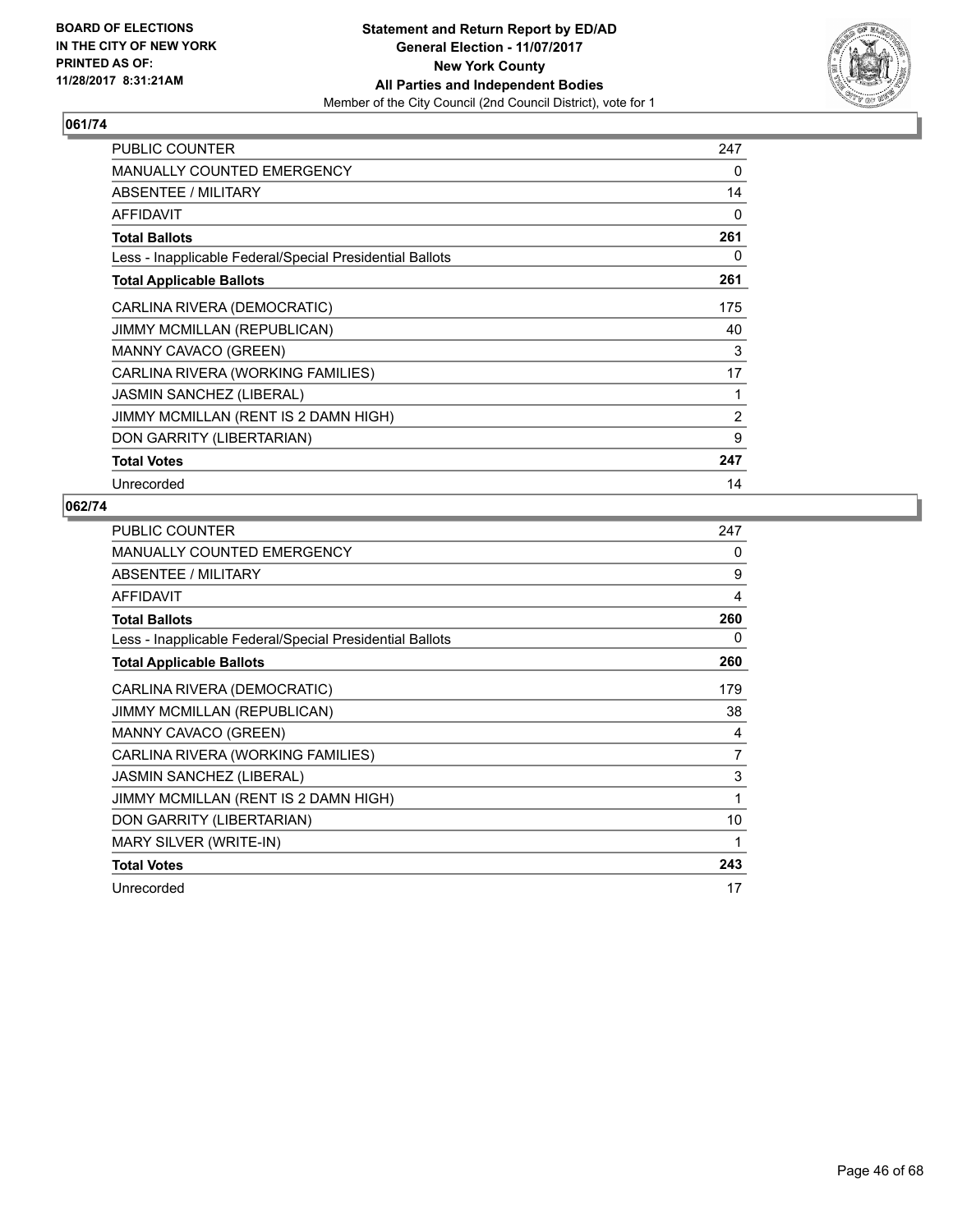

| PUBLIC COUNTER                                           | 205            |
|----------------------------------------------------------|----------------|
| <b>MANUALLY COUNTED EMERGENCY</b>                        | 0              |
| ABSENTEE / MILITARY                                      | 6              |
| <b>AFFIDAVIT</b>                                         | 1              |
| <b>Total Ballots</b>                                     | 212            |
| Less - Inapplicable Federal/Special Presidential Ballots | 0              |
| <b>Total Applicable Ballots</b>                          | 212            |
| CARLINA RIVERA (DEMOCRATIC)                              | 140            |
| <b>JIMMY MCMILLAN (REPUBLICAN)</b>                       | 36             |
| MANNY CAVACO (GREEN)                                     | 0              |
| CARLINA RIVERA (WORKING FAMILIES)                        | 16             |
| JASMIN SANCHEZ (LIBERAL)                                 | 2              |
| JIMMY MCMILLAN (RENT IS 2 DAMN HIGH)                     | $\overline{2}$ |
| DON GARRITY (LIBERTARIAN)                                | 5              |
| <b>Total Votes</b>                                       | 201            |
| Unrecorded                                               | 11             |

| <b>PUBLIC COUNTER</b>                                    | 217 |
|----------------------------------------------------------|-----|
| <b>MANUALLY COUNTED EMERGENCY</b>                        | 0   |
| ABSENTEE / MILITARY                                      | 5   |
| <b>AFFIDAVIT</b>                                         | 1   |
| <b>Total Ballots</b>                                     | 223 |
| Less - Inapplicable Federal/Special Presidential Ballots | 0   |
| <b>Total Applicable Ballots</b>                          | 223 |
| CARLINA RIVERA (DEMOCRATIC)                              | 166 |
| JIMMY MCMILLAN (REPUBLICAN)                              | 32  |
| MANNY CAVACO (GREEN)                                     | 2   |
| CARLINA RIVERA (WORKING FAMILIES)                        | 10  |
| <b>JASMIN SANCHEZ (LIBERAL)</b>                          | 0   |
| JIMMY MCMILLAN (RENT IS 2 DAMN HIGH)                     | 0   |
| DON GARRITY (LIBERTARIAN)                                | 6   |
| <b>Total Votes</b>                                       | 216 |
| Unrecorded                                               | 7   |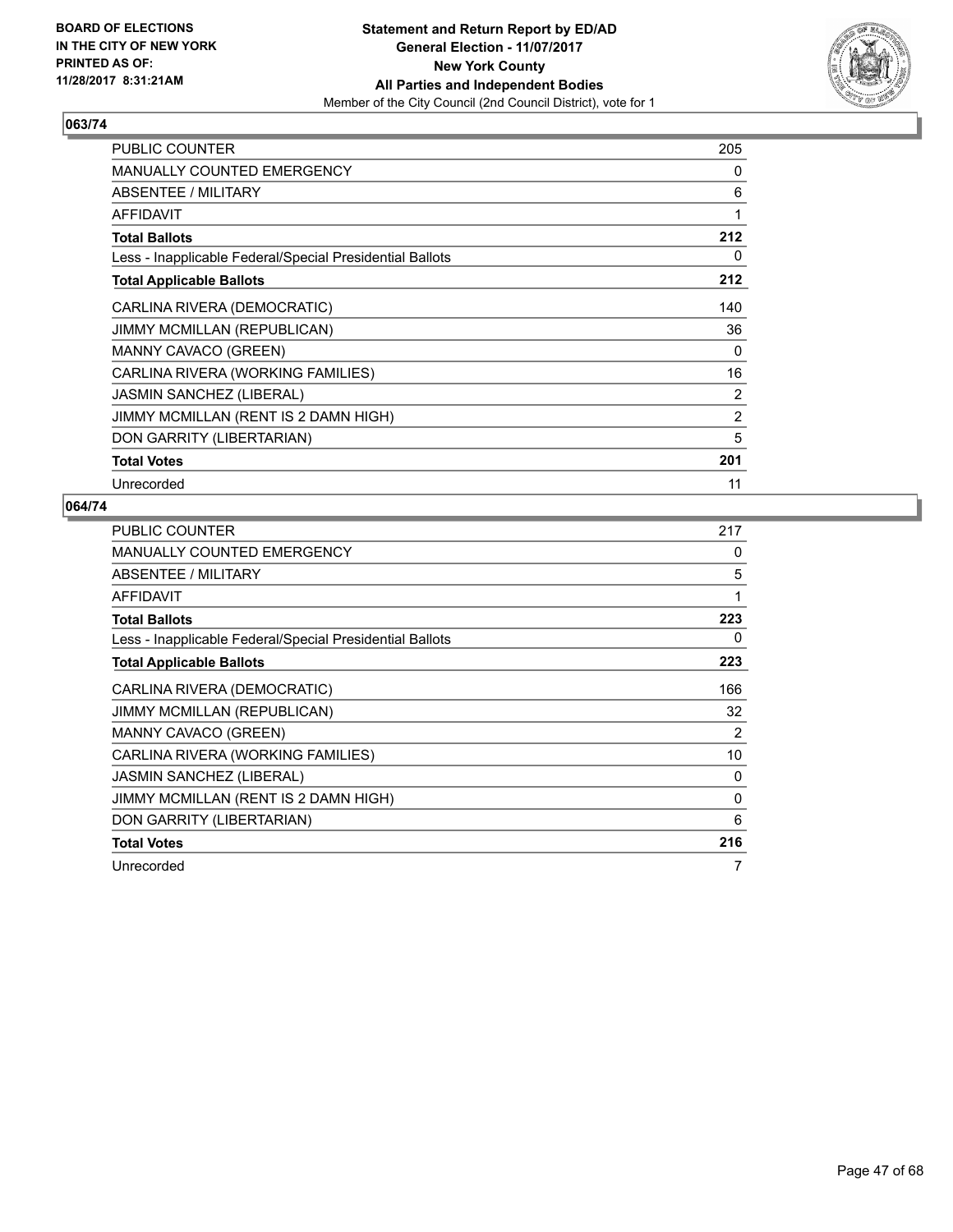

| <b>PUBLIC COUNTER</b>                                    | 172            |
|----------------------------------------------------------|----------------|
| <b>MANUALLY COUNTED EMERGENCY</b>                        | 0              |
| ABSENTEE / MILITARY                                      | 5              |
| <b>AFFIDAVIT</b>                                         | $\overline{2}$ |
| <b>Total Ballots</b>                                     | 179            |
| Less - Inapplicable Federal/Special Presidential Ballots | 0              |
| <b>Total Applicable Ballots</b>                          | 179            |
| CARLINA RIVERA (DEMOCRATIC)                              | 125            |
| <b>JIMMY MCMILLAN (REPUBLICAN)</b>                       | 20             |
| MANNY CAVACO (GREEN)                                     | 1              |
| CARLINA RIVERA (WORKING FAMILIES)                        | 10             |
| JASMIN SANCHEZ (LIBERAL)                                 | 5              |
| JIMMY MCMILLAN (RENT IS 2 DAMN HIGH)                     | 1              |
| DON GARRITY (LIBERTARIAN)                                | 6              |
| <b>Total Votes</b>                                       | 168            |
| Unrecorded                                               | 11             |

| <b>PUBLIC COUNTER</b>                                    | 164          |
|----------------------------------------------------------|--------------|
| <b>MANUALLY COUNTED EMERGENCY</b>                        | $\mathbf{0}$ |
| ABSENTEE / MILITARY                                      | 5            |
| <b>AFFIDAVIT</b>                                         | 3            |
| <b>Total Ballots</b>                                     | 172          |
| Less - Inapplicable Federal/Special Presidential Ballots | 0            |
| <b>Total Applicable Ballots</b>                          | 172          |
| CARLINA RIVERA (DEMOCRATIC)                              | 118          |
| <b>JIMMY MCMILLAN (REPUBLICAN)</b>                       | 14           |
| MANNY CAVACO (GREEN)                                     | 2            |
| CARLINA RIVERA (WORKING FAMILIES)                        | 12           |
| <b>JASMIN SANCHEZ (LIBERAL)</b>                          | 2            |
| JIMMY MCMILLAN (RENT IS 2 DAMN HIGH)                     | 1            |
| DON GARRITY (LIBERTARIAN)                                | 8            |
| <b>MYLES RALKOFF (WRITE-IN)</b>                          | 1            |
| <b>Total Votes</b>                                       | 158          |
| Unrecorded                                               | 14           |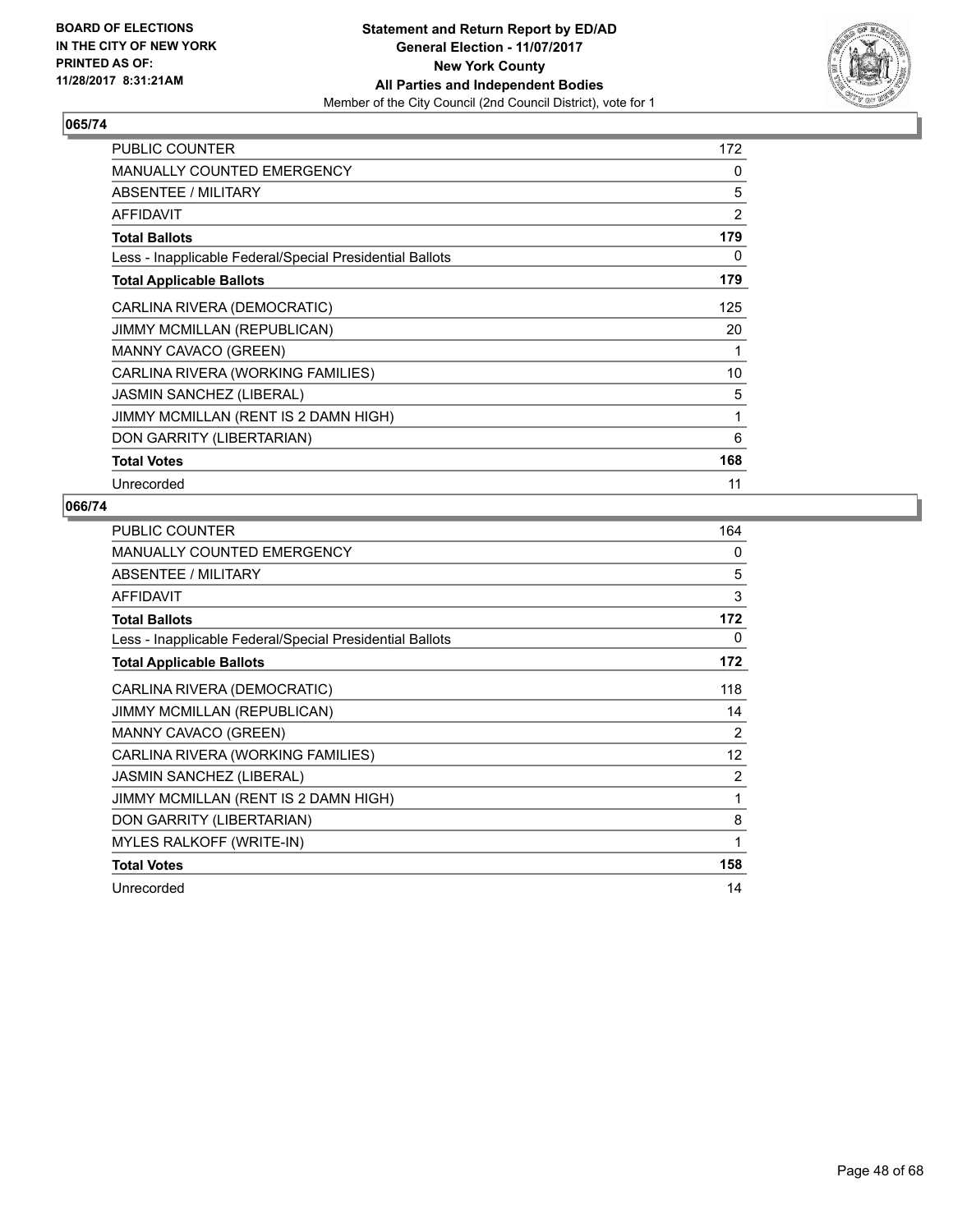

| <b>PUBLIC COUNTER</b>                                    | 262            |
|----------------------------------------------------------|----------------|
| <b>MANUALLY COUNTED EMERGENCY</b>                        | 0              |
| ABSENTEE / MILITARY                                      | 8              |
| <b>AFFIDAVIT</b>                                         | $\overline{2}$ |
| <b>Total Ballots</b>                                     | 272            |
| Less - Inapplicable Federal/Special Presidential Ballots | 0              |
| <b>Total Applicable Ballots</b>                          | 272            |
| CARLINA RIVERA (DEMOCRATIC)                              | 181            |
| <b>JIMMY MCMILLAN (REPUBLICAN)</b>                       | 39             |
| <b>MANNY CAVACO (GREEN)</b>                              | 3              |
| CARLINA RIVERA (WORKING FAMILIES)                        | 14             |
| <b>JASMIN SANCHEZ (LIBERAL)</b>                          | 7              |
| JIMMY MCMILLAN (RENT IS 2 DAMN HIGH)                     | 1              |
| DON GARRITY (LIBERTARIAN)                                | 16             |
| <b>Total Votes</b>                                       | 261            |
| Unrecorded                                               | 11             |

| <b>PUBLIC COUNTER</b>                                    | 226 |
|----------------------------------------------------------|-----|
| MANUALLY COUNTED EMERGENCY                               | 0   |
| ABSENTEE / MILITARY                                      | 7   |
| <b>AFFIDAVIT</b>                                         | 3   |
| <b>Total Ballots</b>                                     | 236 |
| Less - Inapplicable Federal/Special Presidential Ballots | 0   |
| <b>Total Applicable Ballots</b>                          | 236 |
| CARLINA RIVERA (DEMOCRATIC)                              | 160 |
| <b>JIMMY MCMILLAN (REPUBLICAN)</b>                       | 35  |
| MANNY CAVACO (GREEN)                                     | 2   |
| CARLINA RIVERA (WORKING FAMILIES)                        | 11  |
| <b>JASMIN SANCHEZ (LIBERAL)</b>                          | 3   |
| JIMMY MCMILLAN (RENT IS 2 DAMN HIGH)                     | 3   |
| DON GARRITY (LIBERTARIAN)                                | 11  |
| <b>Total Votes</b>                                       | 225 |
| Unrecorded                                               | 11  |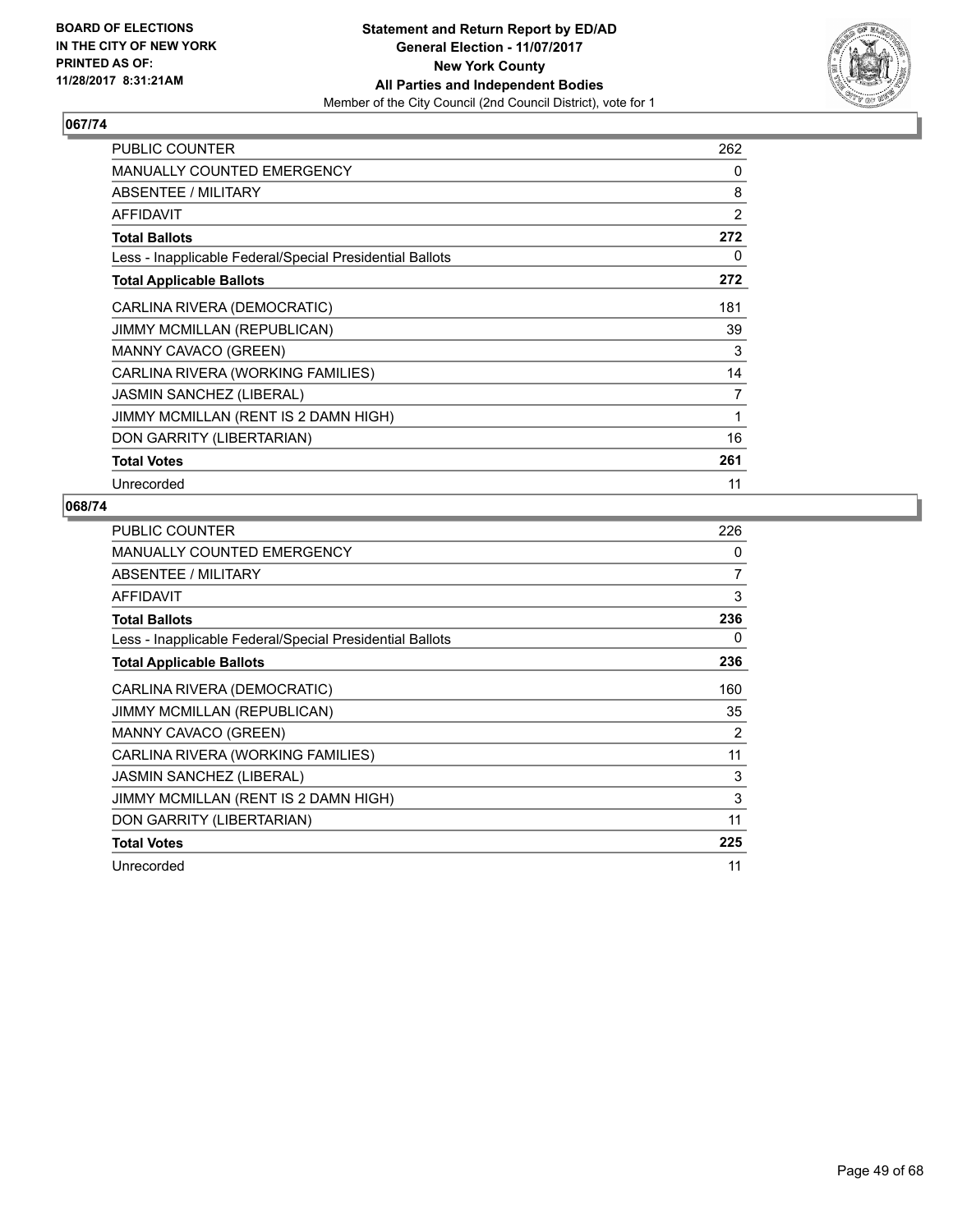

| <b>PUBLIC COUNTER</b>                                    | 134 |
|----------------------------------------------------------|-----|
| <b>MANUALLY COUNTED EMERGENCY</b>                        | 0   |
| ABSENTEE / MILITARY                                      | 8   |
| <b>AFFIDAVIT</b>                                         | 1   |
| <b>Total Ballots</b>                                     | 143 |
| Less - Inapplicable Federal/Special Presidential Ballots | 0   |
| <b>Total Applicable Ballots</b>                          | 143 |
| CARLINA RIVERA (DEMOCRATIC)                              | 100 |
| <b>JIMMY MCMILLAN (REPUBLICAN)</b>                       | 19  |
| MANNY CAVACO (GREEN)                                     | 1   |
| CARLINA RIVERA (WORKING FAMILIES)                        | 4   |
| <b>JASMIN SANCHEZ (LIBERAL)</b>                          | 5   |
| JIMMY MCMILLAN (RENT IS 2 DAMN HIGH)                     | 1   |
| DON GARRITY (LIBERTARIAN)                                | 3   |
| <b>Total Votes</b>                                       | 133 |
| Unrecorded                                               | 10  |

| <b>PUBLIC COUNTER</b>                                    | 173 |
|----------------------------------------------------------|-----|
| MANUALLY COUNTED EMERGENCY                               | 0   |
| ABSENTEE / MILITARY                                      | 6   |
| <b>AFFIDAVIT</b>                                         | 4   |
| <b>Total Ballots</b>                                     | 183 |
| Less - Inapplicable Federal/Special Presidential Ballots | 0   |
| <b>Total Applicable Ballots</b>                          | 183 |
| CARLINA RIVERA (DEMOCRATIC)                              | 127 |
| JIMMY MCMILLAN (REPUBLICAN)                              | 26  |
| MANNY CAVACO (GREEN)                                     | 3   |
| CARLINA RIVERA (WORKING FAMILIES)                        | 5   |
| <b>JASMIN SANCHEZ (LIBERAL)</b>                          | 8   |
| JIMMY MCMILLAN (RENT IS 2 DAMN HIGH)                     | 1   |
| DON GARRITY (LIBERTARIAN)                                | 4   |
| MARY SILVER (WRITE-IN)                                   | 2   |
| <b>Total Votes</b>                                       | 176 |
| Unrecorded                                               | 7   |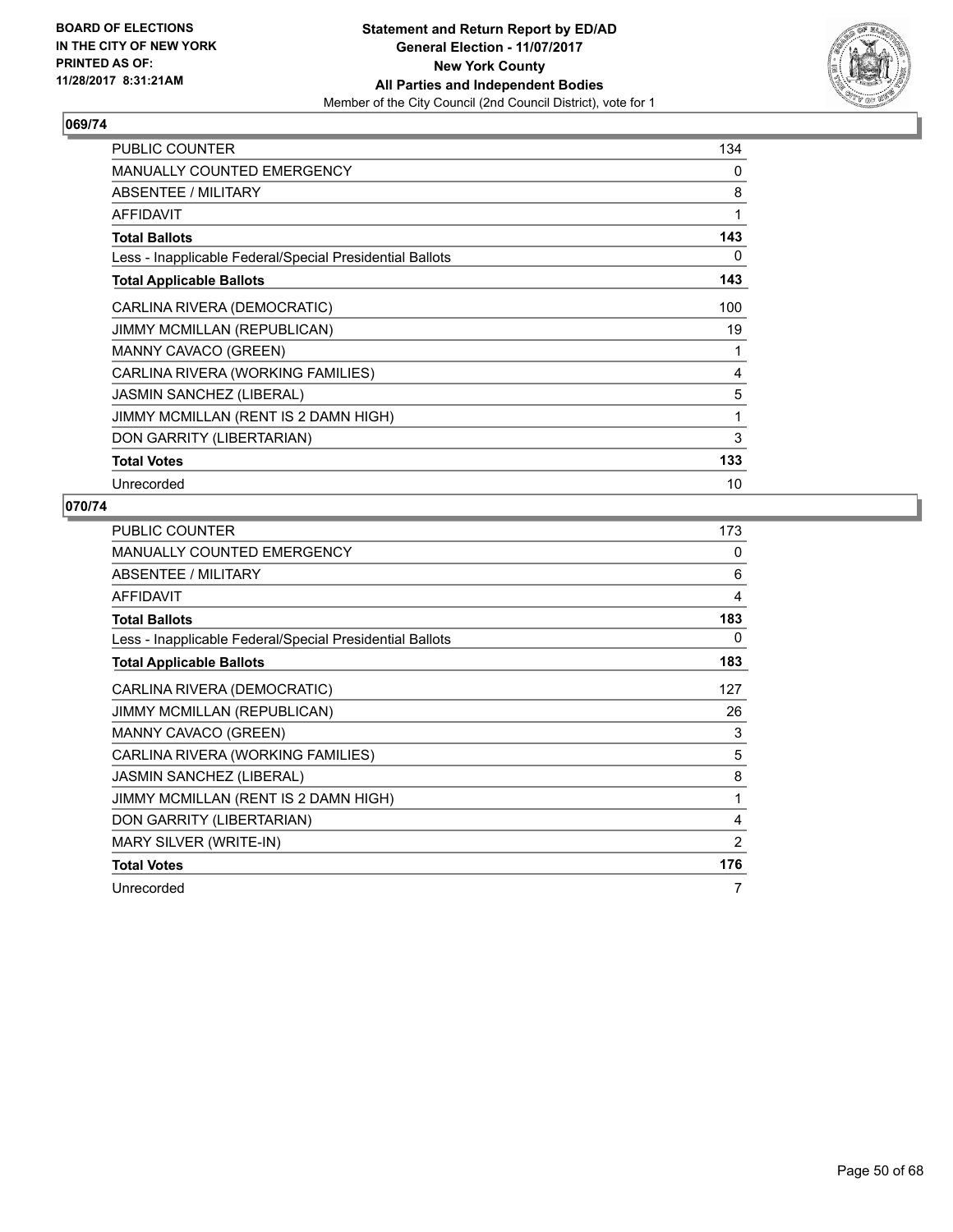

| <b>PUBLIC COUNTER</b>                                    | 157 |
|----------------------------------------------------------|-----|
| MANUALLY COUNTED EMERGENCY                               | 0   |
| <b>ABSENTEE / MILITARY</b>                               | 4   |
| <b>AFFIDAVIT</b>                                         | 4   |
| <b>Total Ballots</b>                                     | 165 |
| Less - Inapplicable Federal/Special Presidential Ballots | 0   |
| <b>Total Applicable Ballots</b>                          | 165 |
| CARLINA RIVERA (DEMOCRATIC)                              | 122 |
| JIMMY MCMILLAN (REPUBLICAN)                              | 13  |
| <b>MANNY CAVACO (GREEN)</b>                              | 2   |
| CARLINA RIVERA (WORKING FAMILIES)                        | 13  |
| JASMIN SANCHEZ (LIBERAL)                                 | 2   |
| JIMMY MCMILLAN (RENT IS 2 DAMN HIGH)                     | 2   |
| DON GARRITY (LIBERTARIAN)                                | 2   |
| KEITH POWERS (WRITE-IN)                                  | 1   |
| <b>Total Votes</b>                                       | 157 |
| Unrecorded                                               | 8   |

| <b>PUBLIC COUNTER</b>                                    | 124            |
|----------------------------------------------------------|----------------|
| MANUALLY COUNTED EMERGENCY                               | 0              |
| ABSENTEE / MILITARY                                      | 5              |
| AFFIDAVIT                                                | 3              |
| <b>Total Ballots</b>                                     | 132            |
| Less - Inapplicable Federal/Special Presidential Ballots | 0              |
| <b>Total Applicable Ballots</b>                          | 132            |
| CARLINA RIVERA (DEMOCRATIC)                              | 88             |
| <b>JIMMY MCMILLAN (REPUBLICAN)</b>                       | 24             |
| MANNY CAVACO (GREEN)                                     | 2              |
| CARLINA RIVERA (WORKING FAMILIES)                        | 5              |
| <b>JASMIN SANCHEZ (LIBERAL)</b>                          | 1              |
| JIMMY MCMILLAN (RENT IS 2 DAMN HIGH)                     | $\overline{2}$ |
| DON GARRITY (LIBERTARIAN)                                | 4              |
| NICOLE MALLIOTAKIS (WRITE-IN)                            | 1              |
| <b>Total Votes</b>                                       | 127            |
| Unrecorded                                               | 5              |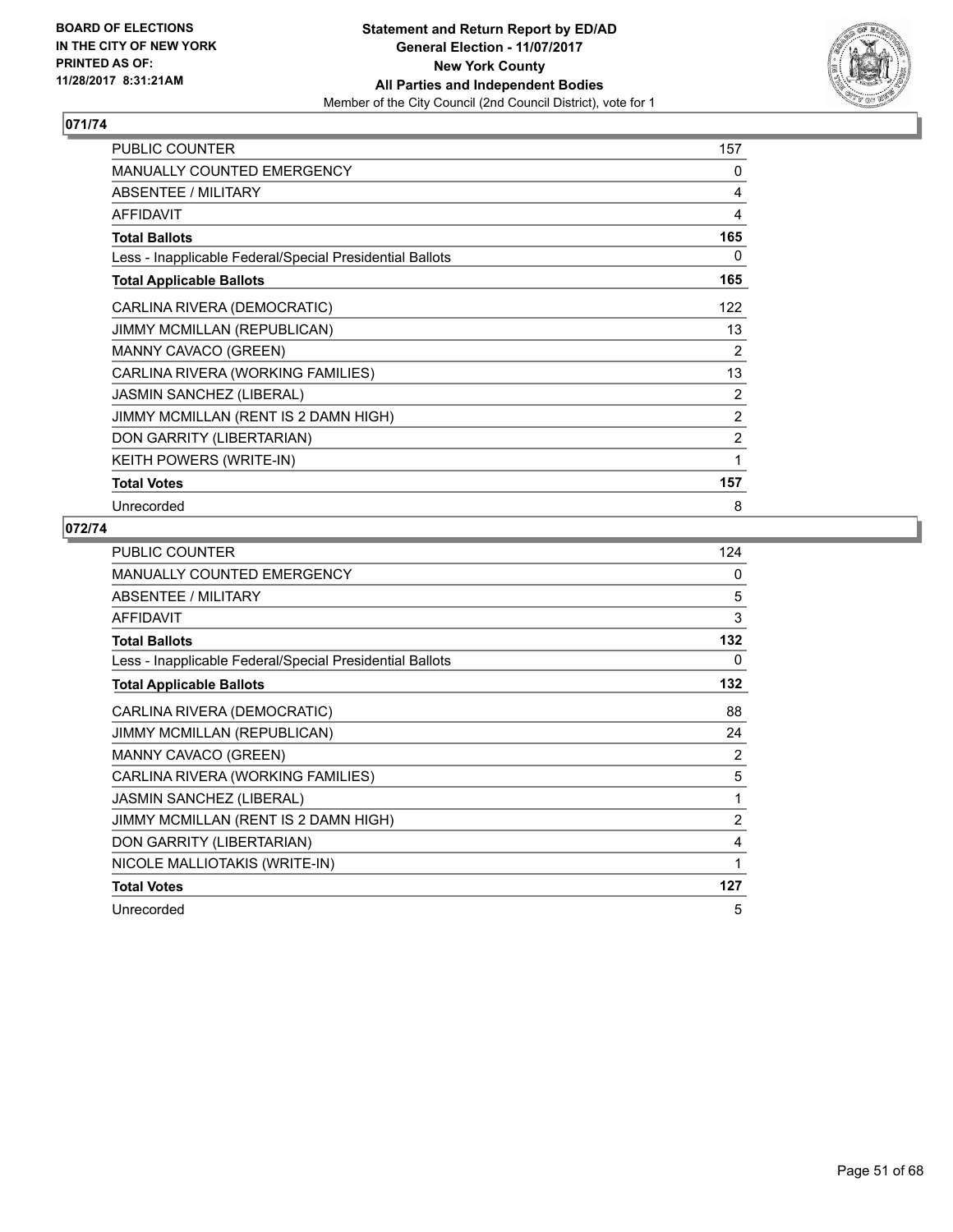

| <b>PUBLIC COUNTER</b>                                    | 228 |
|----------------------------------------------------------|-----|
| <b>MANUALLY COUNTED EMERGENCY</b>                        | 0   |
| <b>ABSENTEE / MILITARY</b>                               | 8   |
| <b>AFFIDAVIT</b>                                         | 4   |
| <b>Total Ballots</b>                                     | 240 |
| Less - Inapplicable Federal/Special Presidential Ballots | 0   |
| <b>Total Applicable Ballots</b>                          | 240 |
| CARLINA RIVERA (DEMOCRATIC)                              | 158 |
| JIMMY MCMILLAN (REPUBLICAN)                              | 34  |
| MANNY CAVACO (GREEN)                                     | 5   |
| CARLINA RIVERA (WORKING FAMILIES)                        | 21  |
| JASMIN SANCHEZ (LIBERAL)                                 | 2   |
| JIMMY MCMILLAN (RENT IS 2 DAMN HIGH)                     | 3   |
| DON GARRITY (LIBERTARIAN)                                | 3   |
| MARY SILVER (WRITE-IN)                                   | 1   |
| <b>Total Votes</b>                                       | 227 |
| Unrecorded                                               | 13  |

| <b>PUBLIC COUNTER</b>                                    | 297            |
|----------------------------------------------------------|----------------|
| <b>MANUALLY COUNTED EMERGENCY</b>                        | 0              |
| ABSENTEE / MILITARY                                      | 14             |
| <b>AFFIDAVIT</b>                                         | 4              |
| <b>Total Ballots</b>                                     | 315            |
| Less - Inapplicable Federal/Special Presidential Ballots | 0              |
| <b>Total Applicable Ballots</b>                          | 315            |
| CARLINA RIVERA (DEMOCRATIC)                              | 212            |
| <b>JIMMY MCMILLAN (REPUBLICAN)</b>                       | 39             |
| MANNY CAVACO (GREEN)                                     | 7              |
| CARLINA RIVERA (WORKING FAMILIES)                        | 23             |
| <b>JASMIN SANCHEZ (LIBERAL)</b>                          | 8              |
| JIMMY MCMILLAN (RENT IS 2 DAMN HIGH)                     | $\overline{2}$ |
| DON GARRITY (LIBERTARIAN)                                | 3              |
| KEITH POWERS (WRITE-IN)                                  | 1              |
| <b>Total Votes</b>                                       | 295            |
| Unrecorded                                               | 20             |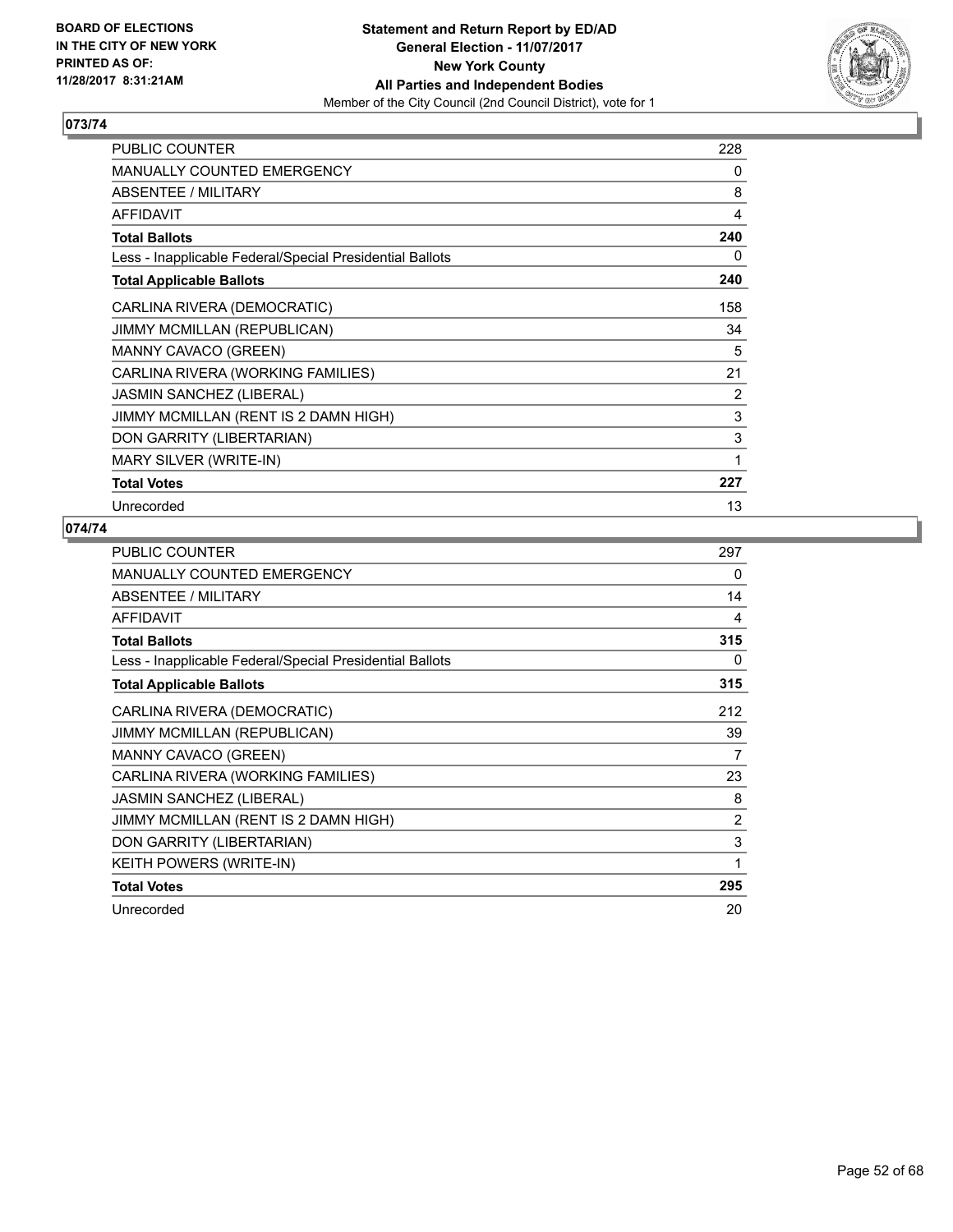

| <b>PUBLIC COUNTER</b>                                    | 340               |
|----------------------------------------------------------|-------------------|
| <b>MANUALLY COUNTED EMERGENCY</b>                        | 0                 |
| ABSENTEE / MILITARY                                      | $12 \overline{ }$ |
| <b>AFFIDAVIT</b>                                         | 0                 |
| <b>Total Ballots</b>                                     | 352               |
| Less - Inapplicable Federal/Special Presidential Ballots | 0                 |
| <b>Total Applicable Ballots</b>                          | 352               |
| CARLINA RIVERA (DEMOCRATIC)                              | 255               |
| <b>JIMMY MCMILLAN (REPUBLICAN)</b>                       | 44                |
| MANNY CAVACO (GREEN)                                     | 5                 |
| CARLINA RIVERA (WORKING FAMILIES)                        | 15                |
| <b>JASMIN SANCHEZ (LIBERAL)</b>                          | 4                 |
| JIMMY MCMILLAN (RENT IS 2 DAMN HIGH)                     | $\Omega$          |
| DON GARRITY (LIBERTARIAN)                                | 6                 |
| CAROLYN CONABOY (WRITE-IN)                               | 1                 |
| JOHN GIBSON (WRITE-IN)                                   | 1                 |
| <b>Total Votes</b>                                       | 331               |
| Unrecorded                                               | 21                |

| PUBLIC COUNTER                                           | 241      |
|----------------------------------------------------------|----------|
| <b>MANUALLY COUNTED EMERGENCY</b>                        | 0        |
| ABSENTEE / MILITARY                                      | 3        |
| AFFIDAVIT                                                | 2        |
| <b>Total Ballots</b>                                     | 246      |
| Less - Inapplicable Federal/Special Presidential Ballots | 0        |
| <b>Total Applicable Ballots</b>                          | 246      |
| CARLINA RIVERA (DEMOCRATIC)                              | 203      |
| JIMMY MCMILLAN (REPUBLICAN)                              | 9        |
| <b>MANNY CAVACO (GREEN)</b>                              | 0        |
| CARLINA RIVERA (WORKING FAMILIES)                        | 17       |
| <b>JASMIN SANCHEZ (LIBERAL)</b>                          | 3        |
| JIMMY MCMILLAN (RENT IS 2 DAMN HIGH)                     | $\Omega$ |
| DON GARRITY (LIBERTARIAN)                                | 4        |
| <b>Total Votes</b>                                       | 236      |
| Unrecorded                                               | 10       |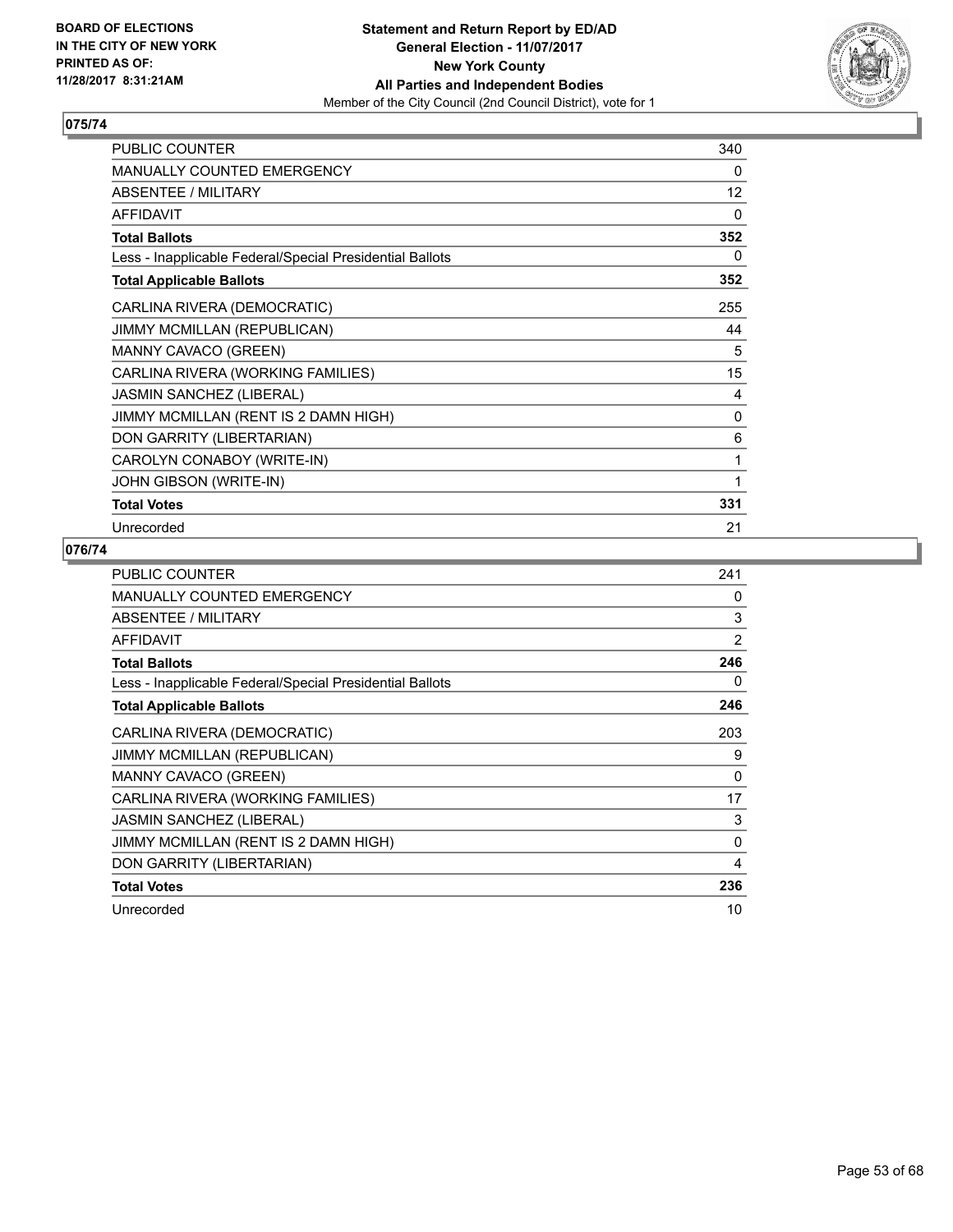

| <b>PUBLIC COUNTER</b>                                    | 190 |
|----------------------------------------------------------|-----|
| <b>MANUALLY COUNTED EMERGENCY</b>                        | 0   |
| <b>ABSENTEE / MILITARY</b>                               | 10  |
| <b>AFFIDAVIT</b>                                         | 4   |
| <b>Total Ballots</b>                                     | 204 |
| Less - Inapplicable Federal/Special Presidential Ballots | 0   |
| <b>Total Applicable Ballots</b>                          | 204 |
| CARLINA RIVERA (DEMOCRATIC)                              | 142 |
| JIMMY MCMILLAN (REPUBLICAN)                              | 19  |
| MANNY CAVACO (GREEN)                                     | 2   |
| CARLINA RIVERA (WORKING FAMILIES)                        | 10  |
| JASMIN SANCHEZ (LIBERAL)                                 | 6   |
| JIMMY MCMILLAN (RENT IS 2 DAMN HIGH)                     | 0   |
| DON GARRITY (LIBERTARIAN)                                | 2   |
| UNATTRIBUTABLE WRITE-IN (WRITE-IN)                       | 1   |
| <b>Total Votes</b>                                       | 182 |
| Unrecorded                                               | 22  |

| <b>PUBLIC COUNTER</b>                                    | 310 |
|----------------------------------------------------------|-----|
| <b>MANUALLY COUNTED EMERGENCY</b>                        | 0   |
| ABSENTEE / MILITARY                                      | 11  |
| AFFIDAVIT                                                | 2   |
| <b>Total Ballots</b>                                     | 323 |
| Less - Inapplicable Federal/Special Presidential Ballots | 0   |
| <b>Total Applicable Ballots</b>                          | 323 |
| CARLINA RIVERA (DEMOCRATIC)                              | 221 |
| <b>JIMMY MCMILLAN (REPUBLICAN)</b>                       | 46  |
| MANNY CAVACO (GREEN)                                     | 2   |
| CARLINA RIVERA (WORKING FAMILIES)                        | 11  |
| <b>JASMIN SANCHEZ (LIBERAL)</b>                          | 3   |
| JIMMY MCMILLAN (RENT IS 2 DAMN HIGH)                     | 3   |
| DON GARRITY (LIBERTARIAN)                                | 4   |
| <b>Total Votes</b>                                       | 290 |
| Unrecorded                                               | 33  |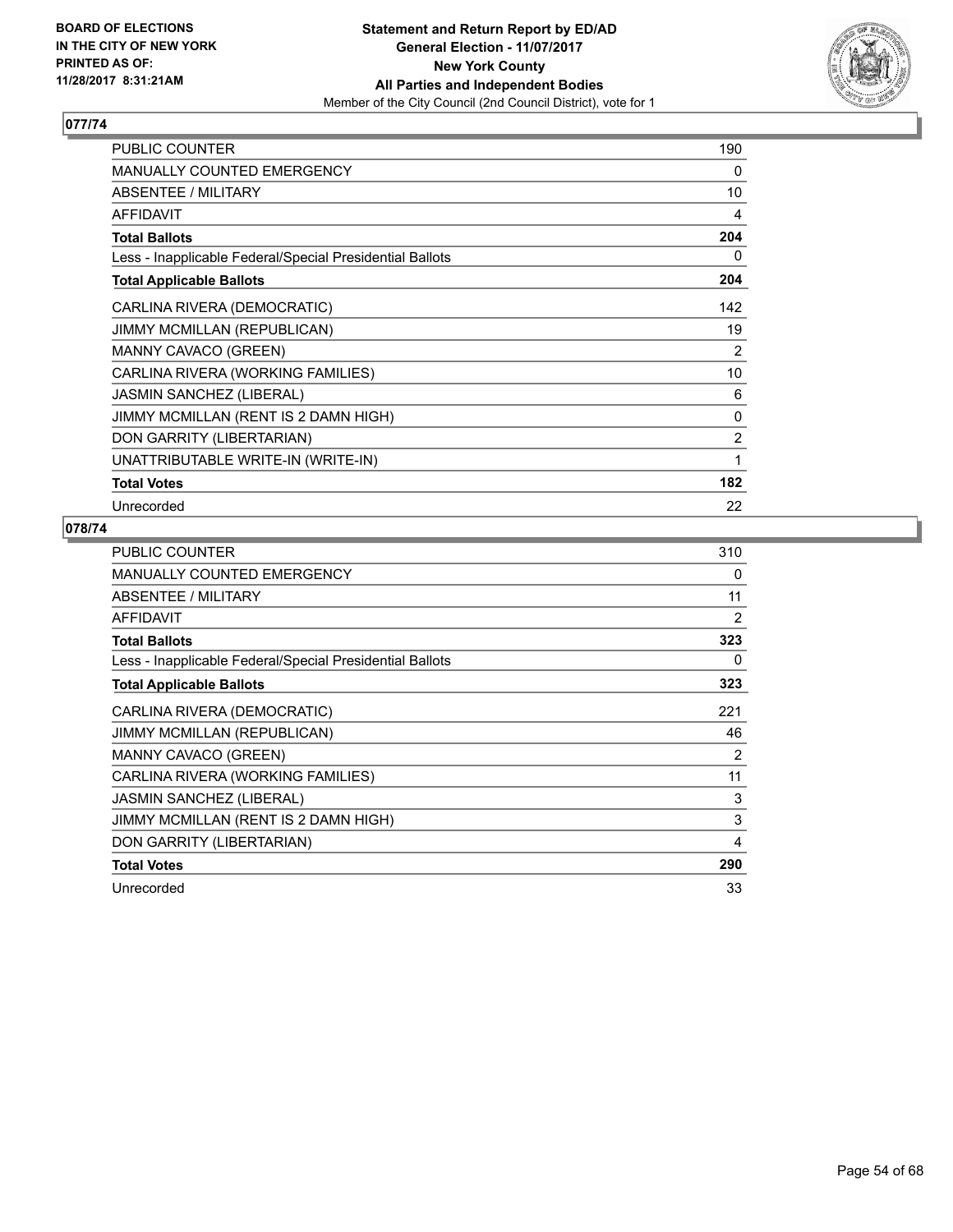

| PUBLIC COUNTER                                           | 199 |
|----------------------------------------------------------|-----|
| <b>MANUALLY COUNTED EMERGENCY</b>                        | 0   |
| ABSENTEE / MILITARY                                      | 8   |
| <b>AFFIDAVIT</b>                                         | 0   |
| <b>Total Ballots</b>                                     | 207 |
| Less - Inapplicable Federal/Special Presidential Ballots | 0   |
| <b>Total Applicable Ballots</b>                          | 207 |
| CARLINA RIVERA (DEMOCRATIC)                              | 139 |
| JIMMY MCMILLAN (REPUBLICAN)                              | 27  |
| MANNY CAVACO (GREEN)                                     | 5   |
| CARLINA RIVERA (WORKING FAMILIES)                        | 7   |
| <b>JASMIN SANCHEZ (LIBERAL)</b>                          | 5   |
| JIMMY MCMILLAN (RENT IS 2 DAMN HIGH)                     | 3   |
| DON GARRITY (LIBERTARIAN)                                | 8   |
| <b>Total Votes</b>                                       | 194 |
| Unrecorded                                               | 13  |

| <b>PUBLIC COUNTER</b>                                    | 93  |
|----------------------------------------------------------|-----|
| <b>MANUALLY COUNTED EMERGENCY</b>                        | 0   |
| <b>ABSENTEE / MILITARY</b>                               | 6   |
| <b>AFFIDAVIT</b>                                         | 2   |
| <b>Total Ballots</b>                                     | 101 |
| Less - Inapplicable Federal/Special Presidential Ballots | 0   |
| <b>Total Applicable Ballots</b>                          | 101 |
| CARLINA RIVERA (DEMOCRATIC)                              | 72  |
| <b>JIMMY MCMILLAN (REPUBLICAN)</b>                       | 17  |
| MANNY CAVACO (GREEN)                                     | 0   |
| CARLINA RIVERA (WORKING FAMILIES)                        | 2   |
| <b>JASMIN SANCHEZ (LIBERAL)</b>                          | 1   |
| JIMMY MCMILLAN (RENT IS 2 DAMN HIGH)                     | 0   |
| DON GARRITY (LIBERTARIAN)                                | 0   |
| CHRISTOPHER CASEY (WRITE-IN)                             | 1   |
| <b>Total Votes</b>                                       | 93  |
| Unrecorded                                               | 8   |
| 096/74 COMBINED into: 036/74                             |     |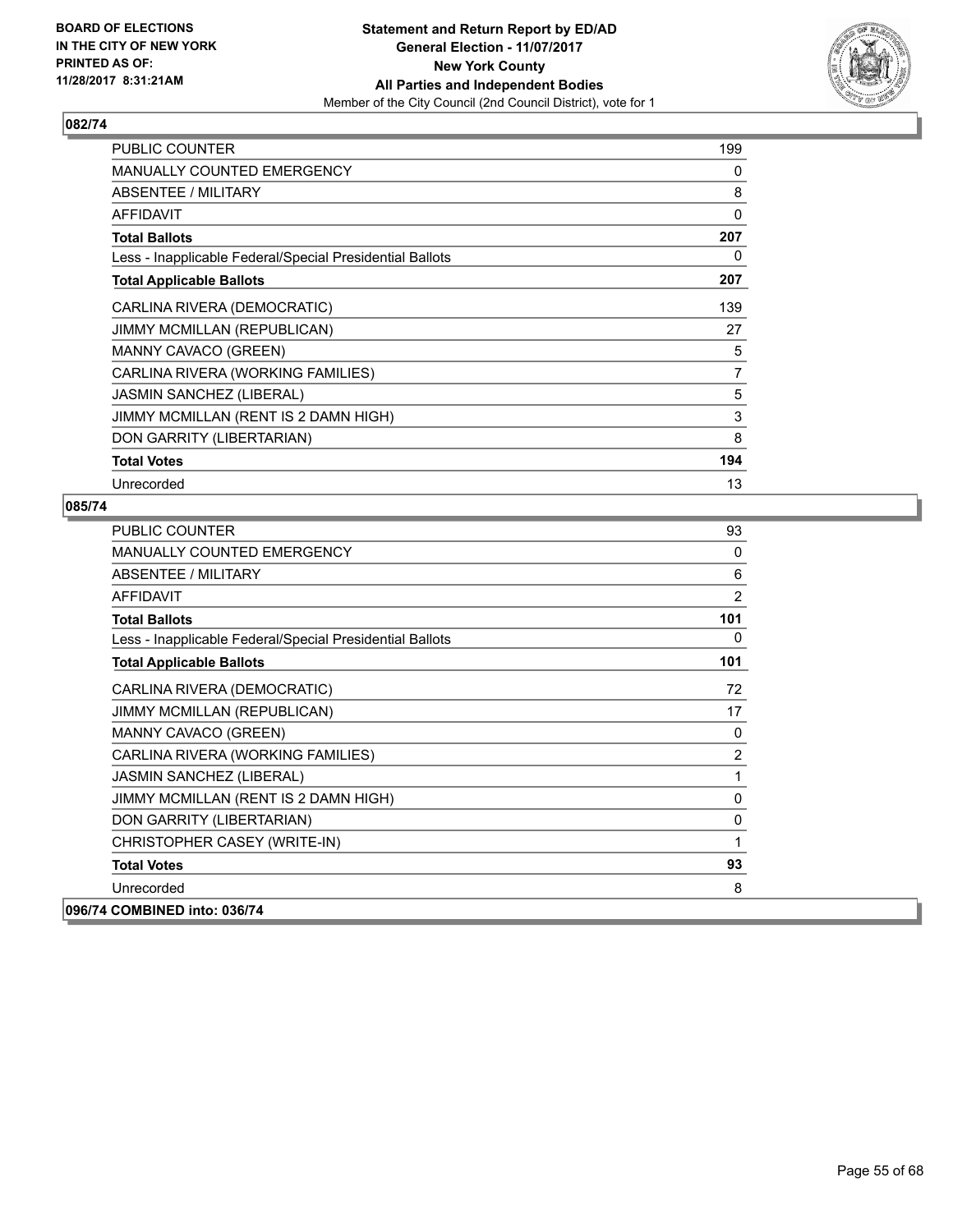

| <b>PUBLIC COUNTER</b>                                    | 0 |
|----------------------------------------------------------|---|
| <b>MANUALLY COUNTED EMERGENCY</b>                        | 0 |
| ABSENTEE / MILITARY                                      | 0 |
| <b>AFFIDAVIT</b>                                         | 0 |
| <b>Total Ballots</b>                                     | 0 |
| Less - Inapplicable Federal/Special Presidential Ballots | 0 |
| <b>Total Applicable Ballots</b>                          | 0 |
| CARLINA RIVERA (DEMOCRATIC)                              | 0 |
| JIMMY MCMILLAN (REPUBLICAN)                              | 0 |
| MANNY CAVACO (GREEN)                                     | 0 |
| CARLINA RIVERA (WORKING FAMILIES)                        | 0 |
| <b>JASMIN SANCHEZ (LIBERAL)</b>                          | 0 |
| JIMMY MCMILLAN (RENT IS 2 DAMN HIGH)                     | 0 |
| DON GARRITY (LIBERTARIAN)                                | 0 |
| <b>Total Votes</b>                                       | 0 |

| PUBLIC COUNTER                                           | 217 |
|----------------------------------------------------------|-----|
| MANUALLY COUNTED EMERGENCY                               | 0   |
| ABSENTEE / MILITARY                                      | 14  |
| AFFIDAVIT                                                | 4   |
| <b>Total Ballots</b>                                     | 235 |
| Less - Inapplicable Federal/Special Presidential Ballots | 0   |
| <b>Total Applicable Ballots</b>                          | 235 |
| CARLINA RIVERA (DEMOCRATIC)                              | 171 |
| JIMMY MCMILLAN (REPUBLICAN)                              | 28  |
| <b>MANNY CAVACO (GREEN)</b>                              | 5   |
| CARLINA RIVERA (WORKING FAMILIES)                        | 14  |
| <b>JASMIN SANCHEZ (LIBERAL)</b>                          | 3   |
| JIMMY MCMILLAN (RENT IS 2 DAMN HIGH)                     | 3   |
| DON GARRITY (LIBERTARIAN)                                | 2   |
| <b>Total Votes</b>                                       | 226 |
| Unrecorded                                               | 9   |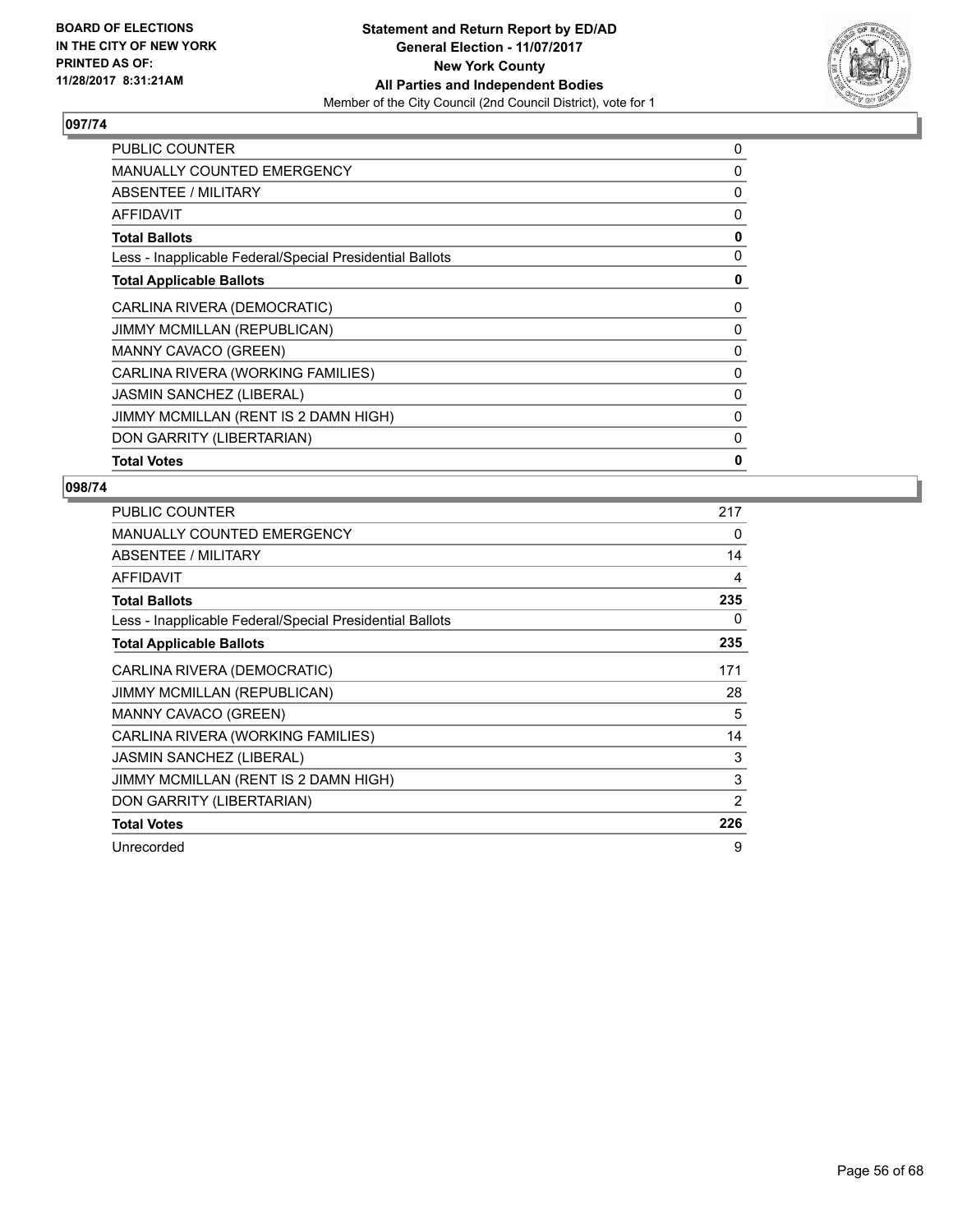

| PUBLIC COUNTER                                           | 227 |
|----------------------------------------------------------|-----|
| <b>MANUALLY COUNTED EMERGENCY</b>                        | 0   |
| ABSENTEE / MILITARY                                      | 6   |
| AFFIDAVIT                                                | 0   |
| <b>Total Ballots</b>                                     | 233 |
| Less - Inapplicable Federal/Special Presidential Ballots | 0   |
| <b>Total Applicable Ballots</b>                          | 233 |
| CARLINA RIVERA (DEMOCRATIC)                              | 178 |
| JIMMY MCMILLAN (REPUBLICAN)                              | 7   |
| <b>MANNY CAVACO (GREEN)</b>                              | 2   |
| CARLINA RIVERA (WORKING FAMILIES)                        | 24  |
| <b>JASMIN SANCHEZ (LIBERAL)</b>                          | 6   |
| JIMMY MCMILLAN (RENT IS 2 DAMN HIGH)                     | 3   |
| DON GARRITY (LIBERTARIAN)                                | 2   |
| <b>Total Votes</b>                                       | 222 |
| Unrecorded                                               | 11  |

| <b>PUBLIC COUNTER</b>                                    | 193 |
|----------------------------------------------------------|-----|
| <b>MANUALLY COUNTED EMERGENCY</b>                        | 0   |
| ABSENTEE / MILITARY                                      | 3   |
| AFFIDAVIT                                                | 2   |
| <b>Total Ballots</b>                                     | 198 |
| Less - Inapplicable Federal/Special Presidential Ballots | 0   |
| <b>Total Applicable Ballots</b>                          | 198 |
| CARLINA RIVERA (DEMOCRATIC)                              | 128 |
| <b>JIMMY MCMILLAN (REPUBLICAN)</b>                       | 20  |
| <b>MANNY CAVACO (GREEN)</b>                              | 0   |
| CARLINA RIVERA (WORKING FAMILIES)                        | 34  |
| <b>JASMIN SANCHEZ (LIBERAL)</b>                          | 1   |
| JIMMY MCMILLAN (RENT IS 2 DAMN HIGH)                     | 5   |
| DON GARRITY (LIBERTARIAN)                                | 3   |
| <b>Total Votes</b>                                       | 191 |
| Unrecorded                                               | 7   |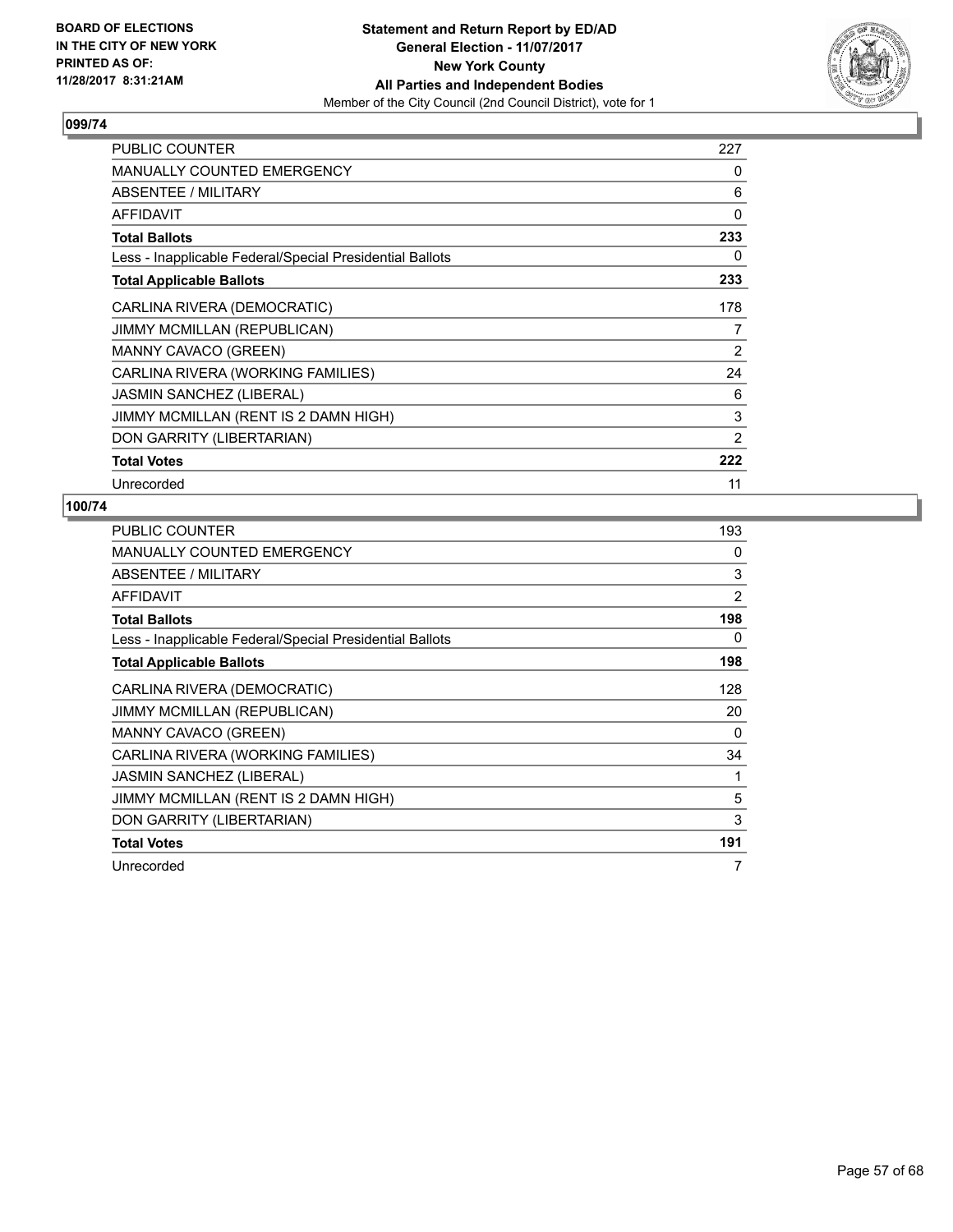

| PUBLIC COUNTER                                           | 187 |
|----------------------------------------------------------|-----|
| <b>MANUALLY COUNTED EMERGENCY</b>                        | 0   |
| ABSENTEE / MILITARY                                      | 2   |
| <b>AFFIDAVIT</b>                                         | 0   |
| <b>Total Ballots</b>                                     | 189 |
| Less - Inapplicable Federal/Special Presidential Ballots | 0   |
| <b>Total Applicable Ballots</b>                          | 189 |
| CARLINA RIVERA (DEMOCRATIC)                              | 133 |
| JIMMY MCMILLAN (REPUBLICAN)                              | 27  |
| MANNY CAVACO (GREEN)                                     | 1   |
| CARLINA RIVERA (WORKING FAMILIES)                        | 12  |
| <b>JASMIN SANCHEZ (LIBERAL)</b>                          | 0   |
| JIMMY MCMILLAN (RENT IS 2 DAMN HIGH)                     | 1   |
| DON GARRITY (LIBERTARIAN)                                | 1   |
| <b>Total Votes</b>                                       | 175 |
| Unrecorded                                               | 14  |

| <b>PUBLIC COUNTER</b>                                    | 112 |
|----------------------------------------------------------|-----|
| <b>MANUALLY COUNTED EMERGENCY</b>                        | 0   |
| ABSENTEE / MILITARY                                      | 3   |
| AFFIDAVIT                                                | 0   |
| <b>Total Ballots</b>                                     | 115 |
| Less - Inapplicable Federal/Special Presidential Ballots | 0   |
| <b>Total Applicable Ballots</b>                          | 115 |
| CARLINA RIVERA (DEMOCRATIC)                              | 72  |
| <b>JIMMY MCMILLAN (REPUBLICAN)</b>                       | 17  |
| <b>MANNY CAVACO (GREEN)</b>                              | 1   |
| CARLINA RIVERA (WORKING FAMILIES)                        | 3   |
| <b>JASMIN SANCHEZ (LIBERAL)</b>                          | 1   |
| JIMMY MCMILLAN (RENT IS 2 DAMN HIGH)                     | 4   |
| DON GARRITY (LIBERTARIAN)                                | 8   |
| <b>Total Votes</b>                                       | 106 |
| Unrecorded                                               | 9   |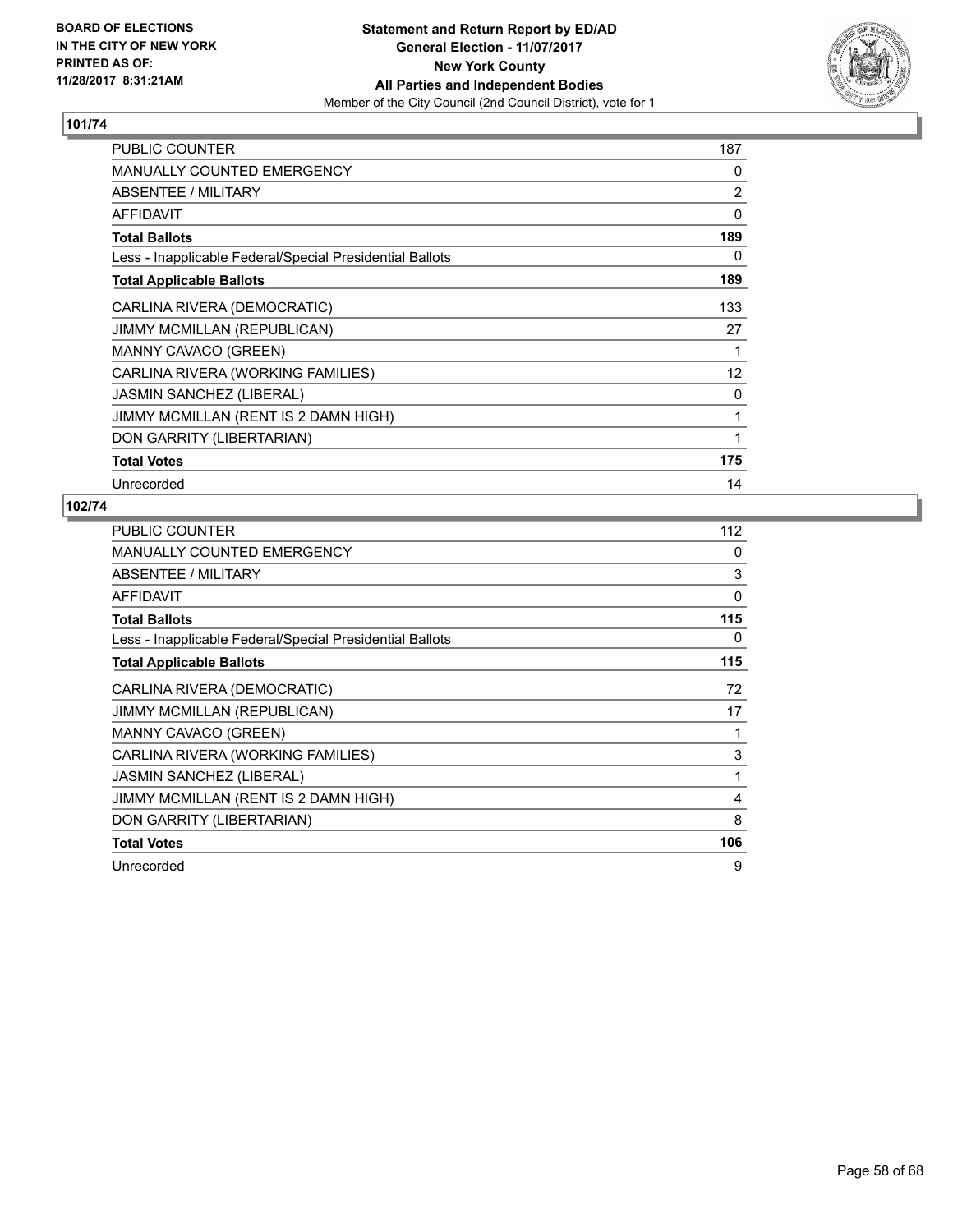

| <b>PUBLIC COUNTER</b>                                    | 256 |
|----------------------------------------------------------|-----|
| <b>MANUALLY COUNTED EMERGENCY</b>                        | 0   |
| ABSENTEE / MILITARY                                      | 4   |
| <b>AFFIDAVIT</b>                                         | 0   |
| <b>Total Ballots</b>                                     | 260 |
| Less - Inapplicable Federal/Special Presidential Ballots | 0   |
| <b>Total Applicable Ballots</b>                          | 260 |
| CARLINA RIVERA (DEMOCRATIC)                              | 176 |
| <b>JIMMY MCMILLAN (REPUBLICAN)</b>                       | 9   |
| MANNY CAVACO (GREEN)                                     | 5   |
| CARLINA RIVERA (WORKING FAMILIES)                        | 48  |
| <b>JASMIN SANCHEZ (LIBERAL)</b>                          | 5   |
| JIMMY MCMILLAN (RENT IS 2 DAMN HIGH)                     | 3   |
| DON GARRITY (LIBERTARIAN)                                | 4   |
| <b>Total Votes</b>                                       | 250 |
| Unrecorded                                               | 10  |

| <b>PUBLIC COUNTER</b>                                    | 157            |
|----------------------------------------------------------|----------------|
| <b>MANUALLY COUNTED EMERGENCY</b>                        | 0              |
| ABSENTEE / MILITARY                                      | 5              |
| AFFIDAVIT                                                | 2              |
| <b>Total Ballots</b>                                     | 164            |
| Less - Inapplicable Federal/Special Presidential Ballots | 0              |
| <b>Total Applicable Ballots</b>                          | 164            |
| CARLINA RIVERA (DEMOCRATIC)                              | 125            |
| <b>JIMMY MCMILLAN (REPUBLICAN)</b>                       | 3              |
| MANNY CAVACO (GREEN)                                     | 4              |
| CARLINA RIVERA (WORKING FAMILIES)                        | 19             |
| <b>JASMIN SANCHEZ (LIBERAL)</b>                          | 3              |
| JIMMY MCMILLAN (RENT IS 2 DAMN HIGH)                     | $\overline{2}$ |
| DON GARRITY (LIBERTARIAN)                                | 3              |
| <b>Total Votes</b>                                       | 159            |
| Unrecorded                                               | 5              |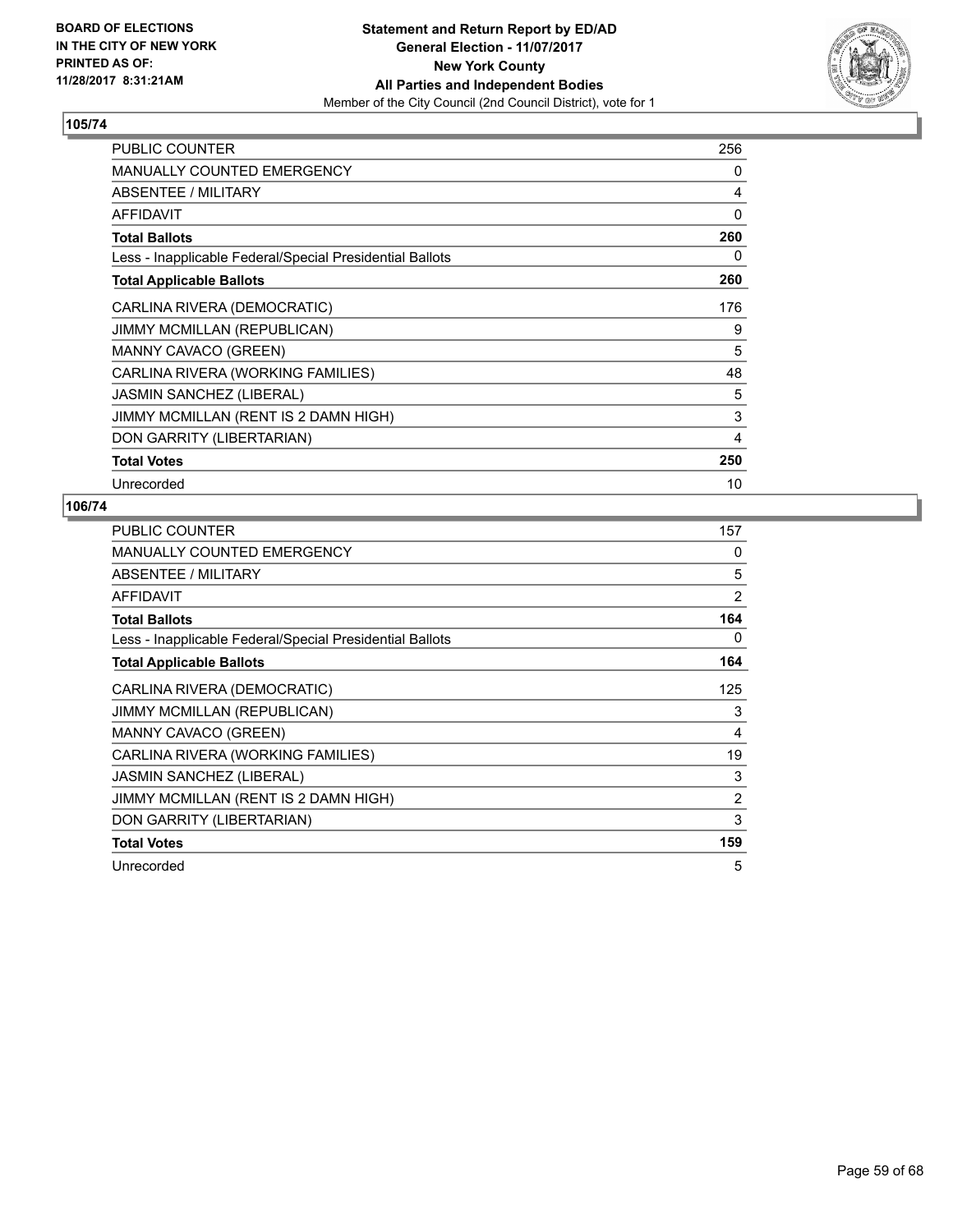

| <b>PUBLIC COUNTER</b>                                    | 149            |
|----------------------------------------------------------|----------------|
| <b>MANUALLY COUNTED EMERGENCY</b>                        | 0              |
| <b>ABSENTEE / MILITARY</b>                               | 4              |
| <b>AFFIDAVIT</b>                                         | $\overline{2}$ |
| <b>Total Ballots</b>                                     | 155            |
| Less - Inapplicable Federal/Special Presidential Ballots | 0              |
| <b>Total Applicable Ballots</b>                          | 155            |
| CARLINA RIVERA (DEMOCRATIC)                              | 101            |
| <b>JIMMY MCMILLAN (REPUBLICAN)</b>                       | 31             |
| MANNY CAVACO (GREEN)                                     | 0              |
| CARLINA RIVERA (WORKING FAMILIES)                        | 4              |
| JASMIN SANCHEZ (LIBERAL)                                 | 0              |
| JIMMY MCMILLAN (RENT IS 2 DAMN HIGH)                     | $\mathbf{0}$   |
| DON GARRITY (LIBERTARIAN)                                | 3              |
| <b>Total Votes</b>                                       | 139            |
| Unrecorded                                               | 16             |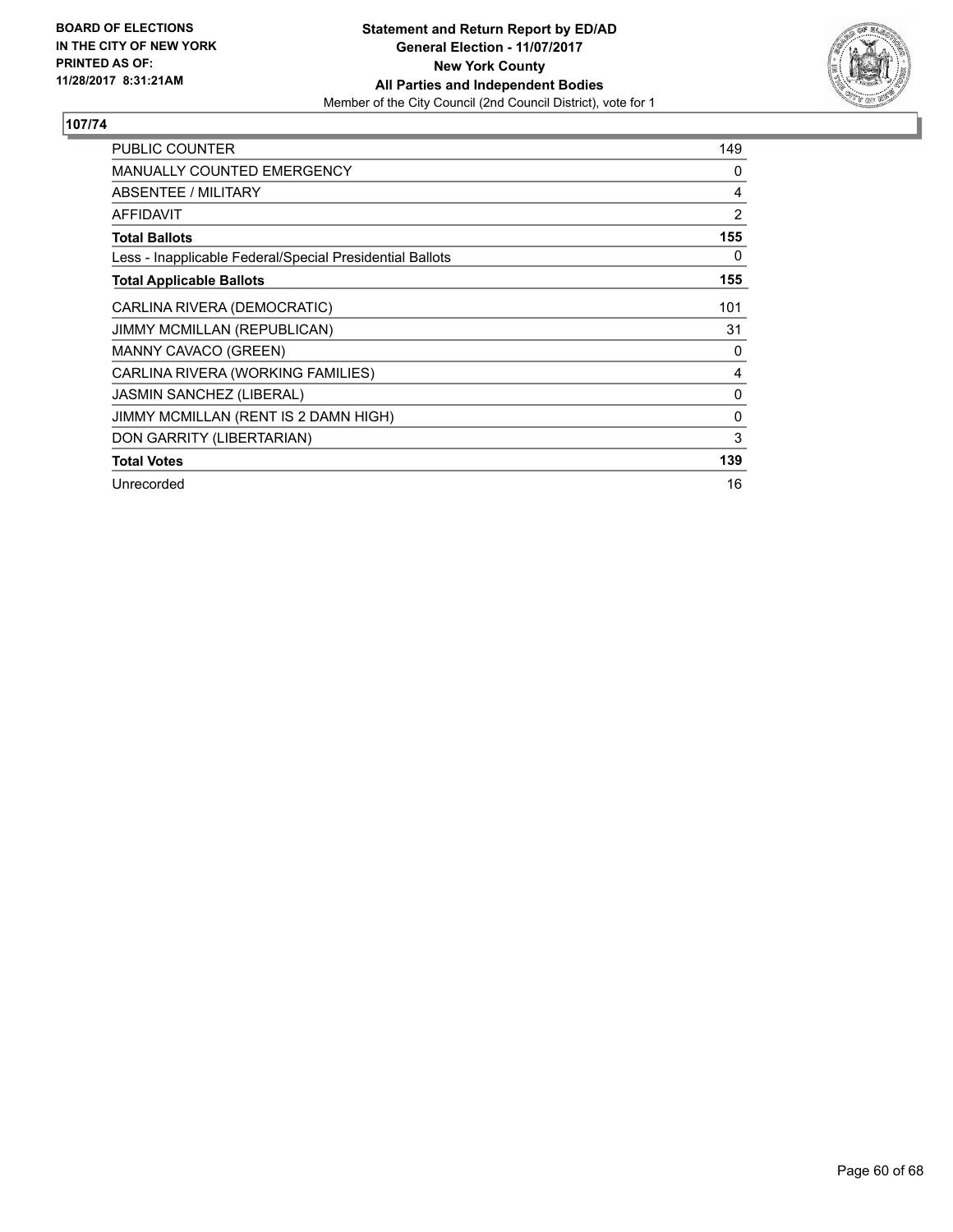

| PUBLIC COUNTER                                           | 135 |
|----------------------------------------------------------|-----|
| <b>MANUALLY COUNTED EMERGENCY</b>                        | 0   |
| ABSENTEE / MILITARY                                      | 5   |
| AFFIDAVIT                                                | 3   |
| <b>Total Ballots</b>                                     | 143 |
| Less - Inapplicable Federal/Special Presidential Ballots | 0   |
| <b>Total Applicable Ballots</b>                          | 143 |
| CARLINA RIVERA (DEMOCRATIC)                              | 93  |
| JIMMY MCMILLAN (REPUBLICAN)                              | 14  |
| <b>MANNY CAVACO (GREEN)</b>                              | 2   |
| CARLINA RIVERA (WORKING FAMILIES)                        | 24  |
| <b>JASMIN SANCHEZ (LIBERAL)</b>                          | 0   |
| JIMMY MCMILLAN (RENT IS 2 DAMN HIGH)                     | 1   |
| DON GARRITY (LIBERTARIAN)                                | 0   |
| <b>Total Votes</b>                                       | 134 |
| Unrecorded                                               | 9   |

| <b>PUBLIC COUNTER</b>                                    | 195            |
|----------------------------------------------------------|----------------|
| <b>MANUALLY COUNTED EMERGENCY</b>                        | 0              |
| ABSENTEE / MILITARY                                      | 8              |
| <b>AFFIDAVIT</b>                                         | $\overline{2}$ |
| <b>Total Ballots</b>                                     | 205            |
| Less - Inapplicable Federal/Special Presidential Ballots | 0              |
| <b>Total Applicable Ballots</b>                          | 205            |
| CARLINA RIVERA (DEMOCRATIC)                              | 132            |
| <b>JIMMY MCMILLAN (REPUBLICAN)</b>                       | 38             |
| MANNY CAVACO (GREEN)                                     | 5              |
| CARLINA RIVERA (WORKING FAMILIES)                        | 13             |
| <b>JASMIN SANCHEZ (LIBERAL)</b>                          | 2              |
| JIMMY MCMILLAN (RENT IS 2 DAMN HIGH)                     | $\mathbf{0}$   |
| DON GARRITY (LIBERTARIAN)                                | 6              |
| HERB WISTPHALEN (WRITE-IN)                               | 1              |
| RACHEL HONIG (WRITE-IN)                                  | 1              |
| <b>Total Votes</b>                                       | 198            |
| Unrecorded                                               | 7              |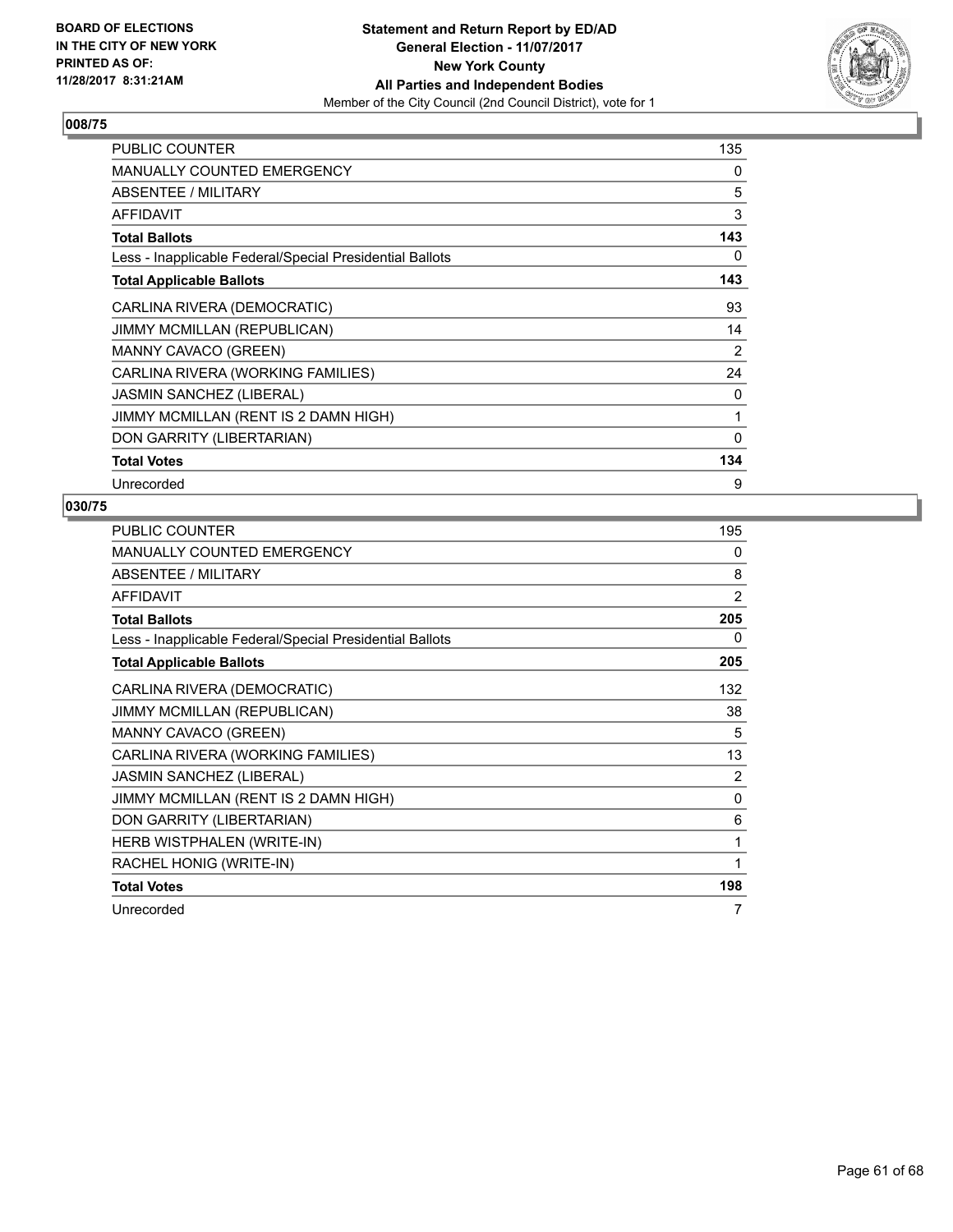

| PUBLIC COUNTER                                           | 213 |
|----------------------------------------------------------|-----|
| <b>MANUALLY COUNTED EMERGENCY</b>                        | 0   |
| ABSENTEE / MILITARY                                      | 10  |
| <b>AFFIDAVIT</b>                                         | 3   |
| <b>Total Ballots</b>                                     | 226 |
| Less - Inapplicable Federal/Special Presidential Ballots | 0   |
| <b>Total Applicable Ballots</b>                          | 226 |
| CARLINA RIVERA (DEMOCRATIC)                              | 152 |
| JIMMY MCMILLAN (REPUBLICAN)                              | 35  |
| MANNY CAVACO (GREEN)                                     | 1   |
| CARLINA RIVERA (WORKING FAMILIES)                        | 12  |
| <b>JASMIN SANCHEZ (LIBERAL)</b>                          | 1   |
| JIMMY MCMILLAN (RENT IS 2 DAMN HIGH)                     | 0   |
| DON GARRITY (LIBERTARIAN)                                | 7   |
| <b>Total Votes</b>                                       | 208 |
| Unrecorded                                               | 18  |

| <b>PUBLIC COUNTER</b>                                    | 266            |
|----------------------------------------------------------|----------------|
| <b>MANUALLY COUNTED EMERGENCY</b>                        | 0              |
| <b>ABSENTEE / MILITARY</b>                               | 9              |
| <b>AFFIDAVIT</b>                                         | 4              |
| <b>Total Ballots</b>                                     | 279            |
| Less - Inapplicable Federal/Special Presidential Ballots | 0              |
| <b>Total Applicable Ballots</b>                          | 279            |
| CARLINA RIVERA (DEMOCRATIC)                              | 188            |
| JIMMY MCMILLAN (REPUBLICAN)                              | 38             |
| MANNY CAVACO (GREEN)                                     | 5              |
| CARLINA RIVERA (WORKING FAMILIES)                        | 21             |
| JASMIN SANCHEZ (LIBERAL)                                 | 5              |
| JIMMY MCMILLAN (RENT IS 2 DAMN HIGH)                     | $\overline{2}$ |
| DON GARRITY (LIBERTARIAN)                                | 10             |
| <b>MARY SILVER (WRITE-IN)</b>                            | 1              |
| <b>Total Votes</b>                                       | 270            |
| Unrecorded                                               | 9              |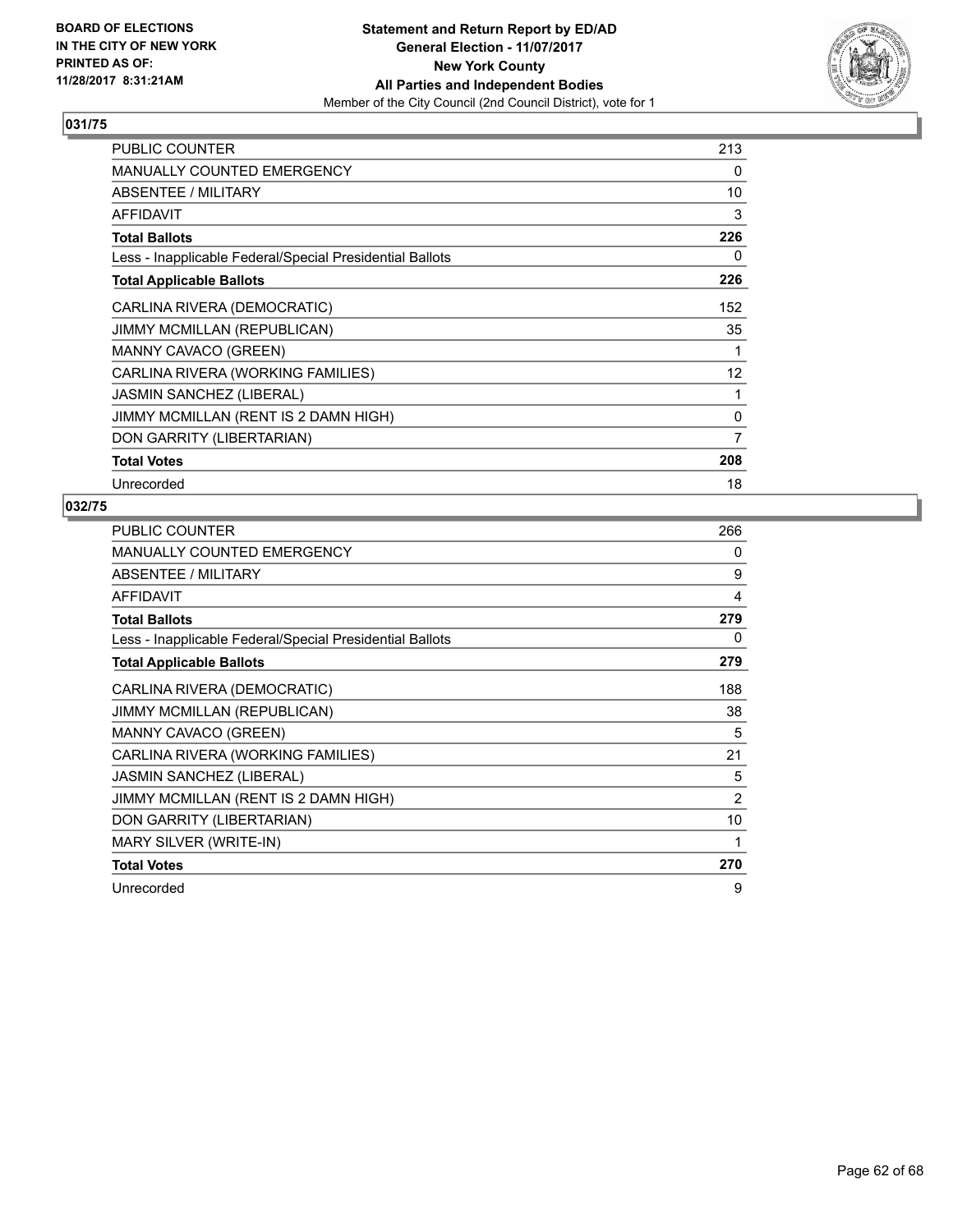

| PUBLIC COUNTER                                           | 210            |
|----------------------------------------------------------|----------------|
| <b>MANUALLY COUNTED EMERGENCY</b>                        | 0              |
| ABSENTEE / MILITARY                                      | $\overline{2}$ |
| <b>AFFIDAVIT</b>                                         | 3              |
| <b>Total Ballots</b>                                     | 215            |
| Less - Inapplicable Federal/Special Presidential Ballots | 0              |
| <b>Total Applicable Ballots</b>                          | 215            |
| CARLINA RIVERA (DEMOCRATIC)                              | 134            |
| JIMMY MCMILLAN (REPUBLICAN)                              | 39             |
| MANNY CAVACO (GREEN)                                     | 4              |
| CARLINA RIVERA (WORKING FAMILIES)                        | 11             |
| <b>JASMIN SANCHEZ (LIBERAL)</b>                          | 7              |
| JIMMY MCMILLAN (RENT IS 2 DAMN HIGH)                     | 1              |
| DON GARRITY (LIBERTARIAN)                                | 5              |
| <b>Total Votes</b>                                       | 201            |
| Unrecorded                                               | 14             |

| <b>PUBLIC COUNTER</b>                                    | 132            |
|----------------------------------------------------------|----------------|
| <b>MANUALLY COUNTED EMERGENCY</b>                        | 0              |
| ABSENTEE / MILITARY                                      | 11             |
| <b>AFFIDAVIT</b>                                         | 2              |
| <b>Total Ballots</b>                                     | 145            |
| Less - Inapplicable Federal/Special Presidential Ballots | 0              |
| <b>Total Applicable Ballots</b>                          | 145            |
| CARLINA RIVERA (DEMOCRATIC)                              | 91             |
| <b>JIMMY MCMILLAN (REPUBLICAN)</b>                       | 18             |
| MANNY CAVACO (GREEN)                                     | 4              |
| CARLINA RIVERA (WORKING FAMILIES)                        | 8              |
| <b>JASMIN SANCHEZ (LIBERAL)</b>                          | 4              |
| JIMMY MCMILLAN (RENT IS 2 DAMN HIGH)                     | $\overline{2}$ |
| DON GARRITY (LIBERTARIAN)                                | 3              |
| <b>Total Votes</b>                                       | 130            |
| Unrecorded                                               | 15             |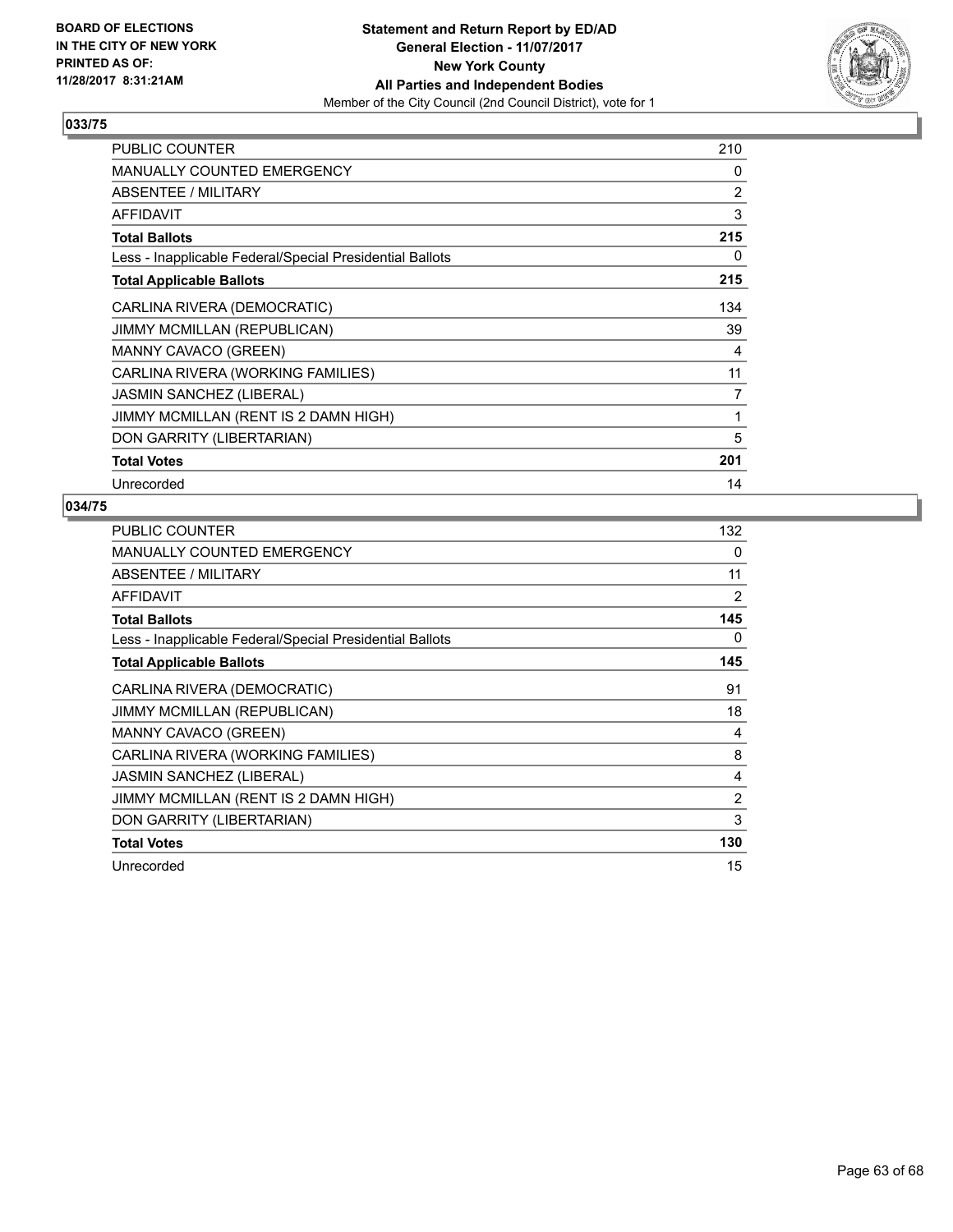

| PUBLIC COUNTER                                           | 183            |
|----------------------------------------------------------|----------------|
| <b>MANUALLY COUNTED EMERGENCY</b>                        | 0              |
| ABSENTEE / MILITARY                                      | 3              |
| <b>AFFIDAVIT</b>                                         | 3              |
| <b>Total Ballots</b>                                     | 189            |
| Less - Inapplicable Federal/Special Presidential Ballots | 0              |
| <b>Total Applicable Ballots</b>                          | 189            |
| CARLINA RIVERA (DEMOCRATIC)                              | 122            |
| JIMMY MCMILLAN (REPUBLICAN)                              | 34             |
| <b>MANNY CAVACO (GREEN)</b>                              | $\overline{2}$ |
| CARLINA RIVERA (WORKING FAMILIES)                        | 5              |
| <b>JASMIN SANCHEZ (LIBERAL)</b>                          | $\overline{2}$ |
| JIMMY MCMILLAN (RENT IS 2 DAMN HIGH)                     | $\overline{2}$ |
| DON GARRITY (LIBERTARIAN)                                | 5              |
| <b>Total Votes</b>                                       | 172            |
| Unrecorded                                               | 17             |

| <b>PUBLIC COUNTER</b>                                    | 215 |
|----------------------------------------------------------|-----|
| <b>MANUALLY COUNTED EMERGENCY</b>                        | 0   |
| ABSENTEE / MILITARY                                      | 2   |
| <b>AFFIDAVIT</b>                                         | 0   |
| <b>Total Ballots</b>                                     | 217 |
| Less - Inapplicable Federal/Special Presidential Ballots | 0   |
| <b>Total Applicable Ballots</b>                          | 217 |
| CARLINA RIVERA (DEMOCRATIC)                              | 157 |
| JIMMY MCMILLAN (REPUBLICAN)                              | 26  |
| MANNY CAVACO (GREEN)                                     | 3   |
| CARLINA RIVERA (WORKING FAMILIES)                        | 11  |
| <b>JASMIN SANCHEZ (LIBERAL)</b>                          | 0   |
| JIMMY MCMILLAN (RENT IS 2 DAMN HIGH)                     | 4   |
| DON GARRITY (LIBERTARIAN)                                | 5   |
| <b>Total Votes</b>                                       | 206 |
| Unrecorded                                               | 11  |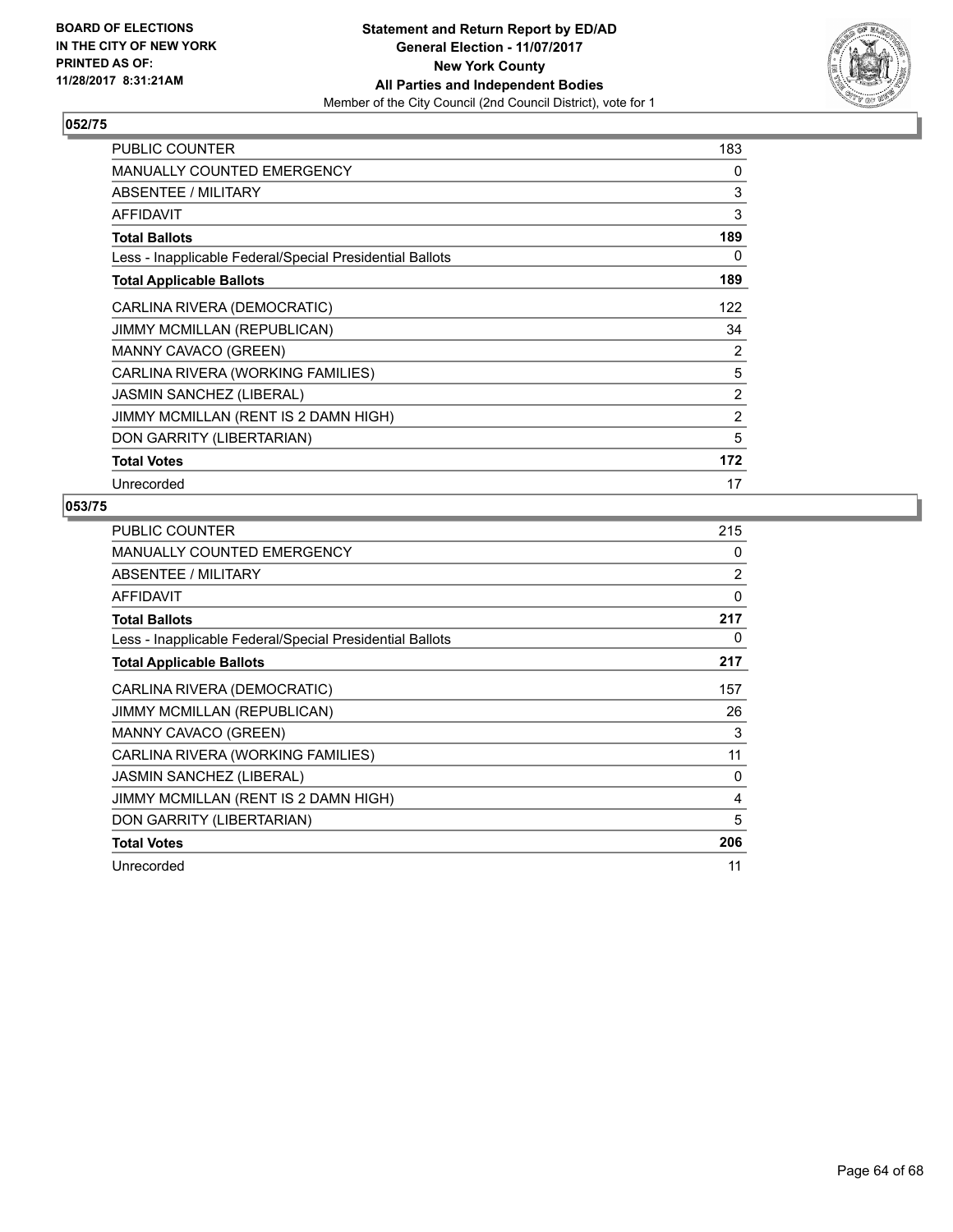

| <b>PUBLIC COUNTER</b>                                    | 190 |
|----------------------------------------------------------|-----|
| <b>MANUALLY COUNTED EMERGENCY</b>                        | 0   |
| <b>ABSENTEE / MILITARY</b>                               | 1   |
| <b>AFFIDAVIT</b>                                         | 7   |
| <b>Total Ballots</b>                                     | 198 |
| Less - Inapplicable Federal/Special Presidential Ballots | 0   |
| <b>Total Applicable Ballots</b>                          | 198 |
| CARLINA RIVERA (DEMOCRATIC)                              | 114 |
| JIMMY MCMILLAN (REPUBLICAN)                              | 50  |
| <b>MANNY CAVACO (GREEN)</b>                              | 5   |
| CARLINA RIVERA (WORKING FAMILIES)                        | 8   |
| JASMIN SANCHEZ (LIBERAL)                                 | 5   |
| JIMMY MCMILLAN (RENT IS 2 DAMN HIGH)                     | 2   |
| DON GARRITY (LIBERTARIAN)                                | 1   |
| PHILLIP W. WEISS (WRITE-IN)                              | 1   |
| <b>Total Votes</b>                                       | 186 |
| Unrecorded                                               | 12  |

| <b>PUBLIC COUNTER</b>                                    | 164            |
|----------------------------------------------------------|----------------|
| <b>MANUALLY COUNTED EMERGENCY</b>                        | 0              |
| <b>ABSENTEE / MILITARY</b>                               | 3              |
| <b>AFFIDAVIT</b>                                         | $\overline{2}$ |
| <b>Total Ballots</b>                                     | 169            |
| Less - Inapplicable Federal/Special Presidential Ballots | 0              |
| <b>Total Applicable Ballots</b>                          | 169            |
| CARLINA RIVERA (DEMOCRATIC)                              | 108            |
| <b>JIMMY MCMILLAN (REPUBLICAN)</b>                       | 24             |
| MANNY CAVACO (GREEN)                                     | $\overline{2}$ |
| CARLINA RIVERA (WORKING FAMILIES)                        | 12             |
| <b>JASMIN SANCHEZ (LIBERAL)</b>                          | 4              |
| JIMMY MCMILLAN (RENT IS 2 DAMN HIGH)                     | 3              |
| DON GARRITY (LIBERTARIAN)                                | 6              |
| M A SILVER (WRITE-IN)                                    | 1              |
| <b>Total Votes</b>                                       | 160            |
| Unrecorded                                               | 9              |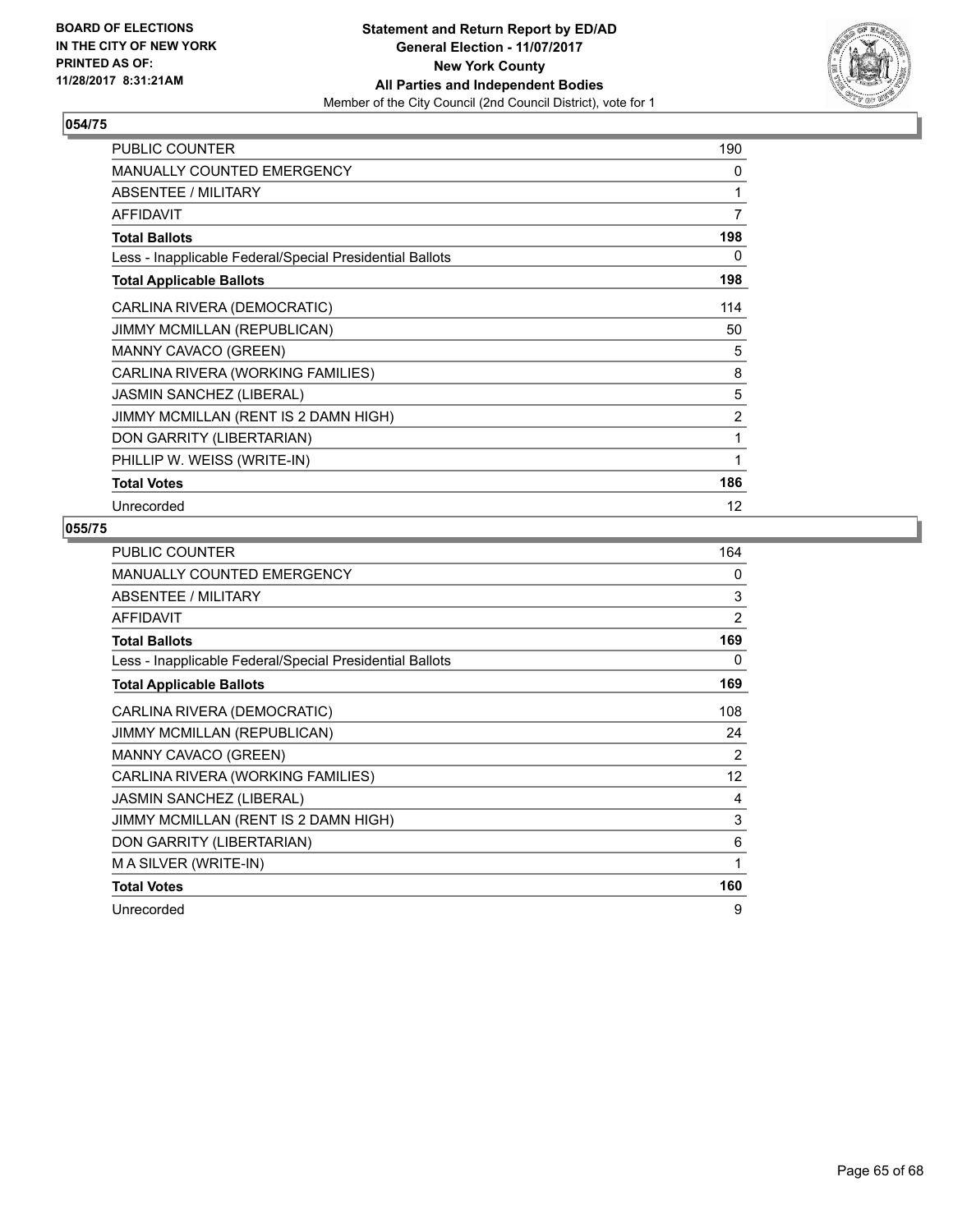

| PUBLIC COUNTER                                           | 274            |
|----------------------------------------------------------|----------------|
| <b>MANUALLY COUNTED EMERGENCY</b>                        | 0              |
| ABSENTEE / MILITARY                                      | 11             |
| <b>AFFIDAVIT</b>                                         | 2              |
| <b>Total Ballots</b>                                     | 287            |
| Less - Inapplicable Federal/Special Presidential Ballots | 0              |
| <b>Total Applicable Ballots</b>                          | 287            |
| CARLINA RIVERA (DEMOCRATIC)                              | 180            |
| JIMMY MCMILLAN (REPUBLICAN)                              | 63             |
| MANNY CAVACO (GREEN)                                     | 5              |
| CARLINA RIVERA (WORKING FAMILIES)                        | 9              |
| <b>JASMIN SANCHEZ (LIBERAL)</b>                          | 6              |
| JIMMY MCMILLAN (RENT IS 2 DAMN HIGH)                     | $\overline{2}$ |
| DON GARRITY (LIBERTARIAN)                                | 3              |
| <b>Total Votes</b>                                       | 268            |
| Unrecorded                                               | 19             |

| <b>PUBLIC COUNTER</b>                                    | 149 |
|----------------------------------------------------------|-----|
| <b>MANUALLY COUNTED EMERGENCY</b>                        | 0   |
| ABSENTEE / MILITARY                                      | 2   |
| <b>AFFIDAVIT</b>                                         | 1   |
| <b>Total Ballots</b>                                     | 152 |
| Less - Inapplicable Federal/Special Presidential Ballots | 0   |
| <b>Total Applicable Ballots</b>                          | 152 |
| CARLINA RIVERA (DEMOCRATIC)                              | 101 |
| JIMMY MCMILLAN (REPUBLICAN)                              | 28  |
| MANNY CAVACO (GREEN)                                     | 4   |
| CARLINA RIVERA (WORKING FAMILIES)                        | 7   |
| <b>JASMIN SANCHEZ (LIBERAL)</b>                          | 1   |
| JIMMY MCMILLAN (RENT IS 2 DAMN HIGH)                     | 1   |
| DON GARRITY (LIBERTARIAN)                                | 5   |
| <b>Total Votes</b>                                       | 147 |
| Unrecorded                                               | 5   |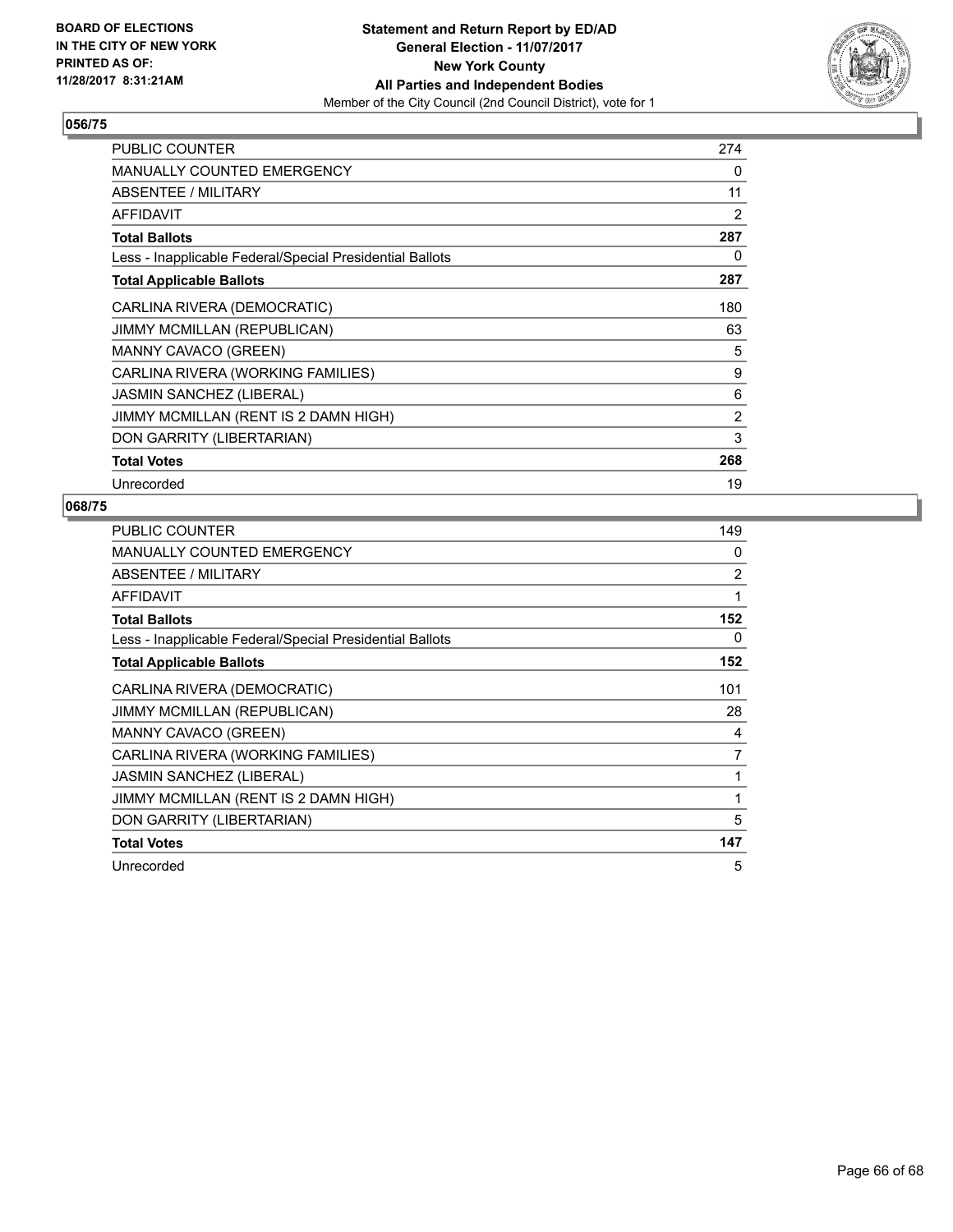

| <b>PUBLIC COUNTER</b>                                    | 128 |
|----------------------------------------------------------|-----|
| <b>MANUALLY COUNTED EMERGENCY</b>                        | 0   |
| <b>ABSENTEE / MILITARY</b>                               | 2   |
| <b>AFFIDAVIT</b>                                         | 1   |
| <b>Total Ballots</b>                                     | 131 |
| Less - Inapplicable Federal/Special Presidential Ballots | 0   |
| <b>Total Applicable Ballots</b>                          | 131 |
| CARLINA RIVERA (DEMOCRATIC)                              | 89  |
| JIMMY MCMILLAN (REPUBLICAN)                              | 23  |
| MANNY CAVACO (GREEN)                                     | 2   |
| CARLINA RIVERA (WORKING FAMILIES)                        | 7   |
| JASMIN SANCHEZ (LIBERAL)                                 | 2   |
| JIMMY MCMILLAN (RENT IS 2 DAMN HIGH)                     | 0   |
| DON GARRITY (LIBERTARIAN)                                | 2   |
| <b>Total Votes</b>                                       | 125 |
| Unrecorded                                               | 6   |